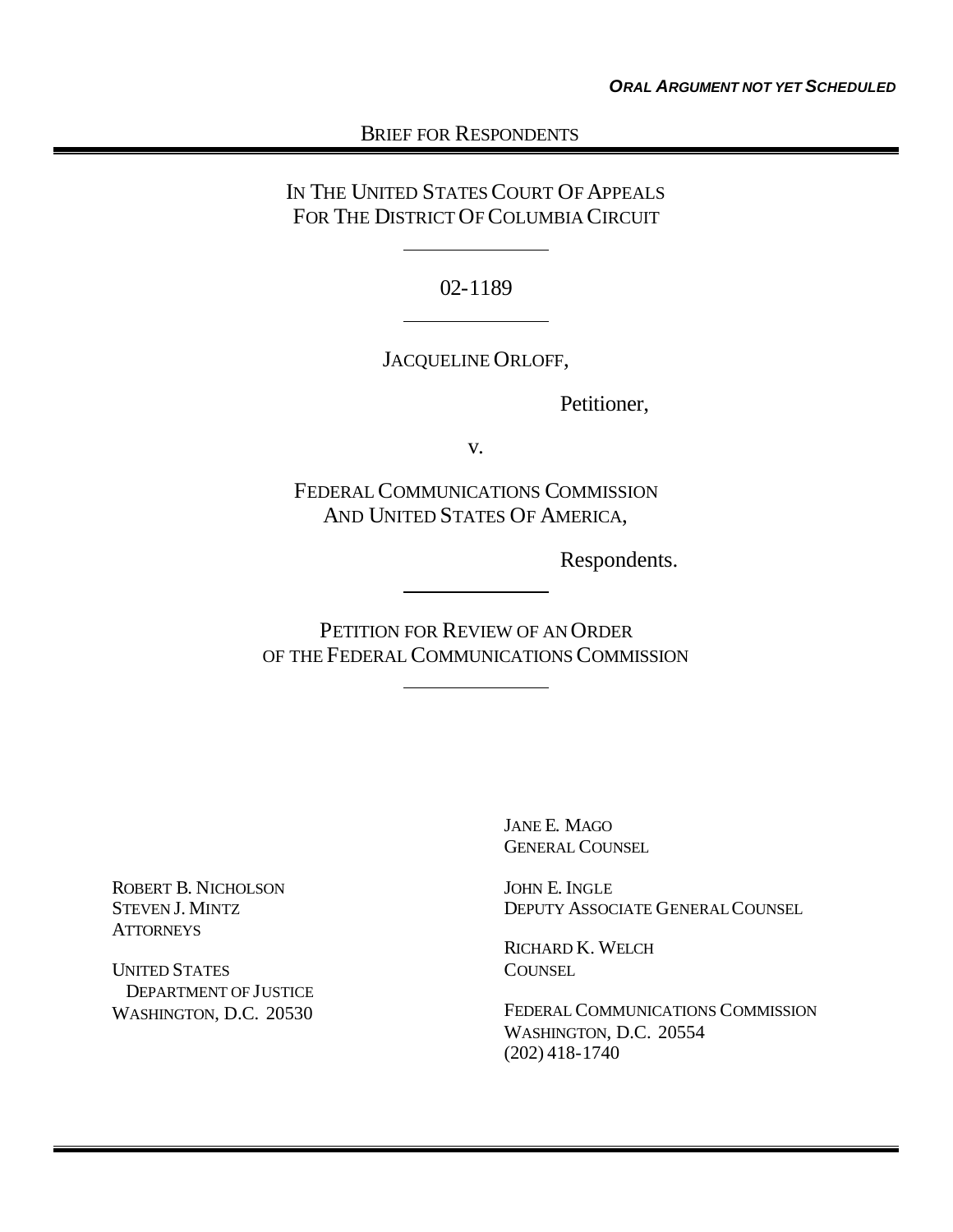# **TABLE OF CONTENTS**

|     |                                                               |                                                                                        | Page |
|-----|---------------------------------------------------------------|----------------------------------------------------------------------------------------|------|
|     |                                                               |                                                                                        |      |
|     |                                                               |                                                                                        |      |
|     |                                                               |                                                                                        |      |
|     |                                                               |                                                                                        |      |
| I.  |                                                               |                                                                                        |      |
|     | A.                                                            | <b>Classifying Communications Carriers as "Common</b>                                  |      |
|     | <b>B.</b>                                                     | <b>Traditional Regulation of Communications</b>                                        |      |
|     |                                                               | (1)                                                                                    |      |
|     |                                                               | Modulation of Common Carrier Duties to<br>(2)<br>Accommodate Competitive Market        |      |
|     | C.                                                            | Section 332: A New and Distinct Regulatory                                             |      |
|     | D.                                                            | The Telecommunications Act of 1996: An<br>Enhanced Focus on Increasing Competition and |      |
|     | Ε.                                                            | The Benefits of Competition and Deregulation For                                       |      |
| Π.  |                                                               | Stipulated Facts Concerning the State of Competition in the                            |      |
| Ш.  | <b>Stipulated Facts Concerning Verizon Wireless's Service</b> |                                                                                        |      |
| IV. | Stipulated Facts Concerning Orloff's Relationship to          |                                                                                        |      |
| V.  |                                                               |                                                                                        |      |
| VI. |                                                               |                                                                                        |      |
|     |                                                               |                                                                                        |      |
|     |                                                               |                                                                                        |      |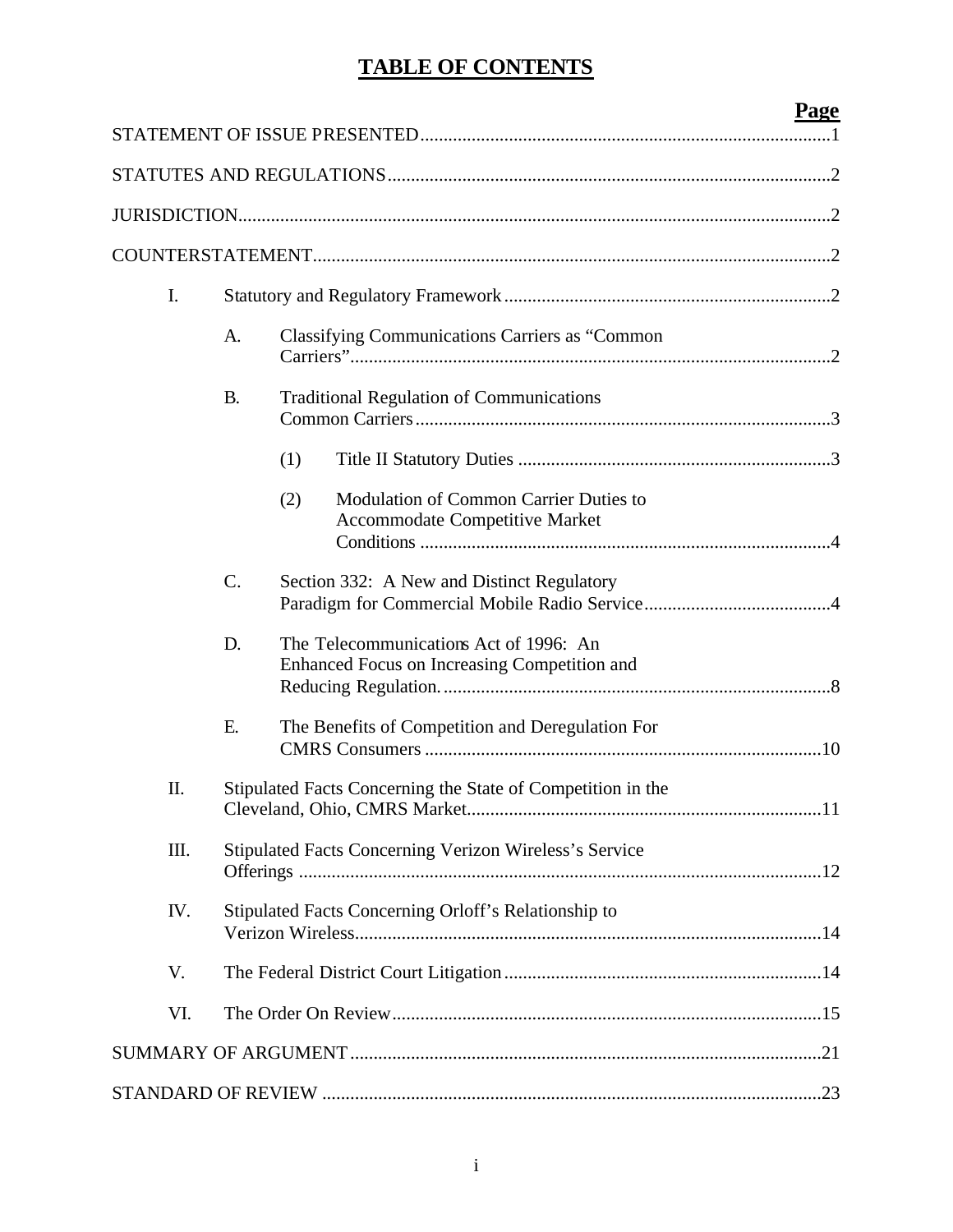| I. |                 | The FCC Reasonably Construed Sections 201(b) and                                                                                                |
|----|-----------------|-------------------------------------------------------------------------------------------------------------------------------------------------|
|    | A.              | The Communications Act – Not the Judicially-<br>Announced Definition of "Common Carrier" -<br>Prescribes the Substantive Duties That Apply to a |
|    | <b>B.</b>       | Congress Has Directed the FCC to Consider<br><b>Competitive Market Conditions When Construing</b>                                               |
|    | $\mathcal{C}$ . | Title II Bars Only Unreasonable Discrimination and<br>.29                                                                                       |
|    | D.              | Verizon Wireless's Concessions to Secure and<br>Retain Customers Are a Reasonable Response to<br>Vibrant Competition in the Cleveland CMRS      |
|    |                 |                                                                                                                                                 |
|    | Ε.              | Orloff's Interpretation of Sections 201 and 202 is                                                                                              |
| Π. |                 | The Commission Did Not Forbear From Applying Sections                                                                                           |
|    |                 |                                                                                                                                                 |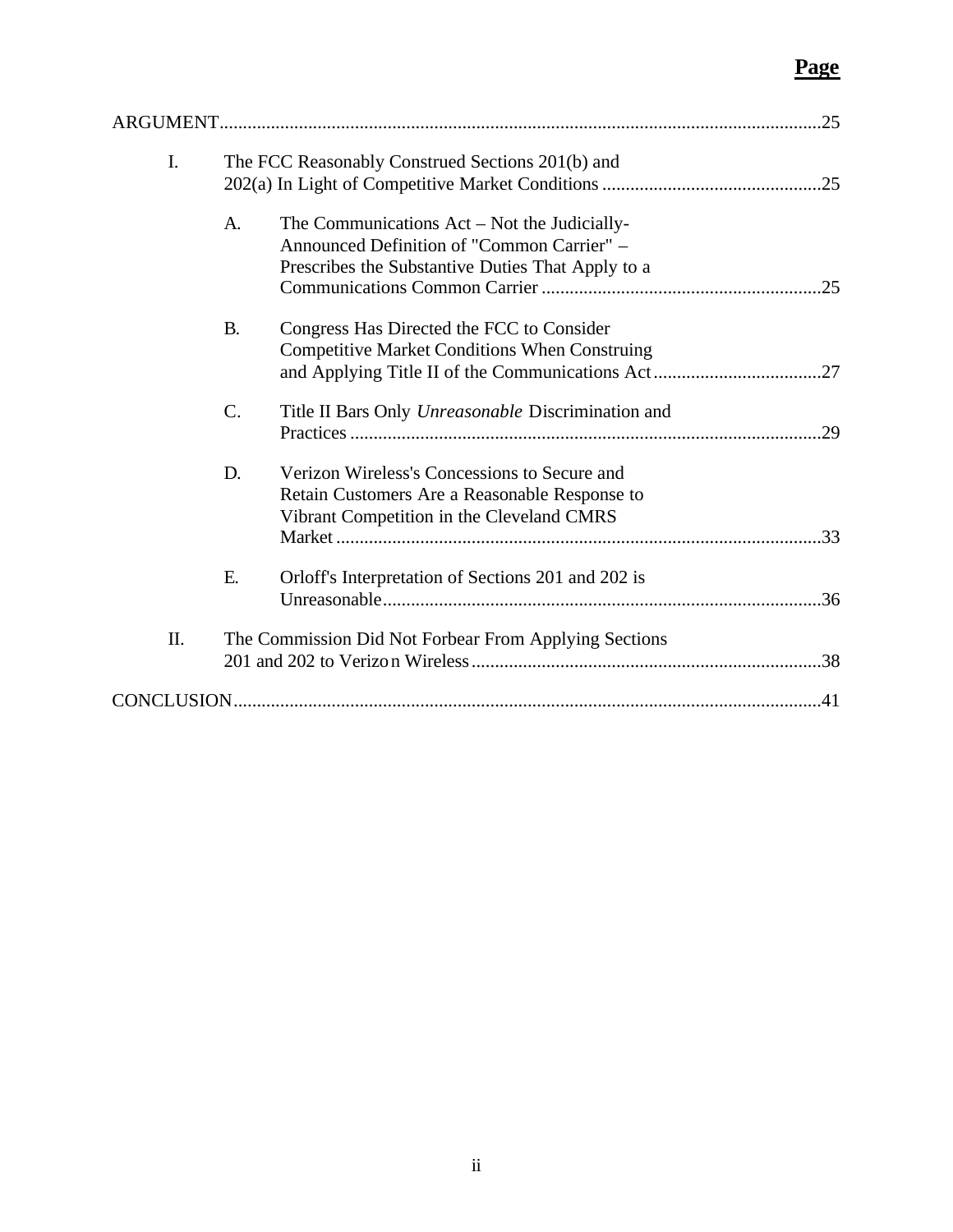# **TABLE OF AUTHORITIES**

**Cases**

|        | Ass'n of Communications Enterprises v. FCC, 235 F.3d 662 (D.C.                                                             |  |
|--------|----------------------------------------------------------------------------------------------------------------------------|--|
|        |                                                                                                                            |  |
|        | Atlantic Mutual Insurance Co. v. Commissioner of Internal                                                                  |  |
| ∗      | Bell Atlantic Telephone Cos. v. FCC, 131 F.3d 1044                                                                         |  |
| $\ast$ | Bell Atlantic Telephone Cos. v. FCC, 79 F.3d 1195                                                                          |  |
|        |                                                                                                                            |  |
| $\ast$ | Chevron USA, Inc. v. Natural Resources Defense Council,                                                                    |  |
|        |                                                                                                                            |  |
|        | Competitive Telecommunications Ass'n v. FCC, 998 F.2d 1058                                                                 |  |
|        | Connecticut Dep't of Public Utility Control v. FCC, 78 F.3d 842                                                            |  |
|        |                                                                                                                            |  |
|        |                                                                                                                            |  |
|        |                                                                                                                            |  |
|        | Jacqueline Orloff, et al. v. Vodafone AirTouch Licenses LLC, et<br>al., Case No. 1: 00 CV 421, slip op. (N.D. Ohio May 30, |  |
|        | MCI Telecommunications Corp. v. FCC, 842 F.2d 1296 (D.C. Cir.                                                              |  |
|        | MCI Telecommunications Corp. v. FCC, 917 F.2d 30 (D.C. Cir.                                                                |  |
|        | MCI WorldCom Network Services, Inc. v. FCC, 274 F.3d 542                                                                   |  |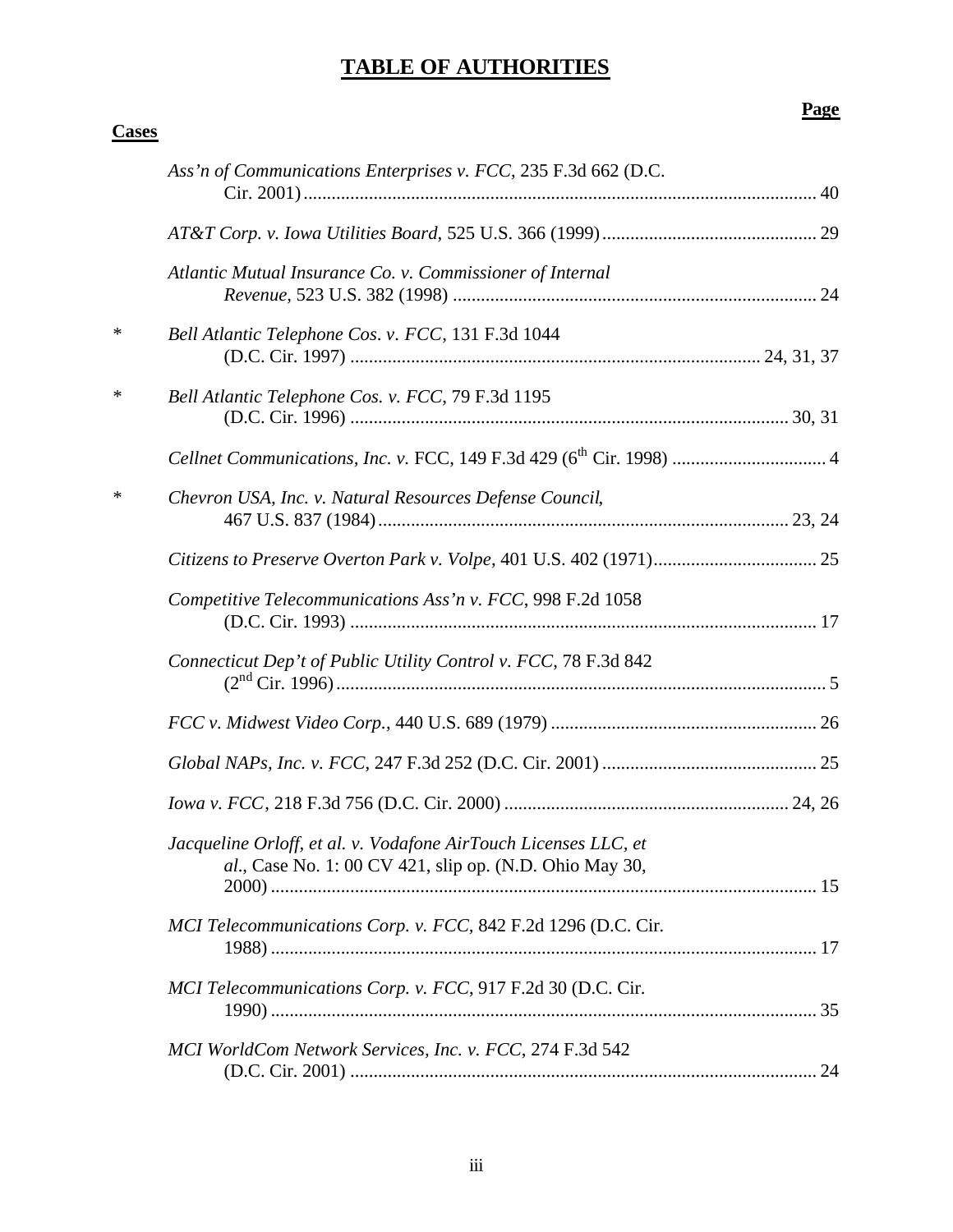| ∗      | MCI WorldCom, Inc. v. FCC, 209 F.3d 760 (D.C. Cir. 2000)  10, 27, 38                                                                                                     |  |
|--------|--------------------------------------------------------------------------------------------------------------------------------------------------------------------------|--|
|        | National Ass'n of Regulatory Utility Comm'rs v. FCC, 525 F.2d                                                                                                            |  |
|        | National Communications Ass'n, Inc. v. AT&T Corp., 238 F.3d                                                                                                              |  |
|        |                                                                                                                                                                          |  |
|        |                                                                                                                                                                          |  |
|        |                                                                                                                                                                          |  |
|        | Southwestern Bell Telephone Co. v. FCC, 19 F.3d 1475 (D.C. Cir.                                                                                                          |  |
|        |                                                                                                                                                                          |  |
| $\ast$ |                                                                                                                                                                          |  |
|        | Virgin Islands Telephone Co. v. FCC, 198 F.3d 921 (D.C. Cir.                                                                                                             |  |
|        | Walters v. Metropolitan Educational Enterprise, Inc. 519 U.S. 202                                                                                                        |  |
| $\ast$ |                                                                                                                                                                          |  |
|        | <b>Administrative Decisions</b>                                                                                                                                          |  |
|        | 2000 Biennial Regulatory Review, Spectrum Aggregation Limits<br>for Commercial Mobile Radio Services, Report and Order,                                                  |  |
|        | Amendment of Rules Governing Procedures to be Followed When<br>Formal Complaints Are Filed Against Common Carriers,<br>Report and Order, 12 FCC Rcd 22497 (1997), recon. |  |
|        | Cellexis International, Inc. v. Bell Atlantic NYNEX Mobile<br>Systems, Inc., et al., Memorandum Opinion and Order, 16                                                    |  |
|        |                                                                                                                                                                          |  |
|        |                                                                                                                                                                          |  |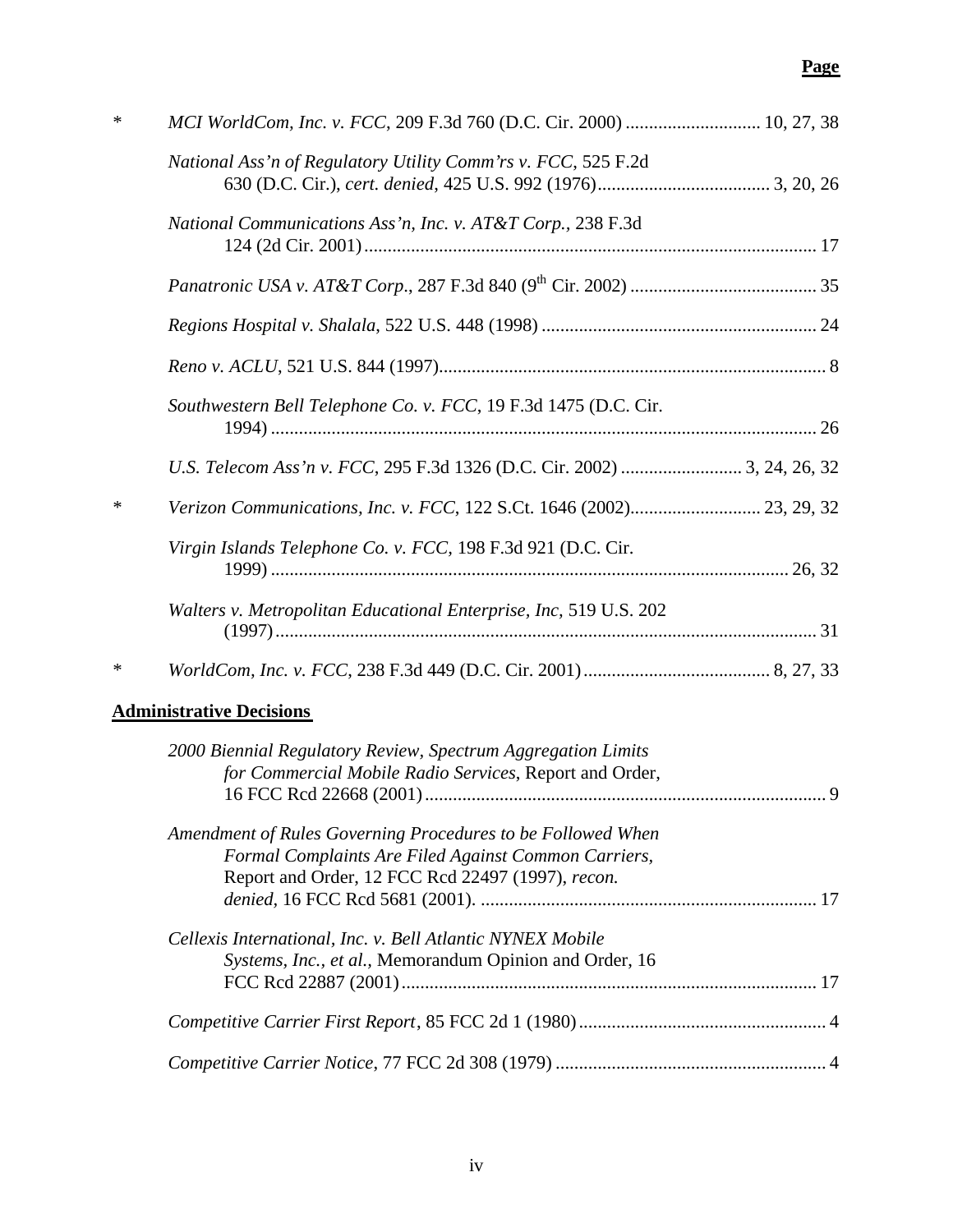|        | Implementation of Section 6002(b) of the Omnibus Budget<br>Reconciliation Act of 1993, Annual Report and Analysis of<br>Competitive Market Conditions With Respect to                                                     |     |
|--------|---------------------------------------------------------------------------------------------------------------------------------------------------------------------------------------------------------------------------|-----|
|        | Commercial Mobile Services, Seventh Report, 17 FCC Rcd                                                                                                                                                                    |     |
| ∗      | Implementation of Sections $3(n)$ and 332 of the Communications<br>Act, Regulatory Treatment of Mobile Services, Second                                                                                                   |     |
|        | Kiefer v. Paging Network, Inc. d/b/a Pagenet, Memorandum                                                                                                                                                                  |     |
| $\ast$ | Personal Communications Industry Association's Petition for<br>Forbearance for Broadband Personal Communications<br>Services, Memorandum Opinion and Order and Notice<br>of Proposed Rulemaking, 13 FCC Rcd 16857 (1998), |     |
|        | Petition for Declaratory Ruling on Issues Contained in Count I of<br>White v. GTE Class Action Complaint, 16 FCC Rcd 11558                                                                                                |     |
|        | Petition of the State of Ohio for Authority To Continue To Regulate<br>Commercial Mobile Radio Services, Report and Order, 10<br>FCC Rcd 7842 (1995), recon. denied, 10 FCC Rcd 12427                                     |     |
|        | Policy and Rules Concerning the Interstate, Interexchange<br>Marketplace, Second Report and Order, 11 FCC Rcd 20730                                                                                                       |     |
|        | Southwestern Bell Mobile Systems, Inc., Memorandum Opinion                                                                                                                                                                | .27 |
|        | Wireless Consumers Alliance, Inc., Memorandum Opinion and                                                                                                                                                                 |     |
|        | <b>Statutes and Regulations</b>                                                                                                                                                                                           |     |
|        |                                                                                                                                                                                                                           |     |
|        |                                                                                                                                                                                                                           |     |
|        |                                                                                                                                                                                                                           |     |
|        |                                                                                                                                                                                                                           |     |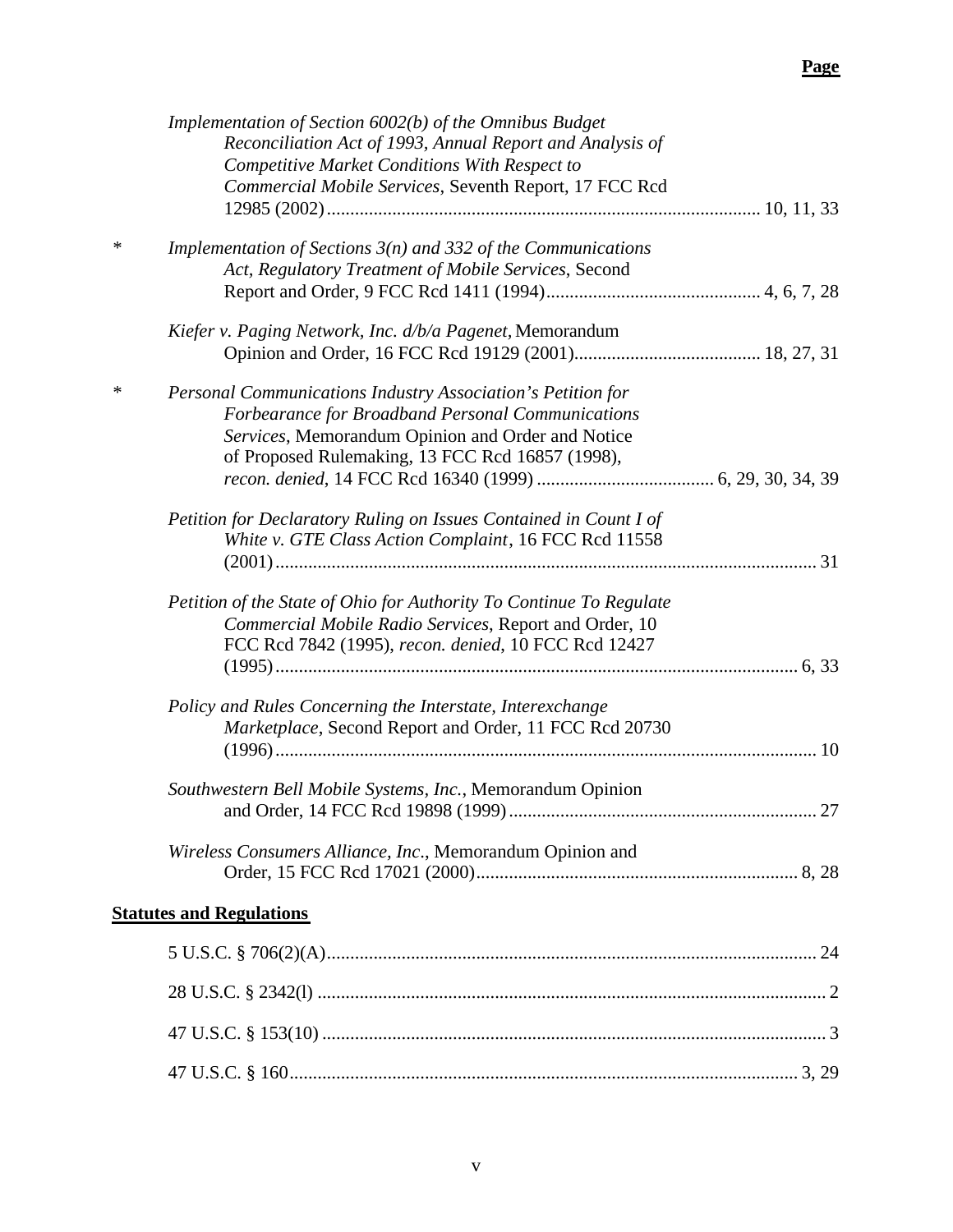| 29 |
|----|
|    |
|    |
|    |
|    |
|    |
|    |
|    |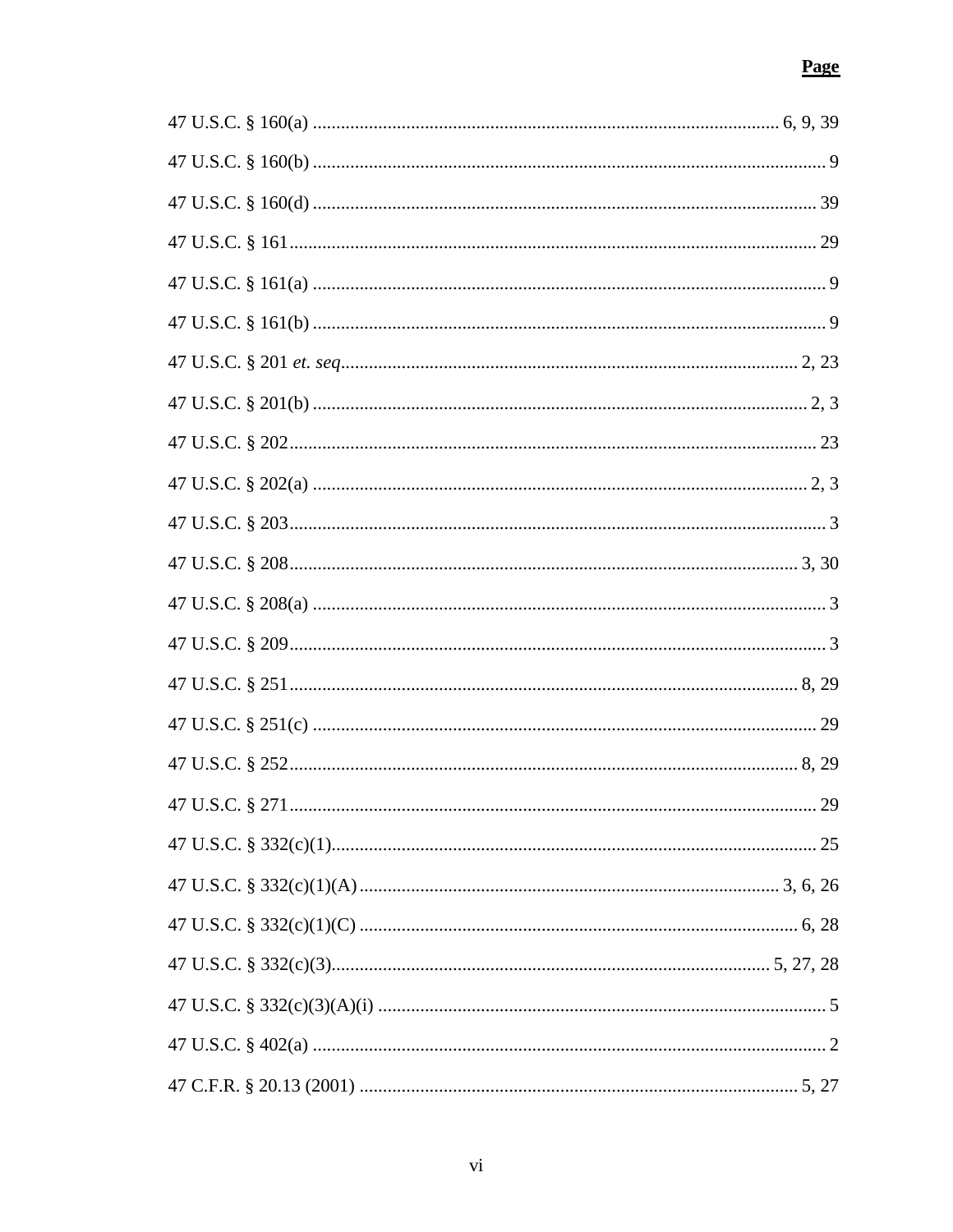# **Others**

\* *Cases and other authorities principally relied upon are marked with asterisks.*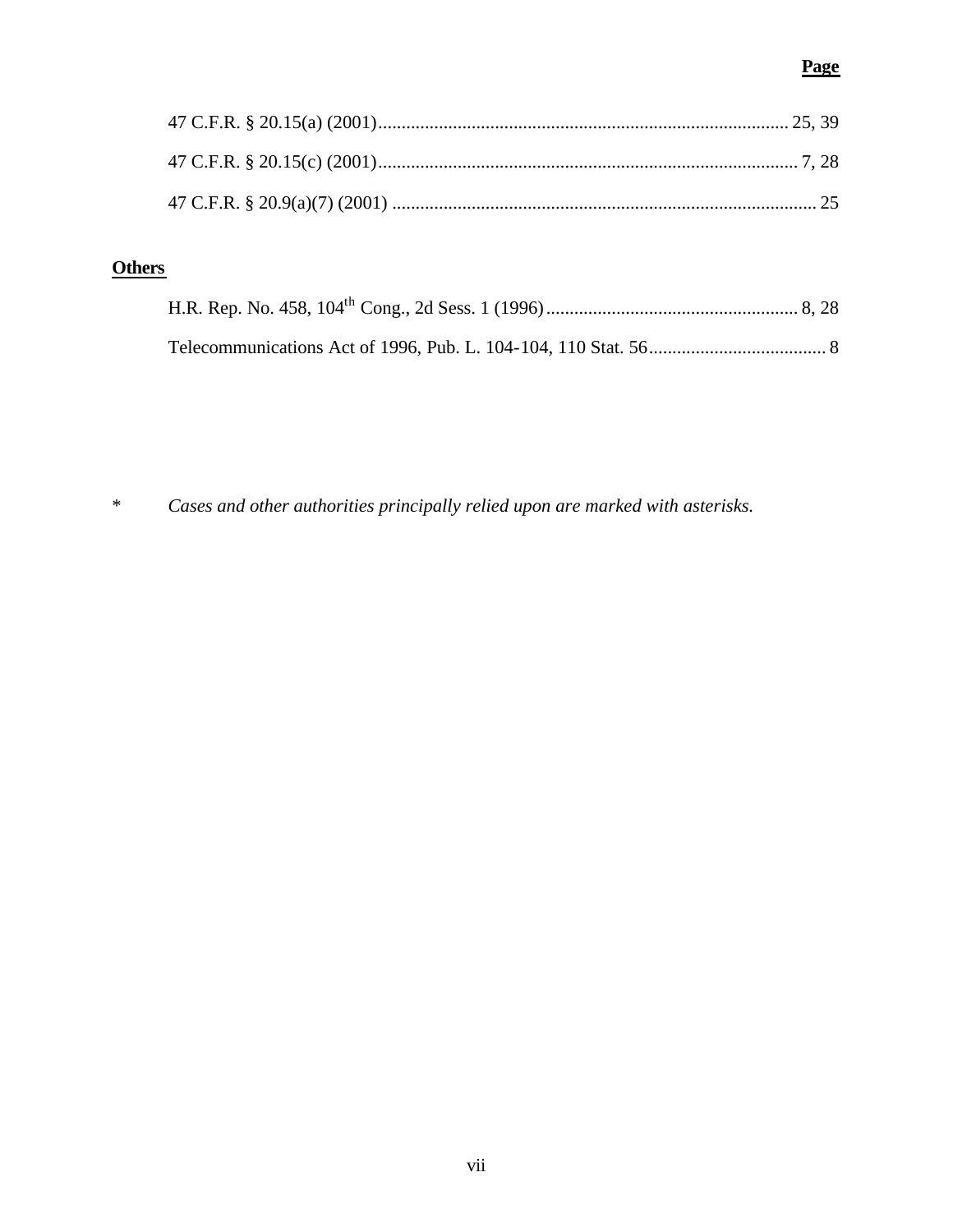# **GLOSSARY**

| <b>APA</b>        | Administrative Procedure Act, 5 U.S.C. § 706(2)(A)                                                                                                  |
|-------------------|-----------------------------------------------------------------------------------------------------------------------------------------------------|
| Br.               | Petitioner's brief                                                                                                                                  |
| <b>CMRS</b>       | Commercial mobile radio service                                                                                                                     |
| FCC or Commission | <b>Respondent Federal Communications Commission</b>                                                                                                 |
| J.A.              | Joint Appendix                                                                                                                                      |
| Order             | Jacqueline Orloff v. Vodafone AirTouch Licenses LLC, d/b/a<br>Verizon Wireless and New Par, Memorandum Opinion and Order,<br>17 FCC Rcd 8987 (2002) |
| Orloff            | Petitioner Jacqueline Orloff                                                                                                                        |
| <b>PCS</b>        | Personal communications service                                                                                                                     |
| <b>SMR</b>        | Specialized mobile radio                                                                                                                            |
| Title II          | Title II of the Communications Act of 1934, as amended, 47 U.S.C.<br>201 et. seq.                                                                   |
| 1996 Act          | Telecommunications Act of 1996, Pub. L. No. 104-104, 110 Stat.<br>56                                                                                |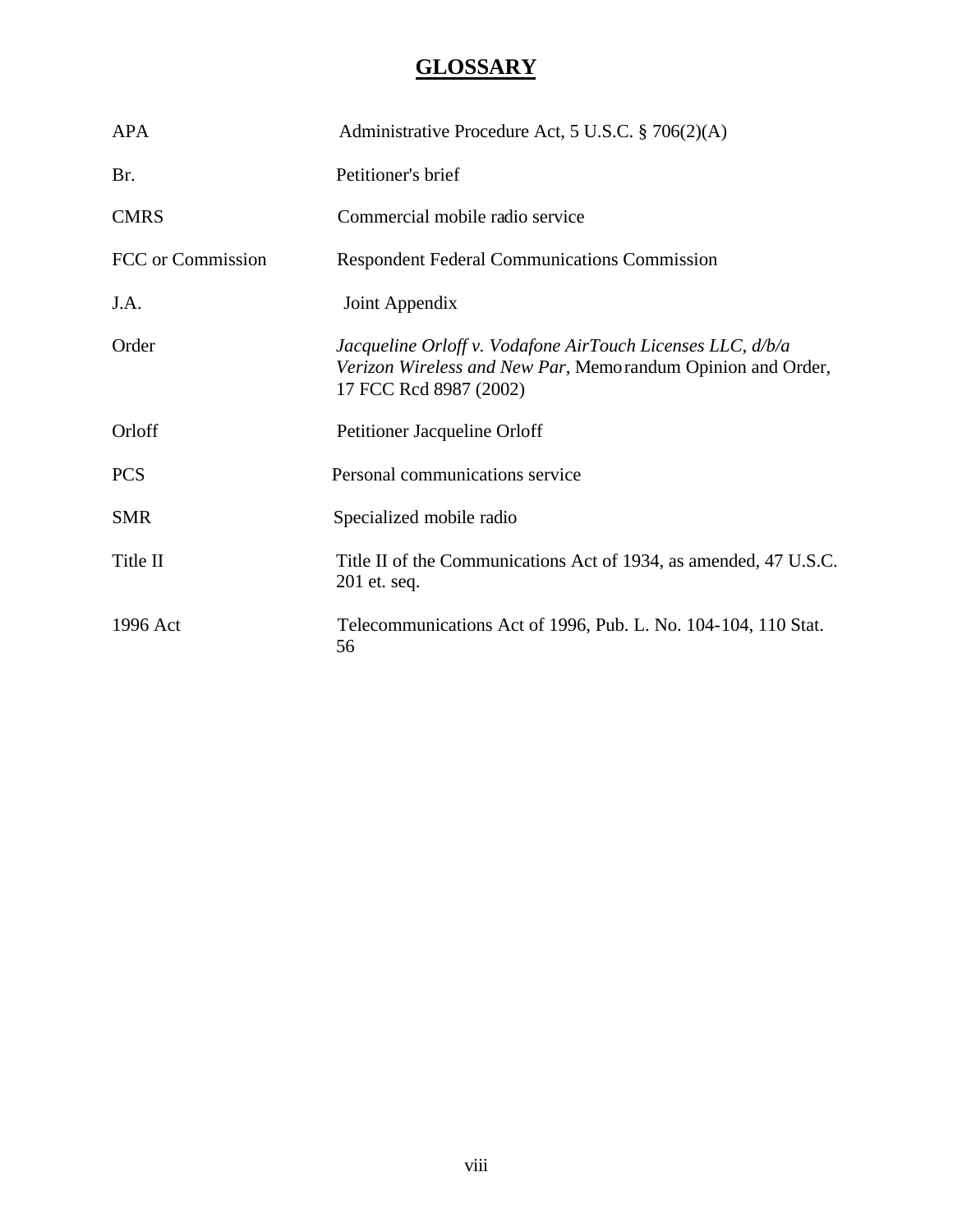# IN THE UNITED STATES COURT OF APPEALS FOR THE DISTRICT OF COLUMBIA CIRCUIT

02-1189

JACQUELINE ORLOFF,

Petitioner,

v.

FEDERAL COMMUNICATIONS COMMISSION AND UNITED STATES OF AMERICA,

Respondents.

PETITION FOR REVIEW OF AN ORDER OF THE FEDERAL COMMUNICATIONS COMMISSION

BRIEF FOR RESPONDENTS

## **STATEMENT OF ISSUE PRESENTED**

Petitioner Jacqueline Orloff subscribed to cellular telephone service from Verizon Wireless in the Cleveland, Ohio, area and twice negotiated certain "concessions" from the company that departed from the standard terms of the rate plan she contracted to purchase. Upon learning that other Verizon Wireless customers had negotiated concessions that differed from those she had bargained for, Orloff filed a putative class action lawsuit against the company in federal district court seeking damages. Following a primary jurisdiction referral from the court, the Federal Communications Commission in the order on review denied Orloff's administrative complaint against Verizon Wireless. The FCC held that, in the vibrantly competitive Cleveland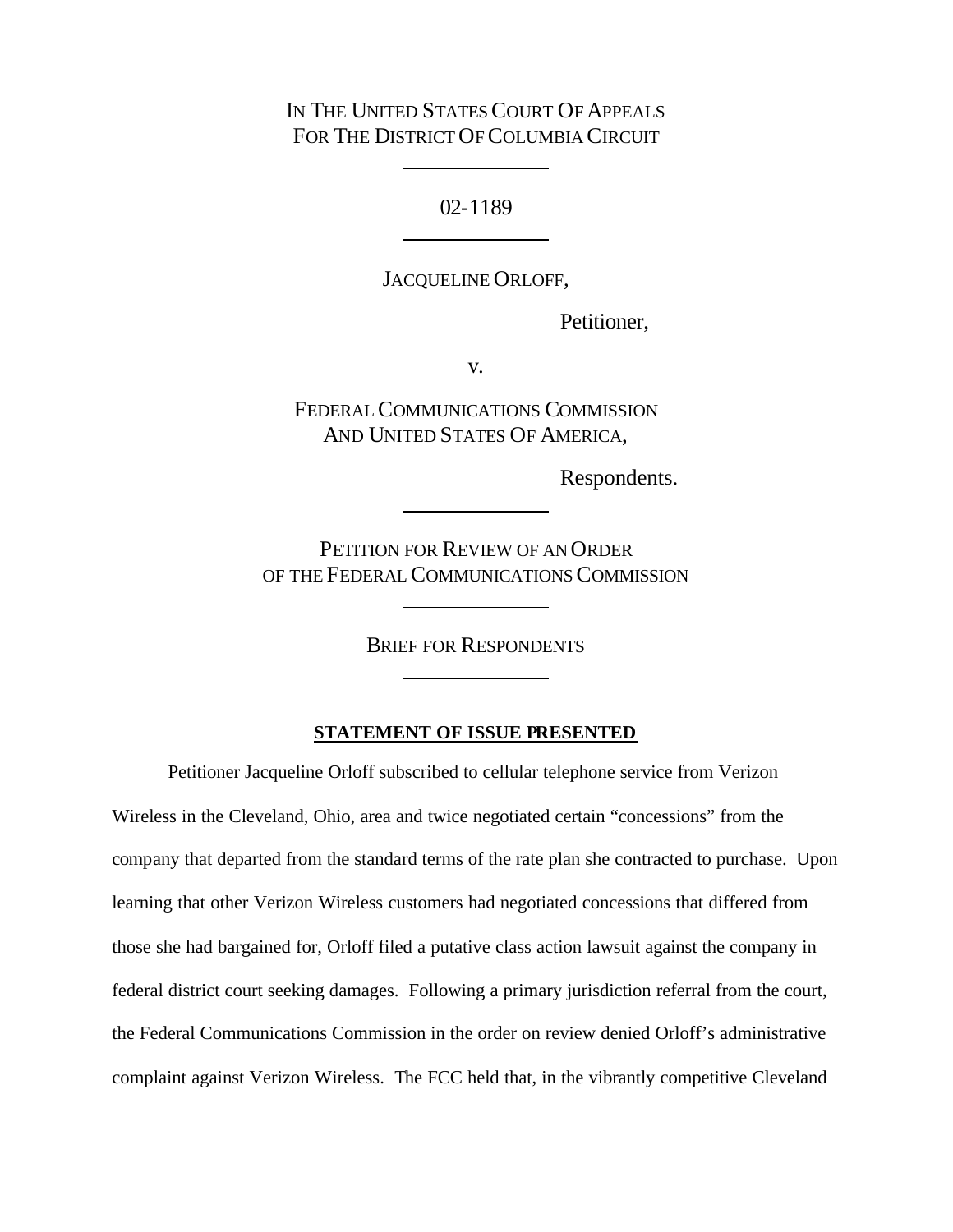market, Verizon Wireless's practice of responding to competition by negotiating concessions with individual consumers to secure or retain their business was neither unreasonably discriminatory within the meaning of 47 U.S.C. § 202(a) nor an unreasonable practice within the meaning of 47 U.S.C. § 201(b). *Jacqueline Orloff v. Vodafone AirTouch Licenses LLC, d/b/a Verizon Wireless and New Par*, Memorandum Opinion and Order, 17 FCC Rcd 8987 (2002) ("*Order*") (J.A. ).

This case presents the following central question for review:

Whether the Commission reasonably construed ambiguous provisions of the Communications Act (*i.e*., sections 201(b) and 202(a)) to permit a wireless common carrier to negotiate specific deals with individual customers to secure or retain their business in an indisputably competitive market?

#### **STATUTES AND REGULATIONS**

Pertinent statutes and regulations are contained in an appendix to this brief.

#### **JURISDICTION**

This Court has jurisdiction to review the FCC's *Order* pursuant to 47 U.S.C. § 402(a) and 28 U.S.C. § 2342(l).

#### **COUNTERSTATEMENT**

#### **I. Statutory and Regulatory Framework**

## **A. Classifying Communications Carriers as "Common Carriers"**

A communications carrier that is classified as a "common carrier" is subject to specific duties prescribed by Title II of the Communications Act of 1934, as amended, 47 U.S.C. § 201 *et. seq*. The Communications Act defines "common carrier" as "any person engaged as a common carrier" for hire in interstate or foreign communications by wire or radio. 47 U.S.C. §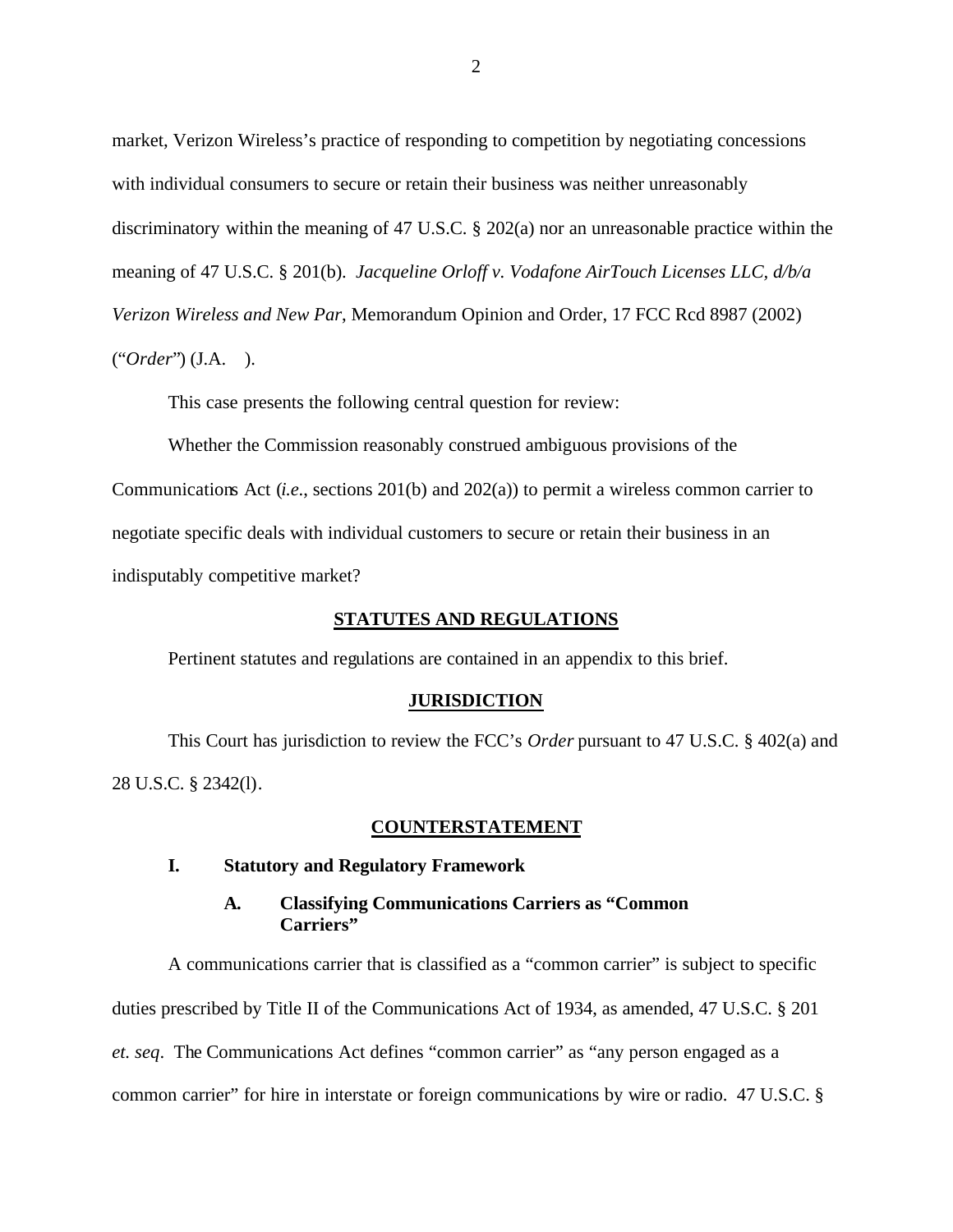153(10). Finding this definition "indefinite" and circular, this Court has announced its own definition of the term for purposes of determining whether a particular entity or service is subject to statutory duties prescribed by Title II. *See National Ass'n of Regulatory Utility Comm'rs v. FCC*, 525 F.2d 630, 640 (D.C. Cir.), *cert. denied*, 425 U.S. 992 (1976) ("*NARUC I*"). Under this Court's two-pronged test, "common carrier status turns on:

(1) whether the carrier 'holds [itself] out to serve indifferently all potential users'; and (2) whether the carrier allows 'customers to transmit intelligence of their own design and choosing.'"

*U.S. Telecom Ass'n v. FCC*, 295 F.3d 1326, 1329 (D.C. Cir. 2002) (footnote and citations omitted). There is no dispute in this case that Verizon Wireless is a common carrier subject to various Title II duties.

## **B. Traditional Regulation of Communications Common Carriers**

#### **(1) Title II Statutory Duties**

Classification of an entity as a common carrier is not an end unto itself. The primary purpose of the classification is to determine whether Title II applies. When it does apply, Title II specifies that a common carrier's rates and practices must be just and reasonable, 47 U.S.C. § 201(b), and free of unjust and unreasonable discrimination, 47 U.S.C. § 202(a). Absent regulatory forbearance, *see* 47 U.S.C. §§ 160, 332(c)(1)(A), a common carrier must file tariffs with the Commission specifying its rates, terms, and conditions of service. 47 U.S.C. § 203. In addition, a common carrier is subject to administrative complaints filed with the FCC alleging a violation of the Communications Act. 47 U.S.C. § 208. The statute directs the FCC to adjudicate such complaints "in such manner and by such means as it shall deem proper," 47 U.S.C. § 208(a), and authorizes the agency to award damages. 47 U.S.C. § 209.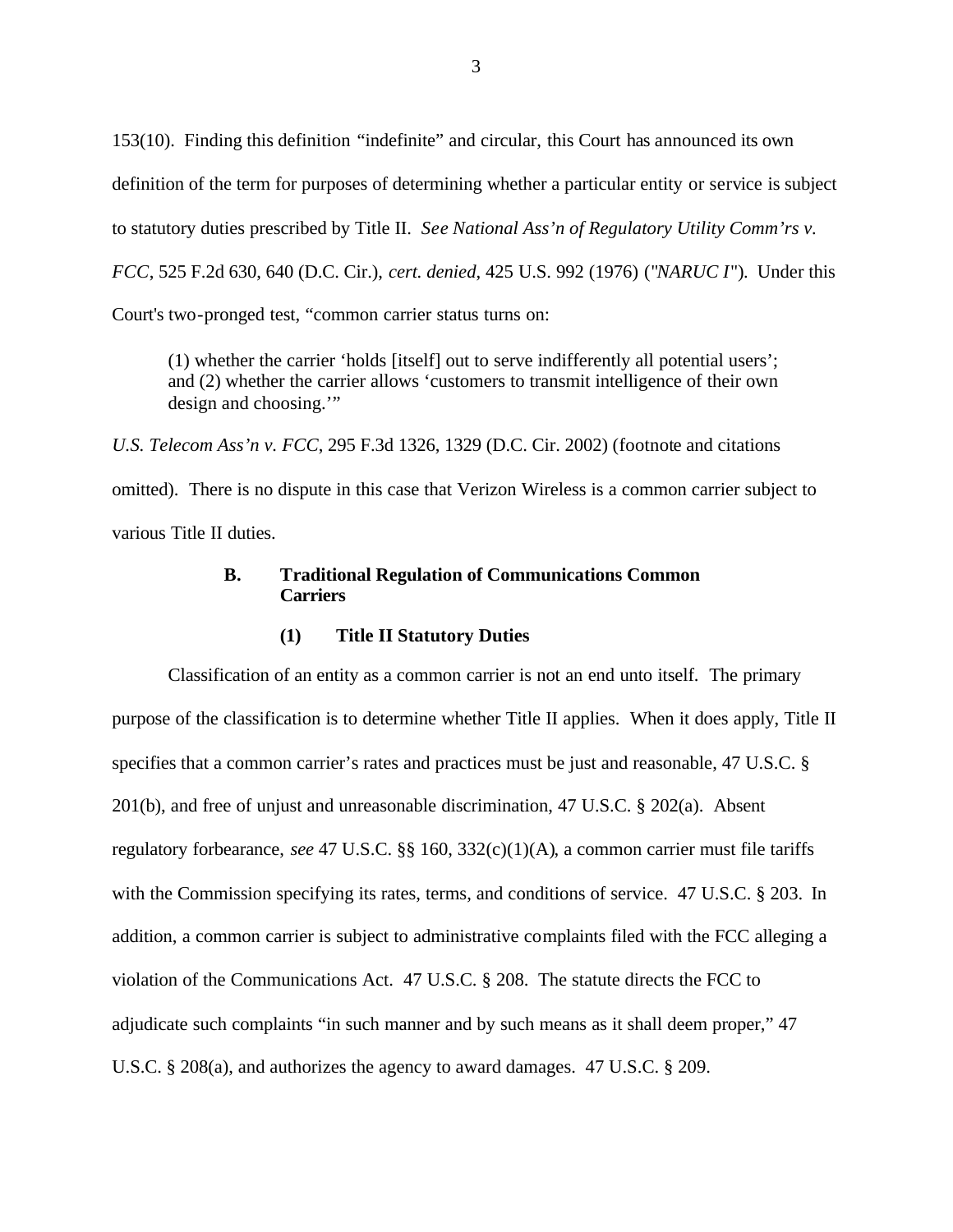### **(2) Modulation of Common Carrier Duties to Accommodate Competitive Market Conditions**

For many years under this statutory framework, the Commission classified those common carriers with market power as dominant and therefore subject to full Title II regulation. Carriers without market power were classified as non-dominant. Because non-dominant carriers lacked market power to control prices and were presumptively unlikely to discriminate unreasonably because such behavior could result in loss of customers, the Commission did not subject nondominant carriers to the full range of Title II requirements. *See Competitive Carrier Notice*, 77 FCC 2d 308, 334-38 (1979); *Competitive Carrier First Report*, 85 FCC 2d 1, 31 (1980). *See also Implementation of Sections 3(n) and 332 of the Communications Act, Regulatory Treatment of Mobile Services*, Second Report and Order, 9 FCC Rcd 1411, 1478 (1994) ("*CMRS Second Report and Order*") (describing FCC's historical approach). Thus, the Commission's basic approach was to modulate regulatory duties for non-dominant common carriers to accommodate competitive market realities.

## **C. Section 332: A New and Distinct Regulatory Paradigm for Commercial Mobile Radio Service**

Recognizing the increasingly-competitive nature of wireless services generally, Congress in 1993 amended section 332 of the Communications Act "to dramatically revise the regulation of the wireless telecommunications industry, of which cellular telephone service is a part." *Cellnet Communications, Inc. v.* FCC, 149 F.3d 429, 433  $(6<sup>th</sup> Cir. 1998).$ <sup>1</sup> The statutory amendments sought to enhance competition and reduce regulation by, among other things, establishing a comprehensive and consistent regulatory framework for the various types of

<sup>&</sup>lt;sup>1</sup> See Omnibus Budget Reconciliation Act of 1993, Pub. L. No. 103-66, Title VI, § 6002(b)(2)(A), 6002(b)(2)(B), 107 Stat. 312, 392 (1993).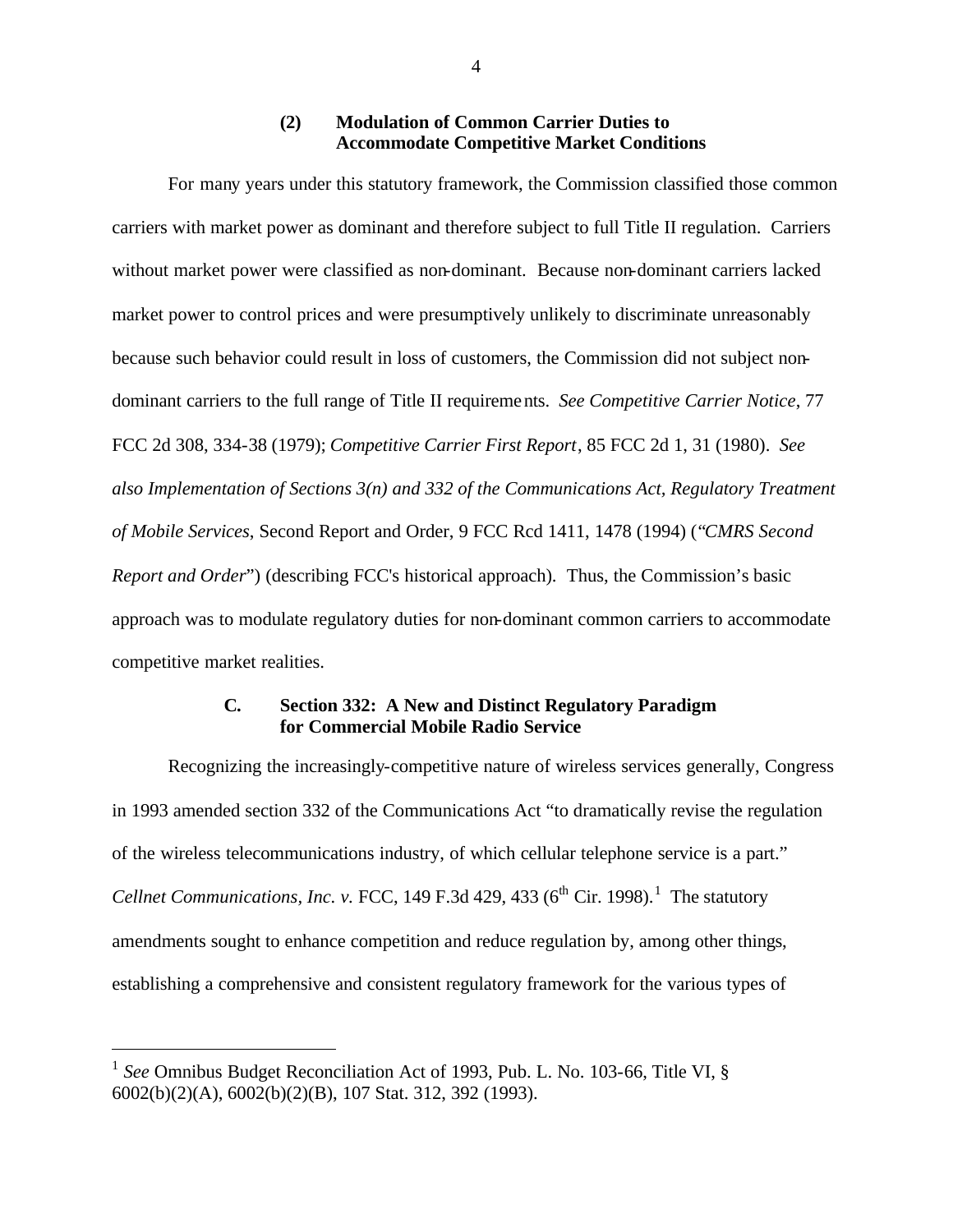wireless providers and by giving the Commission flexibility to modulate the levels of regulation for commercial mobile radio service ("CMRS") providers in light of competitive market conditions.<sup>2</sup> New section 332(c) of the Act was premised on Congress's recognition that the marketplace rather than extensive regulation would better promote continued investment in wireless infrastructure, while at the same time ensuring that consumers enjoy reasonable rates and high quality services.

The new wireless regulatory paradigm established by Congress departed from the traditional wireline model in two significant respects. First, Congress generally preempted state and local rate and entry regulation of CMRS. 47 U.S.C. § 332(c)(3). The statute allows a state to seek permission from the FCC to regulate CMRS rates, but that state must demonstrate that "market conditions . . . fail to protect subscribers adequately from unjust and unreasonable rates or rates that are unjustly or unreasonably discriminatory." 47 U.S.C. § 332(c)(3)(A)(i). *See also* 47 C.F.R. § 20.13 (2001).

The Commission denied petitions from several states seeking to regulate CMRS rates and entry when the record did not satisfy this stringent statutory standard. *See*, *e.g.*, *Connecticut Dep't of Public Utility Control v. FCC*, 78 F.3d 842 (2<sup>nd</sup> Cir. 1996) (affirming FCC's denial of Connecticut's petition). In 1995, the Commission denied Ohio's petition to regulate CMRS rates and entry on the basis of a finding that the State had failed to demonstrate that market forces were inadequate to protect Ohio consumers. *Petition of the State of Ohio for Authority To Continue To Regulate Commercial Mobile Radio Services*, Report and Order, 10 FCC Rcd 7842

l

 $2^{\circ}$  CMRS includes any mobile service "that is provided for profit and makes interconnected service available (A) to the public or (B) to such classes of eligible users as to be effectively available to a substantial portion of the public." 47 U.S.C. § 332(d)(1).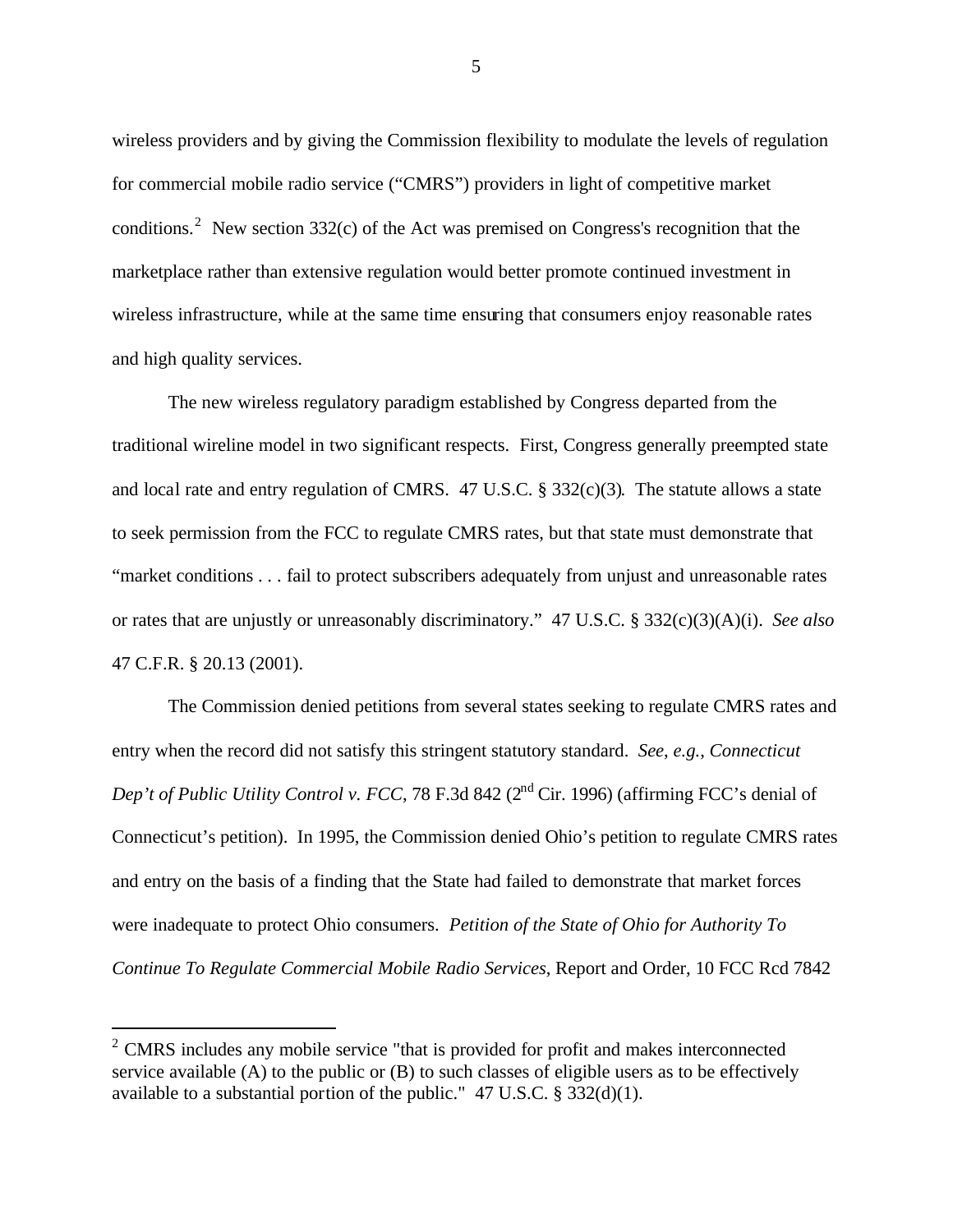(1995) ("*Ohio CMRS Order*"), *recon. denied*, 10 FCC Rcd 12427 (1995). No party sought judicial review of the Commission's decision denying Ohio's petition.

The second marked departure from the wireline regulatory model involved an express grant of statutory forbearance authority to the FCC. Continuing its focus on competitive market conditions and reduced regulation, Congress specified that a person providing CMRS will be treated as a common carrier subject to Title II, but authorized the Commission to forbear from applying the provisions of Title II to CMRS providers, except for sections 201, 202, and 208, if certain criteria are satisfied. 47 U.S.C. § 332(c)(1)(A). In deciding whether to forbear, Congress directed the FCC to consider "whether the proposed regulation . . . will promote competitive market conditions, including the extent to which such regulation . . . will enhance competition among providers of commercial mobile service." 47 U.S.C. § 332 $(c)(1)(C)^3$ 

The Commission exercised this forbearance power to ensure that CMRS providers need not file tariffs specifying the rates, terms, and conditions of their service offerings. "In a competitive market," the FCC explained, "market forces are generally sufficient to ensure the lawfulness of rate levels, rate structures, and terms and conditions of service set by carriers who lack market power." *CMRS Second Report and Order*, 9 FCC Rcd at 1478, para. 173. Finding

 $3$  In 1996, Congress added section 10 to the Communications Act to extend the Commission's forbearance authority beyond the more limited forbearance power contained in section 332(c). Section 10 provides that "[n]otwithstanding section  $332(c)(1)(A)$  of this Act," the Commission shall forbear from applying "any regulation or any provision of this Act" to a telecommunications carrier or telecommunications service if the specified criteria are satisfied. 47 U.S.C. § 160(a). The Commission has observed that section 10 "now gives the Commission the authority to forbear from enforcing sections 201 and 202" to CMRS providers although it has not exercised that authority. *See Personal Communications Industry Association's Petition for Forbearance for Broadband Personal Communications Services*, Memorandum Opinion and Order and Notice of Proposed Rulemaking, 13 FCC Rcd 16857, 16865 (1998) ("*PCIA Forbearance Order*"), *recon. denied*, 14 FCC Rcd 16340 (1999).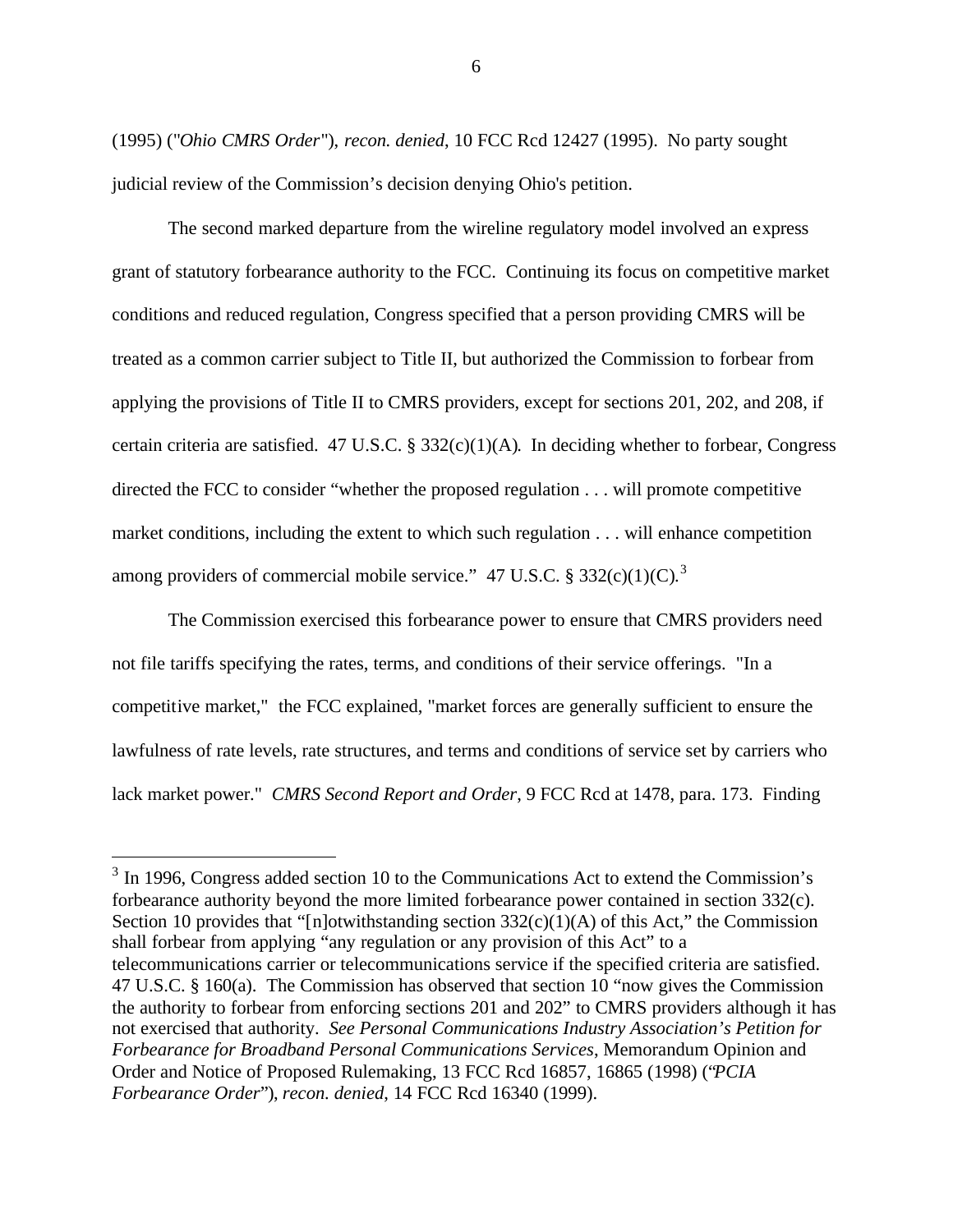that tariffs are "not essential to our ability to ensure that non-dominant carriers do not unjustly discriminate in their rates," the Commission decided to forbear from imposing section 203 tariff filing obligations on CMRS providers. *Id.*, 9 FCC Rcd at 1479, para. 177; *see also* 47 C.F.R. § 20.15(c) (2001).

The FCC determined that tariffs can harm consumers in certain circumstances. Requiring tariff filings in a competitive environment, the Commission explained, can:

(1) take away carriers' ability to make rapid, efficient responses to changes in demand and cost, and remove incentives for carriers to introduce new offerings; (2) impede and remove incentives for competitive price discounting, since all price changes are public, which can therefore be quickly matched by competitors; and (3) impose costs on carriers that attempt to make new offerings.

*CMRS Second Report and Order*, 9 FCC Rcd at 1479, para. 177. Detariffing "will foster competition which will expand the consumer benefits of a competitive marketplace" by "enabling CMRS providers to respond quickly to competitors' price changes. Carriers will be motivated to win customers by offering the best, most economic service packages." *Id*. The FCC emphasized that sections 201 and 202 still applied to CMRS providers, ensuring the availability of powerful regulatory protections for consumers if there was evidence of market failure. *See id*., 9 FCC Rcd at 1479, para. 176.

By preempting state entry and rate regulation of CMRS and authorizing forbearance, "Congress acknowledged that neither traditional state regulation, nor conventional regulation under Title II of the Communications Act, may be necessary in all cases to promote competition or protect consumers in the mobile communications marketplace." *Id.,* 9 FCC Rcd at 1418, para. 14. These two actions – congressional preemption of intrastate rate regulation and the Commission's CMRS detariffing decision – are critical features shaping the competitive landscape for CMRS today. The result is that CMRS providers do not file tariffs at either the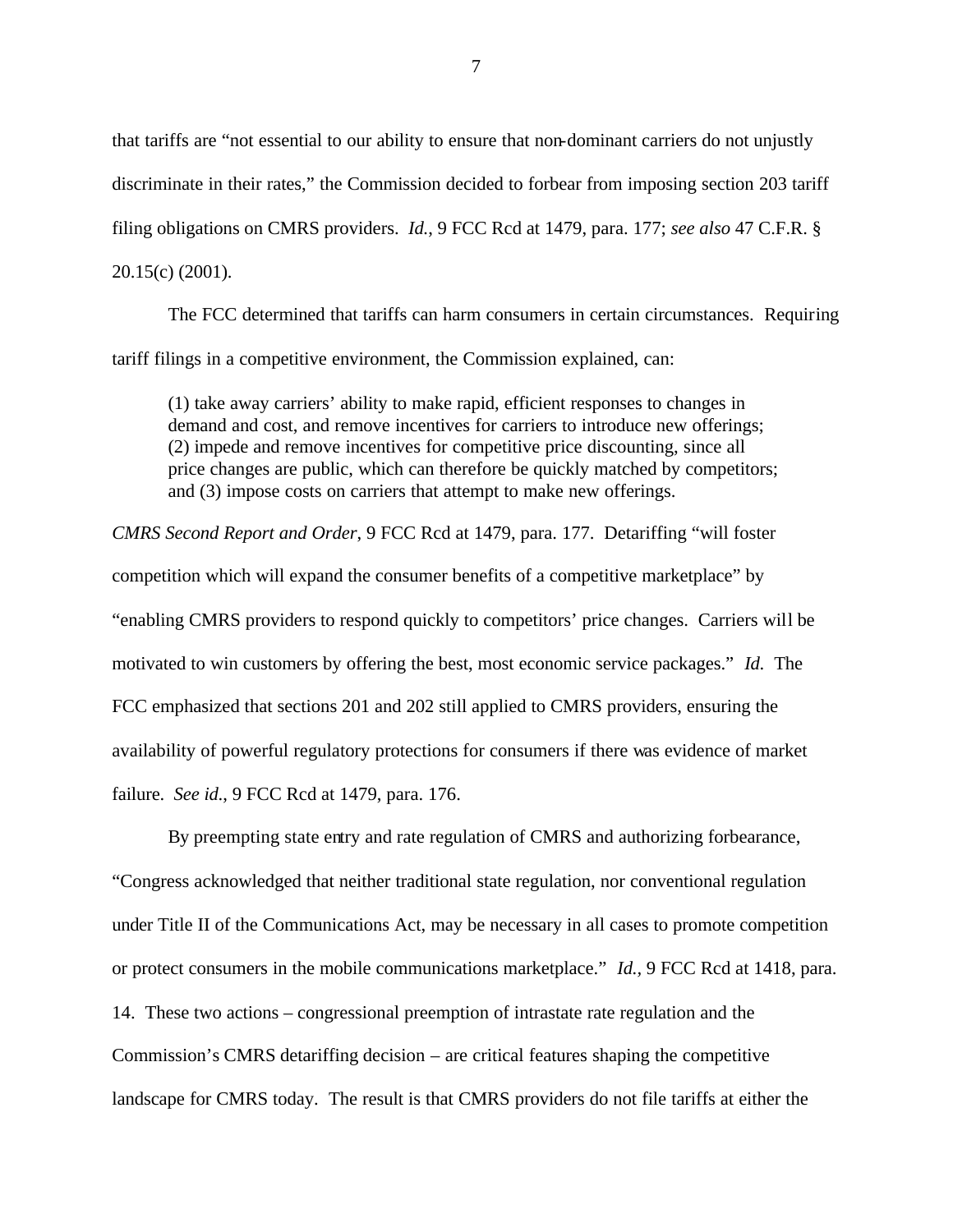federal or state level to establish the legally effective rates, terms, and conditions for their offerings. Rather, the CMRS provider-customer relationship is governed "by the mechanisms of a competitive marketplace" and CMRS carriers enter into service contracts with the ir customers. *Wireless Consumers Alliance, Inc*., Memorandum Opinion and Order, 15 FCC Rcd 17021, 17032-33, paras. 20-21 (2000). Under this substantially deregulated regime, the FCC "do[es] not set CMRS rates or require that carriers only charge rates as filed," but rather "rel[ies] on the competitive marketplace to ensure that CMRS carriers do not charge rates that are unjust or unreasonable, or engage in unjust or unreasonable discrimination." *Id*., 15 FCC Rcd at 17033, para. 21.

## **D. The Telecommunications Act of 1996: An Enhanced Focus on Increasing Competition and Reducing Regulation.**

Congress built upon its successful competitive blueprint for CMRS with its passage of the Telecommunications Act of 1996, Pub. L. 104-104, 110 Stat. 56 ("1996 Act"). This "unusually important" legislative enactment, *Reno v. ACLU*, 521 U.S. 844, 857 (1997), extensively amended the Communications Act "to provide for a pro-competitive, de-regulatory national policy framework" with the primary objective of "opening all telecommunications markets to competition." H.R. Rep. No. 458, 104th Cong., 2d Sess. 1 (1996) ("*1996 Conference Report* "). "In response to the 1996 Act, the FCC has sought to move toward greater competition for, and less regulation of, telecommunications services." *WorldCom, Inc. v. FCC*, 238 F.3d 449, 454 (D.C. Cir. 2001).

In addition to directing the Commission to promote competition through various affirmative steps, *see*, *e.g*., 47 U.S.C. §§ 251, 252, Congress included several important deregulatory initiatives linked to competitive market conditions. These include a directive that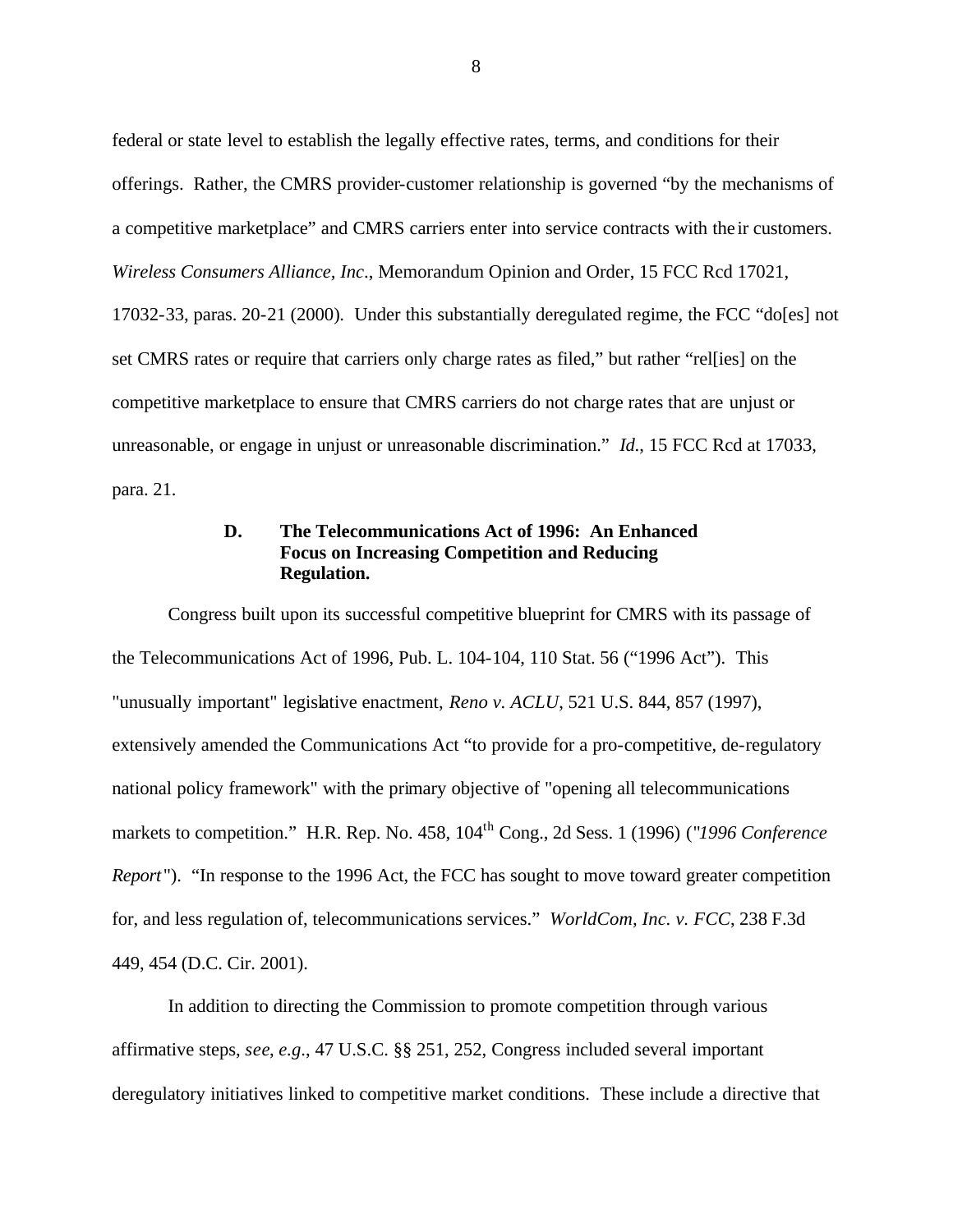the Commission every two years review its regulations that apply to the operations or activities of any provider of telecommunications service to determine whether any such regulation "is no longer necessary in the public interest as the result of meaningful economic competition between providers of such service." 47 U.S.C. § 161(a). This provision directs the FCC to repeal or modify any regulation it determines is no longer in the public interest. 47 U.S.C. § 161(b). The Commission recently executed this congressional directive in the CMRS context by, for example, "sunsetting" its spectrum cap and eliminating its cellular cross-interest rule in Metropolitan Statistical Areas on the basis of a finding that these rules are no longer in the public interest as a result of increased competition in the CMRS market. *See 2000 Biennial Regulatory Review, Spectrum Aggregation Limits for Commercial Mobile Radio Services*, Report and Order, 16 FCC Rcd 22668 (2001).

Congress also added section 10 to the Communications Act, an additional and broader grant of forbearance authority. The criteria triggering forbearance pursuant to section 10 are virtually identical to the forbearance criteria specified in section 332(c), including the requirement that the FCC consider whether forbearance "will promote competitive market conditions" and "enhance competition among providers of telecommunications services" when evaluating the public interest. 47 U.S.C. §§ 160(a), (b).

Consistent with its detariffing policy for CMRS, the Commission moved to forbear from applying the section 203 tariff filing requirements to the interstate domestic interexchange services of non-dominant interexchange carriers. The FCC explained that eliminating tariff filings by nondominant interexchange carriers "will prevent such carriers from refusing to negotiate with customers based on the Commission's tariff filing and review processes. As a result, carriers may become more responsive to customer demands, and offer a greater variety of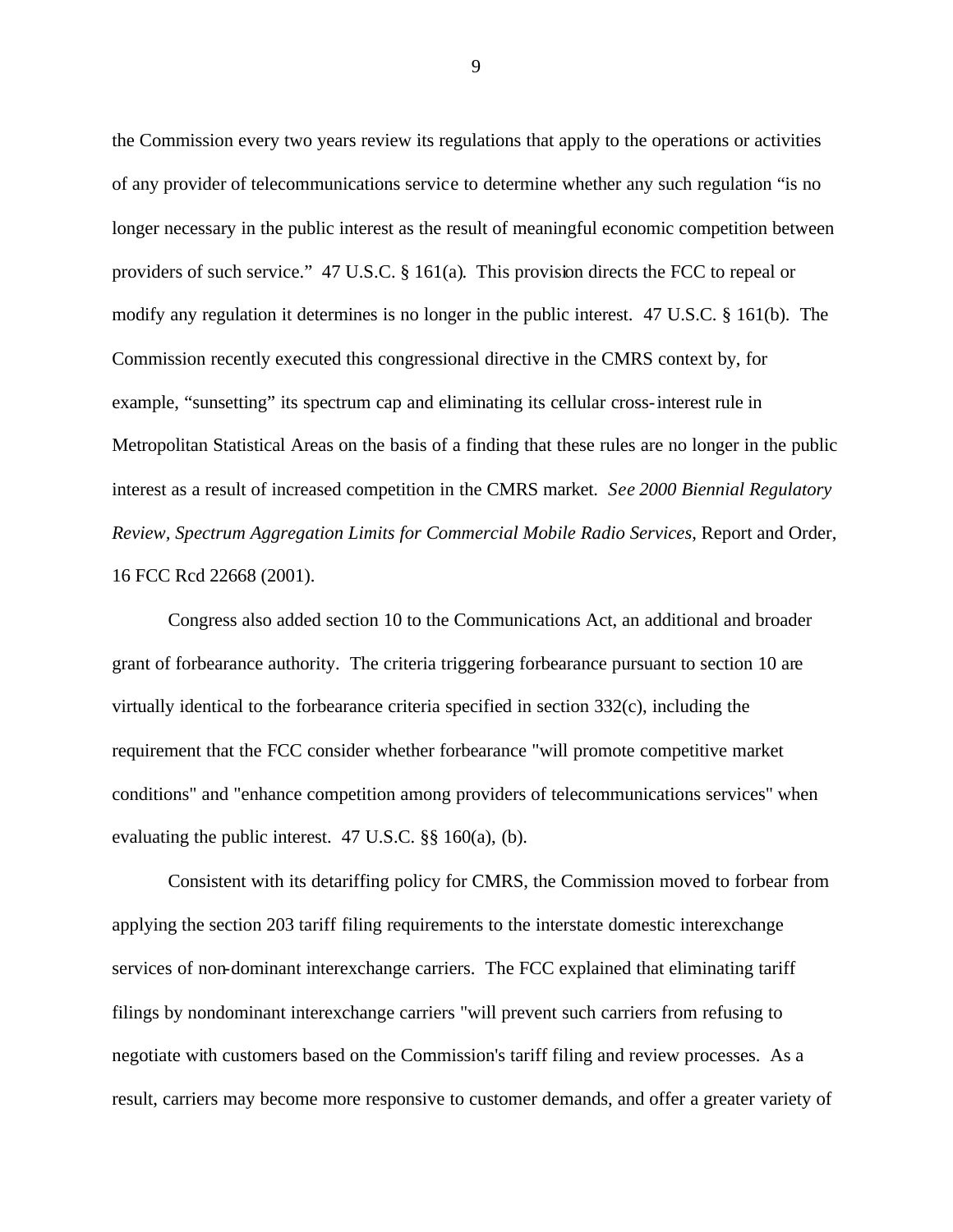price and service packages that meet their customers' needs." *Policy and Rules Concerning the Interstate, Interexchange Marketplace*, Second Report and Order, 11 FCC Rcd 20730, 20761, para. 54 (1996). This Court affirmed, holding that the Commission "was entitled to value the free market, the benefits of which are rather well established." *MCI WorldCom, Inc. v. FCC*, 209 F.3d 760, 766 (D.C. Cir. 2000).

### **E. The Benefits of Competition and Deregulation For CMRS Consumers**

By virtually any measure, the pro-competitive, deregulatory framework for CMRS prescribed by Congress and implemented by the Commission has allowed competition to flourish and thereby bring substantial benefits to consumers. Subscribership is up.<sup>4</sup> Rates are down.<sup>5</sup> Consumers continue to significantly increase the amount of time they communicate using their wireless phones, most likely as a result of decreasing prices and the wider acceptance of and reliance upon wireless services. *Seventh Annual CMRS Competition Report*, 17 FCC Rcd at 13006. Consumer choice has expanded dramatically; wireless customers may choose among

<sup>&</sup>lt;sup>4</sup> In the twelve months ending December 2001, the mobile telephony sector increased subscribership from 109.5 million to 128.5 million, producing a nationwide penetration rate of roughly 45 percent. *Implementation of Section 6002(b) of the Omnibus Budget Reconciliation Act of 1993, Annual Report and Analysis of Competitive Market Conditions With Respect to Commercial Mobile Services*, Seventh Report, 17 FCC Rcd 12985, 13004-5 (2002) ("*Seventh Annual CMRS Competition Report* ").

<sup>&</sup>lt;sup>5</sup> *Id.*, 17 FCC Rcd at 13012-13. According to the U.S. Department of Labor's Bureau of Labor Statistics, for example, the price of residential mobile telephone service declined by 5.5 percent during 2001 while the overall consumer price index increased by 1.6 percent. *Id*., 17 FCC Rcd at 13013.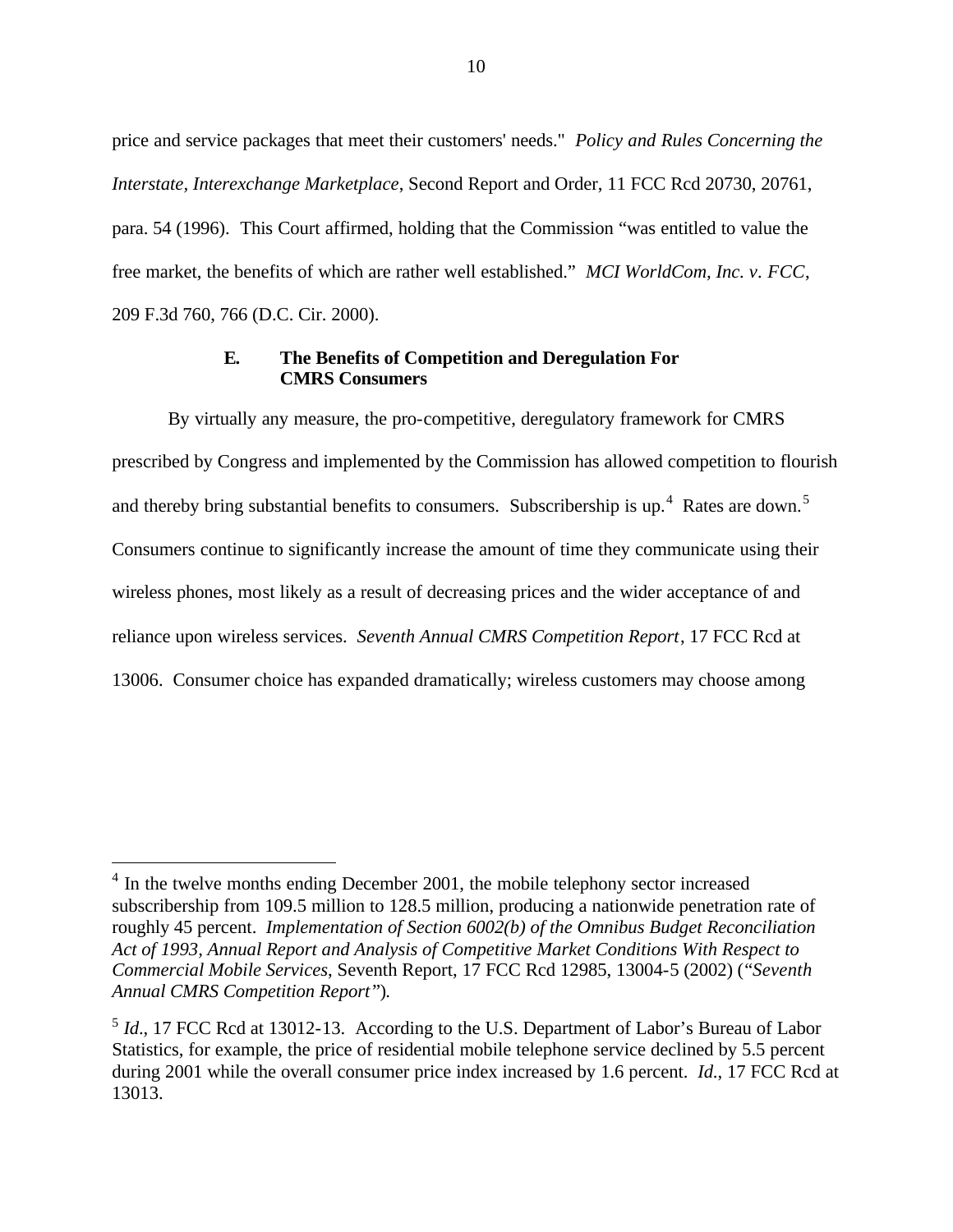multiple providers and a wide array of service and equipment options.<sup>6</sup> "Churn" rates are high; more than 30 percent of subscribers change service providers each year, often to "take advantage of a sale or promotion." *Id*., 17 FCC Rcd at 13007. Taken as a whole, these measures "generally demonstrate a high level of competition for most consumers." *Id.*, 17 FCC Rcd at 13003.

Ohio CMRS consumers have benefited from this vibrant competition. One million new consumers subscribed to CMRS in Ohio during the period June 2000 – June 2001, an increase of 30 percent. *Id*., 17 FCC Rcd at 13088, App. C, Table 2. Ohio CMRS subscribers are served by at least 12 mobile carriers. *Id*. Cleveland-area residents have shared in these benefits, as well: Two million consumers subscribe to CMRS in the Cleveland-Akron area, a penetration rate of 43 percent. *Id*., 17 FCC Rcd at 13090, App. C, Table 3.

# **II. Stipulated Facts Concerning the State of Competition in the Cleveland, Ohio, CMRS Market**

l

At all times relevant to this dispute, consumers in the Cleveland, Ohio, CMRS market were able to choose among five facilities-based providers of CMRS, including Verizon Wireless.<sup>7</sup> These vendors offered different technologies, different features, and different prices. Consumers also could choose among various resellers of CMRS service. These facilities-based and reseller competitors offered many different types of service packages to consumers. Such

<sup>&</sup>lt;sup>6</sup> To date, 268 million people, or 94 percent of the total U.S. population, live in counties with access to three or more different operators (cellular, broadband personal communications service ("PCS"), and/or digital specialized mobile radio ("SMR") providers) offering mobile telephone service. More than 229 million people, or 80 percent of the total U.S. population, live in counties with five or more mobile telephone operators competing to offer service. And 151 million people, or 53 percent of the population, live in counties in which six different mobile telephone operators are providing service. *Id*., 17 FCC Rcd at 13095, App. C, Table 5.

<sup>&</sup>lt;sup>7</sup> New Par, an affiliate of Vodafone Airtouch Licenses LLC,  $d/b/a$  Verizon Wireless, was the actual licensee. New Par now transacts business under the trade name "Verizon Wireless." For the sake of simplicity, this brief refers to Verizon Wireless throughout.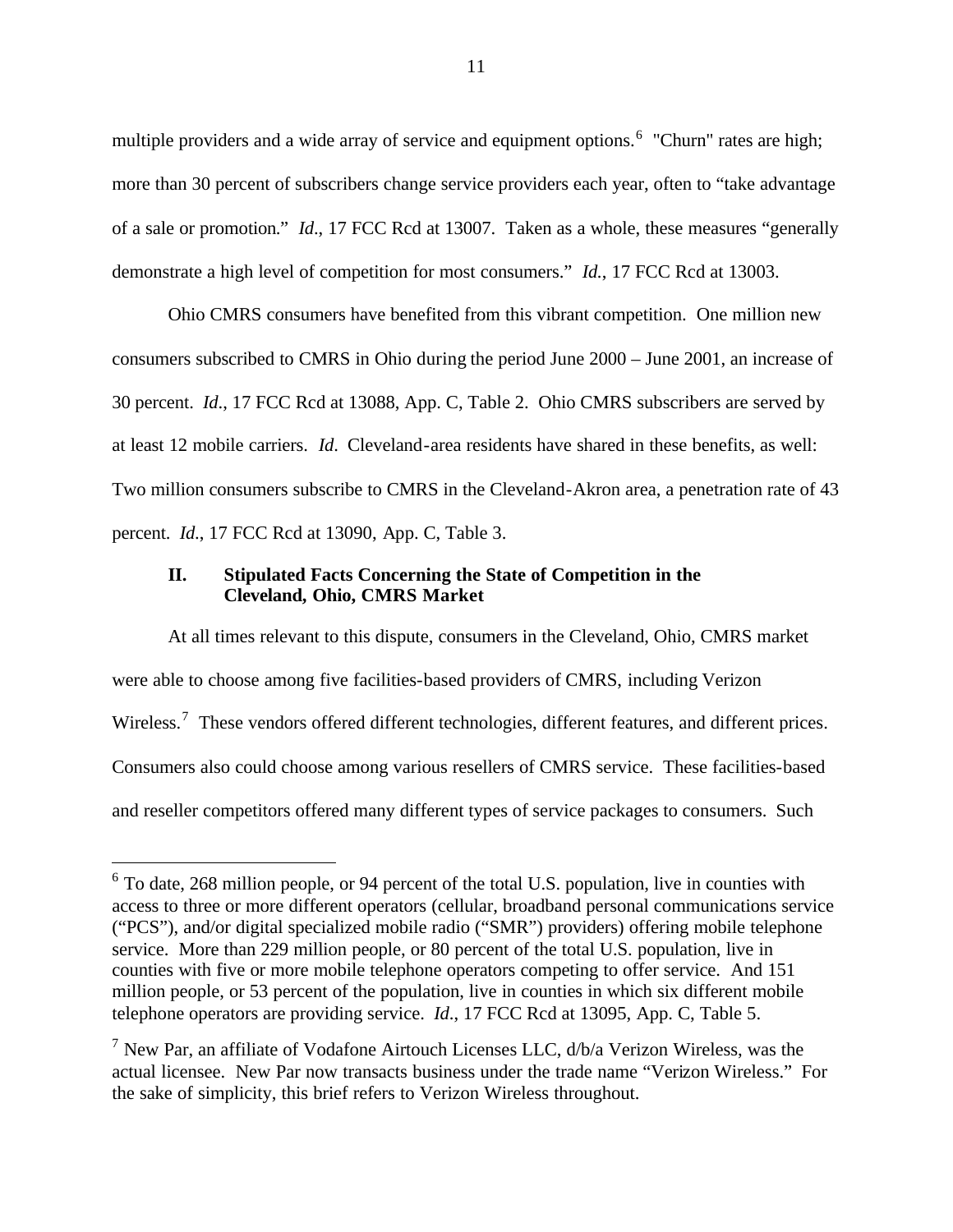offerings included a variety of features such as unlimited weekend calling, free long distance, voice mail, text messaging, no activation fees, extended geographic coverage, and discounted additional lines. These competitors also regularly designed new service offerings to attract customers to their service, including offering plans with significant bundled minutes, many features, and less restrictive terms and conditions. CMRS providers regularly offered promotions to consumers, many of which included equipment offers as well as service offers. During the relevant time period, CMRS providers in the Cleveland market extensively advertised new service packages and promotions to consumers highlighting rates, terms, conditions, and quality of service. *See* Revised Joint Statement, File No. EB-01-MD-009 (filed July 3, 2001) (listing stipulated facts from the parties to the administrative complaint proceeding) ("*Revised Joint Statement* ") at 4-5, paras. 18-20, 24, 26 (J.A. ).

### **III. Stipulated Facts Concerning Verizon Wireless's Service Offerings**

Verizon Wireless offered cellular telephone service pursuant to various standard rate plans as well as regular promotions, and designed these offerings to be attractive to different types of consumers – for example, single-line low-volume consumers as well as multi-line highvolume business customers. Many of these plans and promotions included bundles of airtime minutes as part of monthly service or extra features at no additional charge. *Id*., at 5, para. 25 (J.A. ).

During the relevant time period, Verizon Wireless sometimes gave individual customers some inducements not included in any rate plan or promotion "so that the particular customer would keep its business with [the company] or take service from [the company]." *Id*., at 5-6 para. 28 (J.A. ). These customer "concessions," as they were called, might include, for example,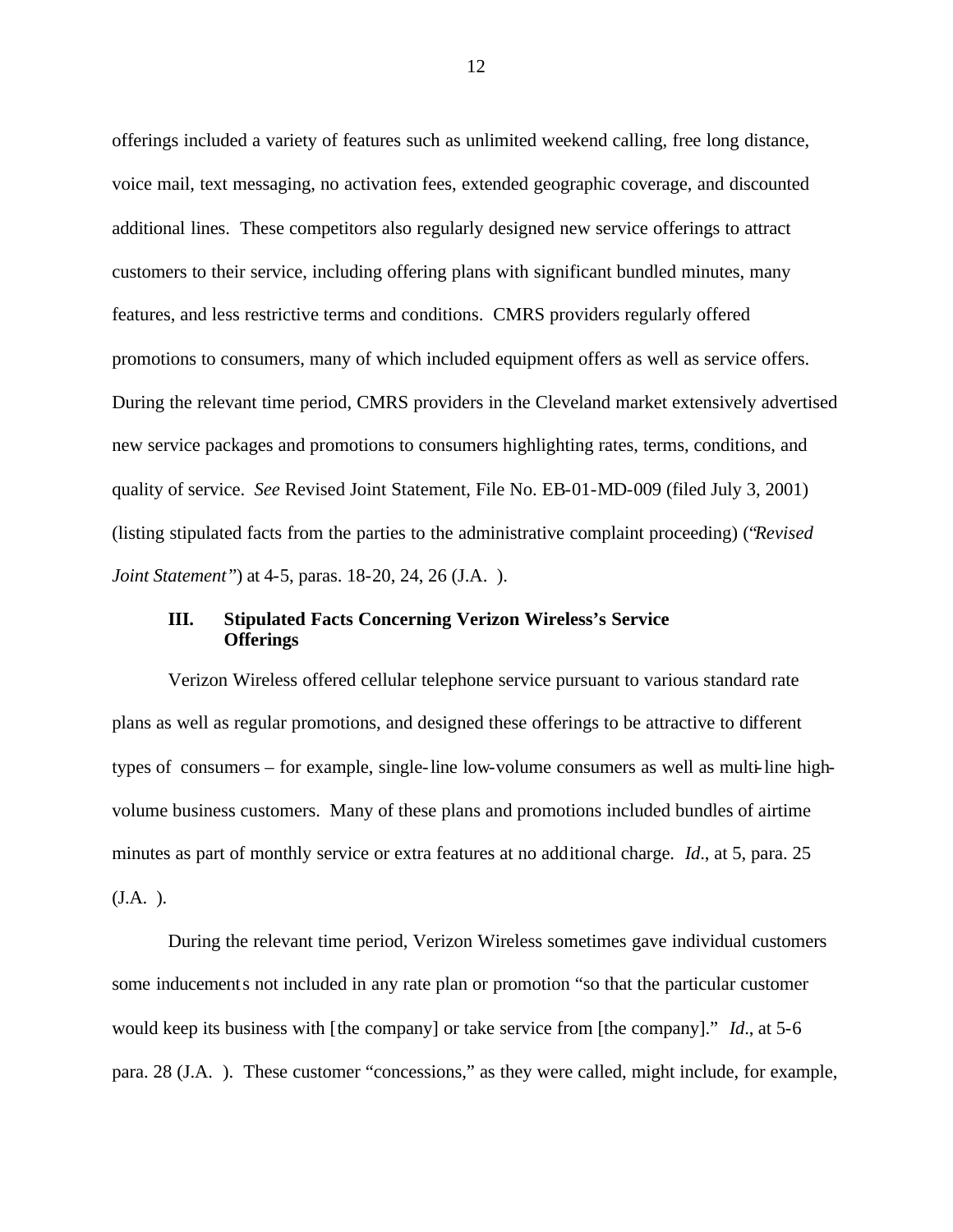a one-time monetary credit, a recurring credit, some minutes of airtime added to the bundle of minutes included in a rate plan or promotion, the use of some feature (voice-mail, call forwarding, weekend calling) at no charge for some period of time, or equipment or an equipment discount or rebate. Inducements offered to attract new customers were called "sales concessions"; inducements offered to retain existing customers were termed "retention concessions." Verizon Wireless sometimes offered a customer a single concession or sometimes offered a combination of different concessions. Concessions resulted in the customer obtaining service at a price lower than that paid by a customer who received service under the same rate plan or promotion but who did not receive a concession. *Id*., at 5-6, paras. 27-29 (J.A. ).

Verizon Wireless authorized its sale agents and customer care representatives to use their discretion in determining whether to offer a customer a concession. No customer was guaranteed a concession. The company granted concessions to single-line, low-volume consumers and to its large business accounts. The decision to grant a concession (as well as the amount of the concession) was made on an "individualized basis." *Id*. at 7, para. 34 (J.A. ). Representatives of Verizon Wireless generally did not inform customers of the existence of its concession policy and did not communicate to customers the factors that would be considered by the company in determining whether to grant a customer a retention and/or sales concession. A concession occurred as a result of negotiations between the Verizon Wireless sales representative and the prospective customer. *Id*., at 6-7, paras. 30-35 (J.A. ).

The company also provided "association" and "government" rate plans in 1999, which were available to members of qualifying associations (*e.g*., chambers of commerce, boards of realtors, bar associations) and governmental entities/employees, respectively. On occasion,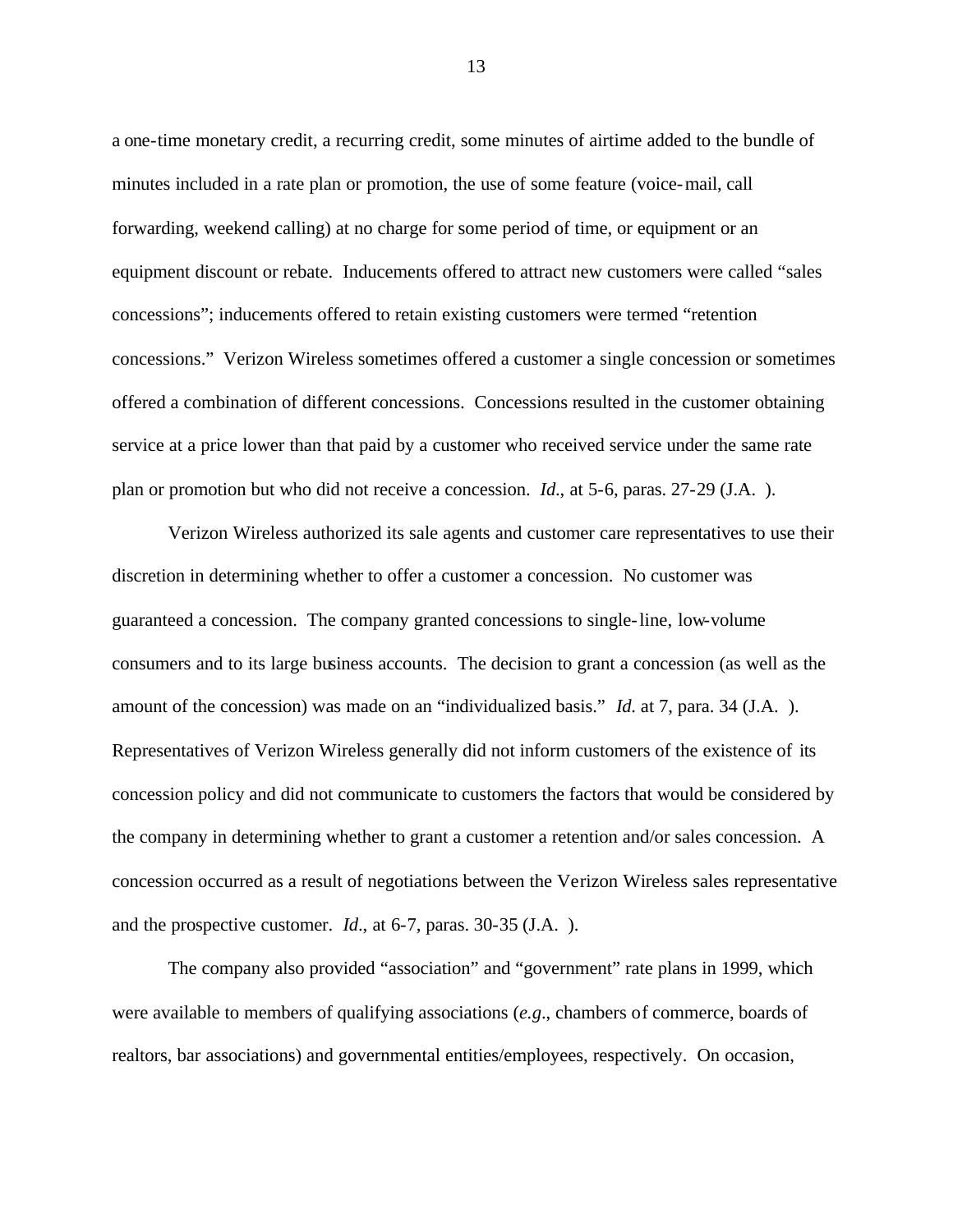Verizon Wireless allowed individuals who were not members of qualifying entities to receive the association or government rates. *Id*., at 5, para. 22 (J.A. ).

#### **IV. Stipulated Facts Concerning Orloff's Relationship to Verizon Wireless**

Orloff knew she could contract for CMRS from multiple providers in the Cleveland area. On February 23, 1999, she elected to purchase cellular telephone service from Verizon Wireless pursuant to a standard advertised rate plan. She executed a two-year contract. Orloff received "sales concessions" from Verizon Wireless that departed from the advertised rate plan. She received a reduced rate on a new cellular telephone, waiver of the standard activation charge, one-half credit on the amount of the monthly access fee for a period of six months, and free weekend calling for three months. *Id*., at 3, paras. 10-11, 14-15 (J.A. ).

Five months into her two-year contract, Verizon Wireless allowed Orloff to switch to a different advertised rate plan. In addition to the benefits of the new rate plan, she received a "retention concession" consisting of a billing credit. Orloff terminated her contractual relationship with Verizon Wireless on February 6, 2001. She subscribed to Verizon Wireless's service for roughly two years. *Id*., at 4, paras. 16-17 (J.A. ). During the first quarter of 1999, some Verizon Wireless customers in the Cleveland area on the same rate plan as Orloff received some types of sales and retention concessions that she did not receive. *Id*., at 7, para. 40 (J.A. ).

#### **V. The Federal District Court Litigation**

On February 11, 2000, approximately one year after she negotiated the original contract with Verizon Wireless, Orloff and three other individuals filed a putative class action lawsuit against Verizon Wireless in the United States District Court for the Northern District of Ohio. The putative class was to include Ohio residents who purchased cellular telephone service from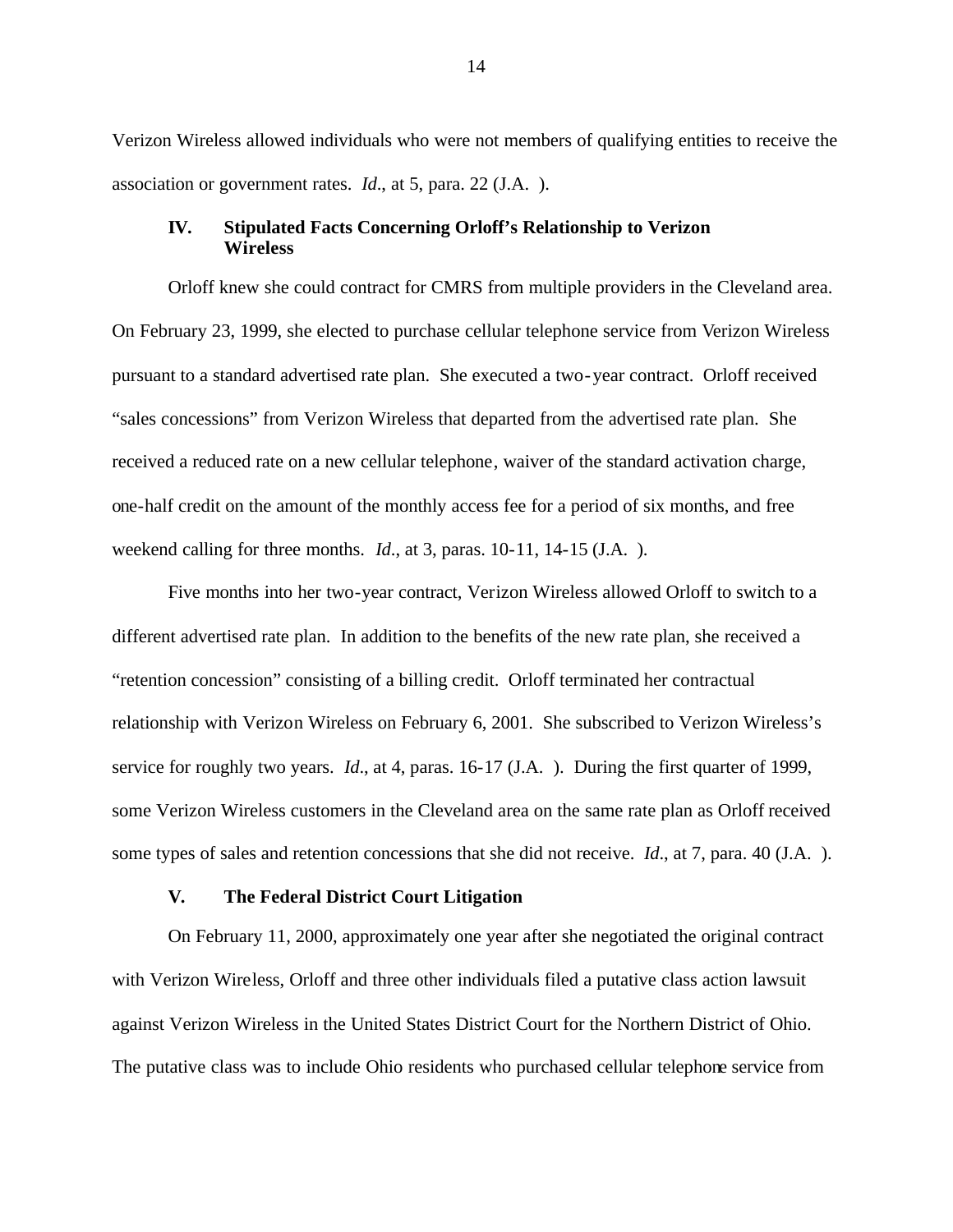Verizon Wireless two years prior to the filing of the federal district court complaint and who allegedly did not receive concessions that some other subscribers received. The district court complaint alleges that Verizon Wireless violated section 202(a) of the Communications Act by charging different prices to similarly-situated customers for the same service. On May 30, 2000, the District Court granted Verizon Wireless's request for a primary jurisdiction referral to the FCC and stayed the underlying lawsuit. The District Court did not identify specific issues for the Commission to resolve. *See Jacqueline Orloff, et al. v. Vodafone AirTouch Licenses LLC, et al*., Case No. 1: 00 CV 421, slip op. (N.D. Ohio May 30, 2000).

### **VI. The Order On Review**

l

After some delay, Orloff moved to implement the primary jurisdiction referral by filing an administrative complaint with the FCC pursuant to section  $208$ .<sup>8</sup> In her complaint, Orloff alleged that Verizon Wireless's practice of negotiating concessions with individual consumers constituted unreasonable discrimination in violation of section 202(a) and an unreasonable practice in violation of section 201(b). She asked the FCC to declare Verizon Wireless's marketing practices unlawful, and indicated that she subsequently would pursue a claim for damages in the district court if she prevailed on the liability issue at the Commission. *Orde*r, 17 FCC Rcd at 8992-93, para. 12 (J.A. ).

The Commission relied heavily on the parties' stipulations concerning key facts. *See Revised Joint Statement* at 2-7, paras. 1-40 (J.A. ). There was no dispute – and the FCC found – that the Cleveland CMRS market was vibrantly competitive and that Orloff was aware that she

<sup>&</sup>lt;sup>8</sup> Orloff filed her initial complaint on January 24, 2001, almost eight months after the District Court issued its opinion. The staff dismissed that complaint without prejudice on February 1, 2001, for failure to comply with the FCC's rules governing section 208 complaints. Orloff refiled the complaint in compliance with the rules on April 12, 2001. *See Order*, 17 FCC Rcd at 8999, n.2 (J.A. ).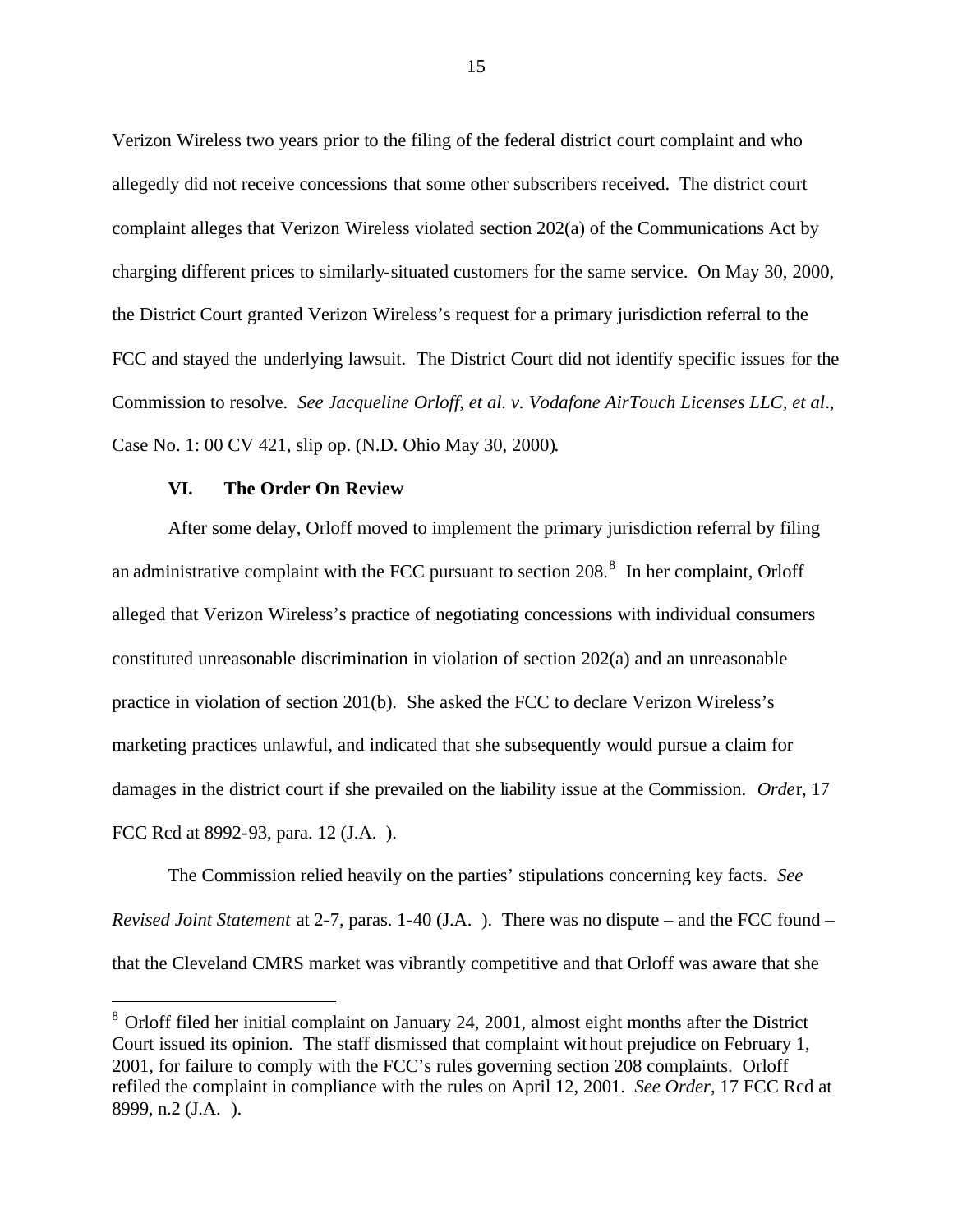could contract with various CMRS providers offering a changing array of service packages and promotions. *See Order,* 17 FCC Rcd at 8989-90, 8996-97, 8998, paras. 4-5, 19-20, 23 (J.A. ); *Revised Joint Statement* at 3, 4-5, paras. 14, 18-20, 24, 26 (J.A. ). There was no dispute – and the FCC found – that Verizon Wireless negotiated with individual customers and offered them sales and retention concessions to secure and/or retain their business, and that this practice resulted in consumers obtaining prices that departed from standard rate plans and promotions and that sometimes differed among individual customers taking service under the same rate plan or promotion. *See Order*, 17 FCC Rcd at 8990-91, 8994, paras. 7-8, 15 (JA - , ); *Revised Joint Statement* at 5-7, 27-35, 40 (J.A. -, -). There was no dispute – and the FCC found – that Orloff on two separate occasions negotiated concessions from Verizon Wireless that departed from the terms of the standard rate plan under which she took service. *See Order*, 17 FCC Rcd at 8991-92, 8998, paras. 10, 24 (J.A. , ); *Revised Joint Statement* at 3-4, paras. 15-16 (J.A. - ).

Nothing in the record indicated that Verizon Wireless's practice of negotiating with individual consumers such as Orloff over the rates, terms, and conditions of service was unique among Cleveland-area CMRS providers. The FCC found "no evidence in the record that any market failure prevented consumers from switching carriers if they were dissatisfied," *Order*, 17 FCC Rcd at 8996, para. 20 (J.A. ), nor was there any record evidence that Orloff could not obtain the features she desired from other Cleveland CMRS providers.

Against this undisputed factual backdrop, the Commission examined Orloff's section 202(a) claim first. On the basis of the parties' stipulations, the FCC found that Orloff had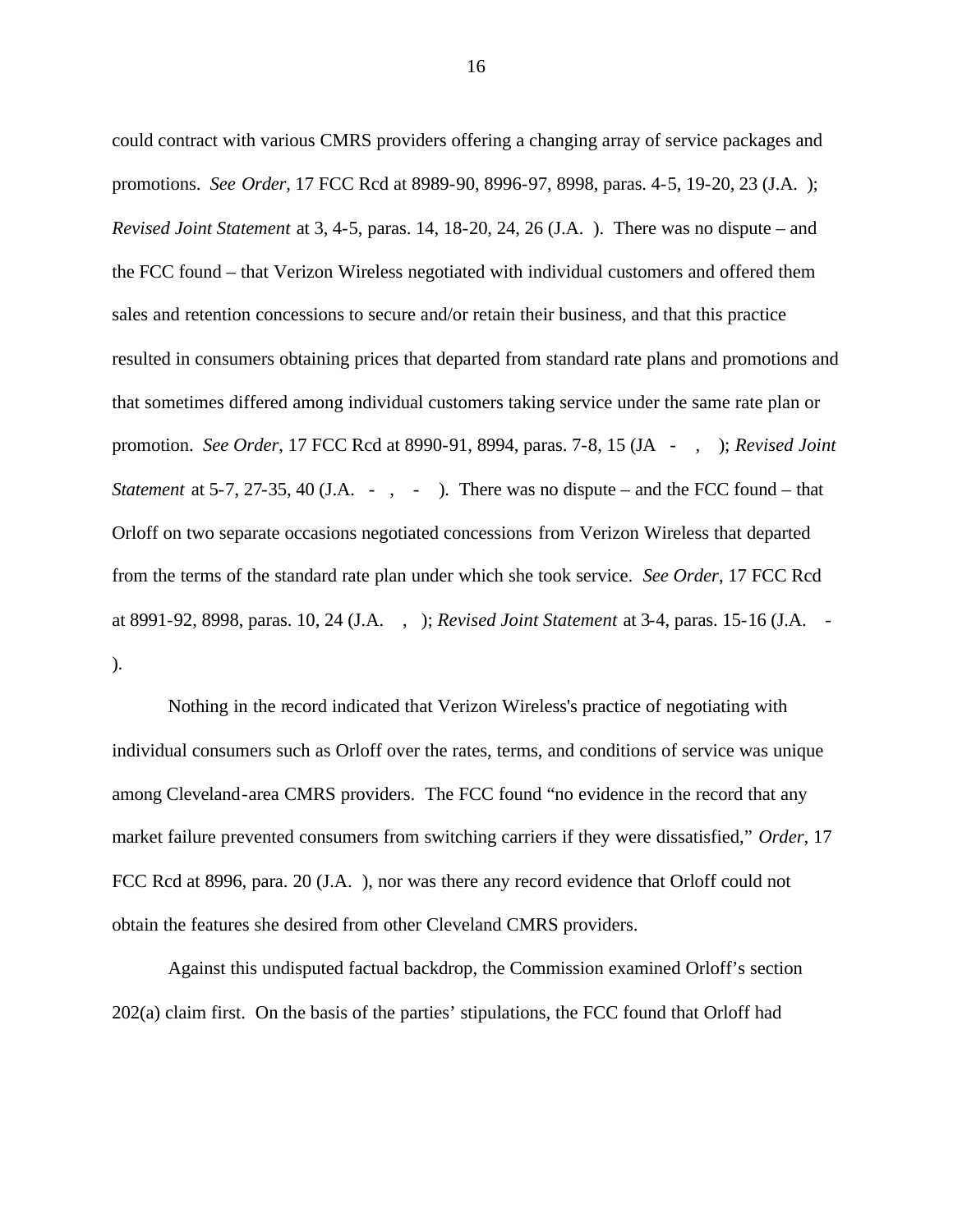satisfied the first two prongs of the established three-part test for unreasonable discrimination.<sup>9</sup> The agency held that the services (*i.e.*, single-line cellular service purchased by a non-business user) were "like" and that Verizon Wireless treated Orloff differently from other customers purchasing like service who received different concessions from the ones she had obtained. *Id.*, 17 FCC Rcd at 8994, para. 15 (J.A. ).

The Commission then considered whether Verizon Wireless had demonstrated that the discrimination was reasonable within the meaning of section 202(a). Verizon Wireless contended that the existence of vigorous competition in the Cleveland market rendered its negotiation and concession practices reasonable. The company characterized its concession practices as a means of enabling a non-dominant carrier to keep existing customers and to obtain new customers "by quickly meeting the offers of competitors." *Id.*, 17 FCC Rcd at 8994-95, para.16 (quoting Answer, Tab 1 (Respondents' Legal Analysis) at 21-22 (J.A ); Defendants' Initial Brief at 2) (J.A. ).

The Commission concluded that Verizon Wireless's concessions were a reasonable response to competition in the Cleveland CMRS market and thus were consistent with section

<sup>&</sup>lt;sup>9</sup> The Commission and the courts have applied a three-step inquiry to determine whether a violation of section 202(a) has occurred: (1) whether the services at issue are "like"; (2) if they are, whether there are differences in the terms and conditions pursuant to which the services are provided; and (3) if so, whether the differences are reasonable. *See*, *e.g.*, *Competitive Telecommunications Ass'n v. FCC*, 998 F.2d 1058, 1061 (D.C. Cir. 1993); *MCI Telecommunications Corp. v. FCC,* 842 F.2d 1296, 1303 (D.C. Cir. 1988); *Cellexis International, Inc. v. Bell Atlantic NYNEX Mobile Systems, Inc., et al.,* Memorandum Opinion and Order, 16 FCC Rcd 22887, 22891, para. 10 (2001). When a complainant establishes the first two components, the burden of persuasion shifts to the defendant carrier to justify the discrimination as reasonable. *See National Communications Ass'n, Inc. v. AT&T Corp.,* 238 F.3d 124, 129-30 (2d Cir. 2001); *Amendment of Rules Governing Procedures to be Followed When Formal Complaints Are Filed Against Common Carriers,* Report and Order, 12 FCC Rcd 22497, 22615, para. 291 & n.782 (1997), *recon. denied,* 16 FCC Rcd 5681 (2001).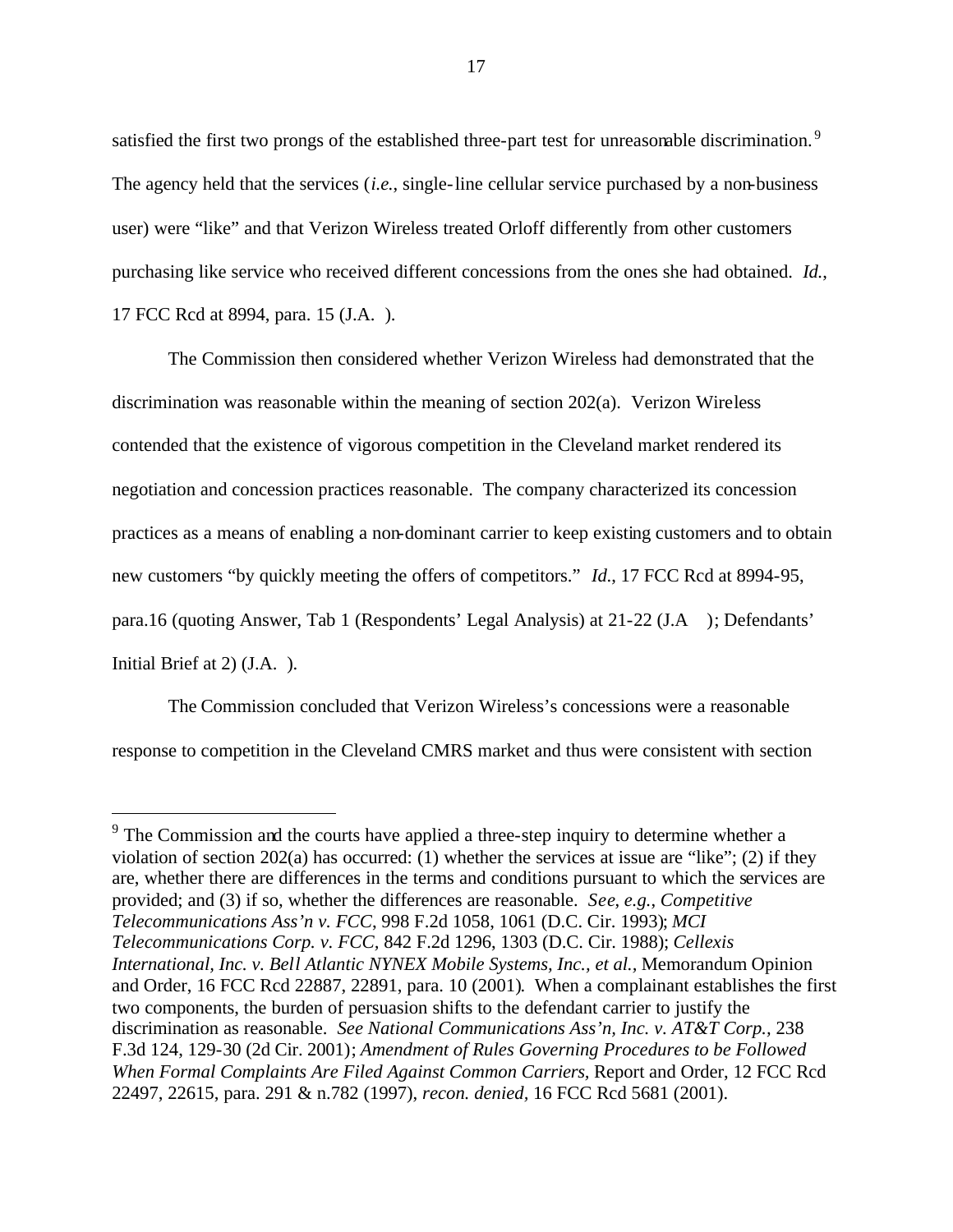202(a). *Id*., 17 FCC Rcd at 8995-99, paras. 16-24 (J.A. - ). As a threshold matter, the agency rejected Orloff's contention that the presence of competition was irrelevant to the statutory reasonableness inquiry. Citing *Kiefer v. Paging Network, Inc. d/b/a Pagenet,* Memorandum Opinion and Order, 16 FCC Rcd 19129 (2001), the FCC noted that it previously had considered the existence of robust competition in the CMRS market when adjudicating the reasonableness of a carrier's practices under section 201(b). *Id*., 17 FCC Rcd at 8995-96, para. 18 (J.A. ). The FCC explained that in *Kiefer* it rejected an unreasonableness challenge to a late fee charged by a paging carrier, "noting, among other things, that the Commission has regulated CMRS 'through competitive market forces,' and that the existence of a competitive market in that case 'did not warrant a finding that the late fee violate[d] section 201(b).'" *Id*. (quoting *Kiefer*, 16 FCC Rcd at 19131, 19132, paras. 5, 7) (J.A. ).

The FCC then examined the reasonableness of Verizon Wireless' concession practices in light of the indisputably "vibrant" competition that characterized the Cleveland CMRS market. The Commission noted that consumers in the Cleveland area could choose among many service providers, and that those competitors regularly designed new service offerings to attract customers and extensively advertised the new packages and promotions. "Consequently," the agency found, "consumers had ample opportunity to compare various terms and conditions in order to identify the package best-suited to their needs." *Id*., 17 FCC Rcd at 8996, para. 19 (J.A. ). Given the intense competition in the Cleveland market and the absence of any evidence of any market failure that prevented customers from switching carriers, the FCC found that market forces adequately protect Cleveland consumers from unreasonably discriminatory practices and charges. The agency observed that CMRS carriers in Cleveland, like non-dominant carriers in other competitive markets, would be unlikely to engage in unreasonable discrimination when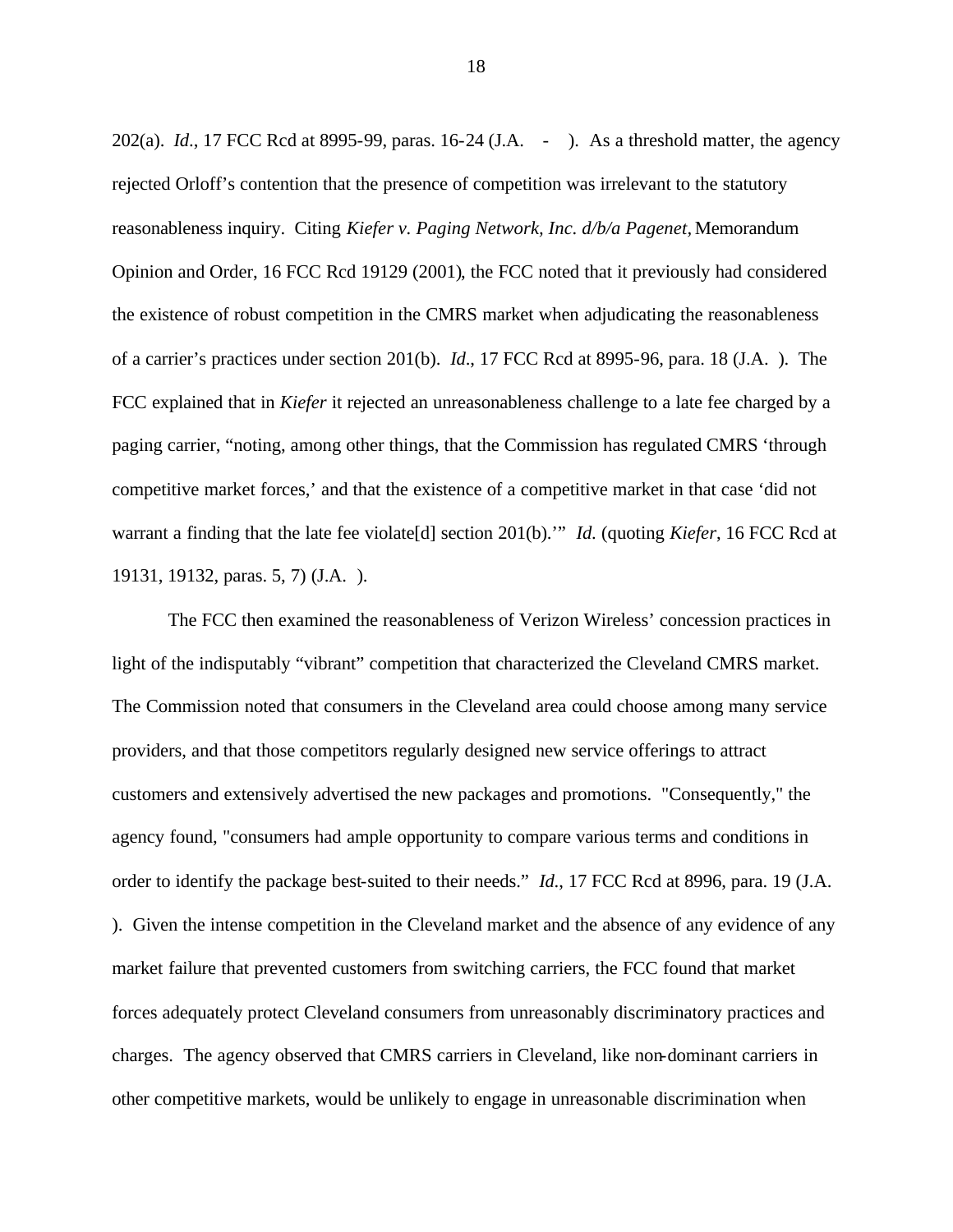such conduct would result in the loss of customers. *Id*. (citing prior FCC decisions making similar findings concerning non-dominant carriers) (J.A. ).

The FCC rejected Orloff's insistence that a negotiation policy must result in all customers who negotiate being treated exactly the same. Potentially disparate outcomes resulting from negotiation, the agency concluded, were to be expected and were not unreasonable given consumers' undisputed ability to "shop around" and the lack of evidence regarding any market failure. Orloff herself, the Commission found, was fully aware of her options and availed herself of the benefits of negotiation, obtaining concessions from Verizon Wireless on two separate occasions. Thus, the Commission found no evidence that information asymmetries rendered market forces in Cleveland unable to protect consumers. *Id*., 17 FCC Rcd at 8998, para. 23 (J.A. ).

The Commission also rejected Orloff's blanket assertion that disparate treatment of consumers purchasing like service must be cost-justified "on a transaction-by-transaction basis," in light of the agency's longstanding history of regulating CMRS providers through competitive market forces rather than specific cost-based regulations. In any event, the agency found persuasive Verizon Wireless's assertion that its concession practices stemmed generally from a rough profitability analysis. *Id*., 17 FCC Rcd at 8998-99, para. 24 (J.A. ).

Moreover, the FCC noted that Orloff's proposed requirement would result in extraordinary burdens on CMRS carriers, requiring them to track and offer to every customer all concessions obtained through negotiation. Even if it were administratively possible to implement Orloff's proposal, in the absence of market failure the agency found no warrant to impose such burdens on CMRS providers. *Id*., 17 FCC Rcd at 8998-99, para. 24 (J.A. ).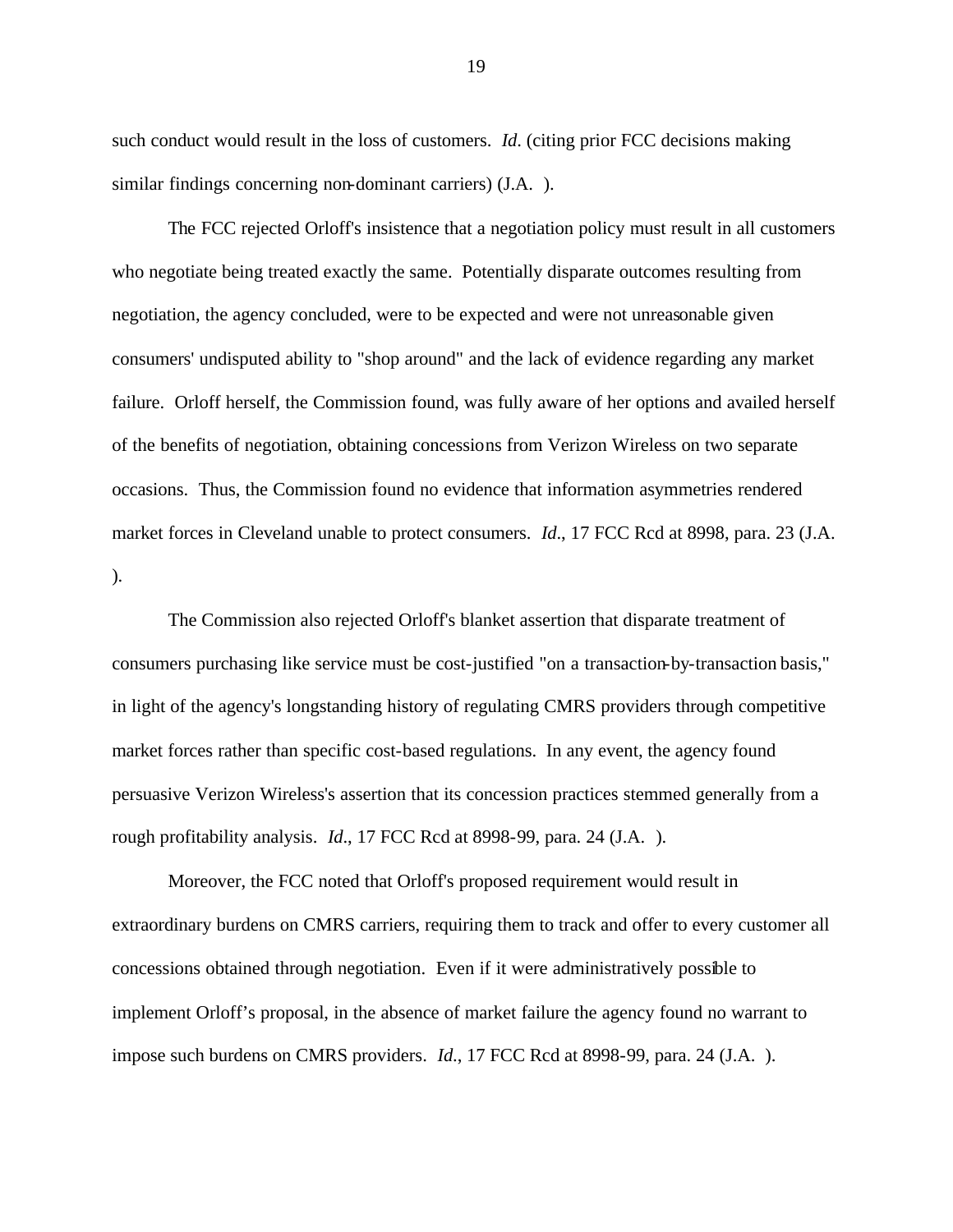Although the Commission thus found that Verizon Wireless's concessions did not violate section 202(a) in the highly competitive Cleveland market, the FCC cautioned that its holding was confined to the specific factual circumstances of the complaint and "does not necessarily translate to other markets marked by less competition." *Id*., 17 FCC Rcd at 8998, para. 22 (J.A. ). The Commission also emphasized that it was "not forbearing from applying section  $202(a)$ " and that section 202 "continues to act as a powerful protection for CMRS consumers, even if it was not violated in this case." *Id*., 17 FCC Rcd at 8997, para. 22 (J.A. ). Section 202 could require a different result, the FCC explained, if a CMRS market was inadequately competitive or if some other "market failure" limited consumers' abilities to use market forces to protect themselves. *Id*. (J.A. ).

The FCC acknowledged "case law holding that a carrier 'will not be a common carrier where its practice is to make individualized decisions, in particular cases, on whether and what terms to deal,'" and explained that this language "articulates the 'quasi-public character implicit in the common carrier concept' -- that the carrier 'undertakes to carry for all people indifferently.'" *Id*., 17 FCC Rcd at 8997, para. 21 (quoting *NARUC I,* 525 F.2d at 641) (J.A. ). Orloff, the agency noted, did not allege that Verizon Wireless refused to deal with any segment of the public, nor did she contest Verizon Wireless's assertion that it stood willing to engage in negotiations initiated by any customer. *Id*. (J.A. ).

The Commission also determined that Verizon Wireless's concessions did not constitute an unreasonable practice within the meaning of section 201(b), for the same reasons that they were not unreasonably discriminatory under section 202(a). *Id*., 17 FCC Rcd at 8999, paras. 25- 26 (J.A. ). Finally, the FCC rejected Orloff's claim that Verizon Wireless violated sections 202(a) and 201(b) by occasionally allowing a person to obtain association/governmental entity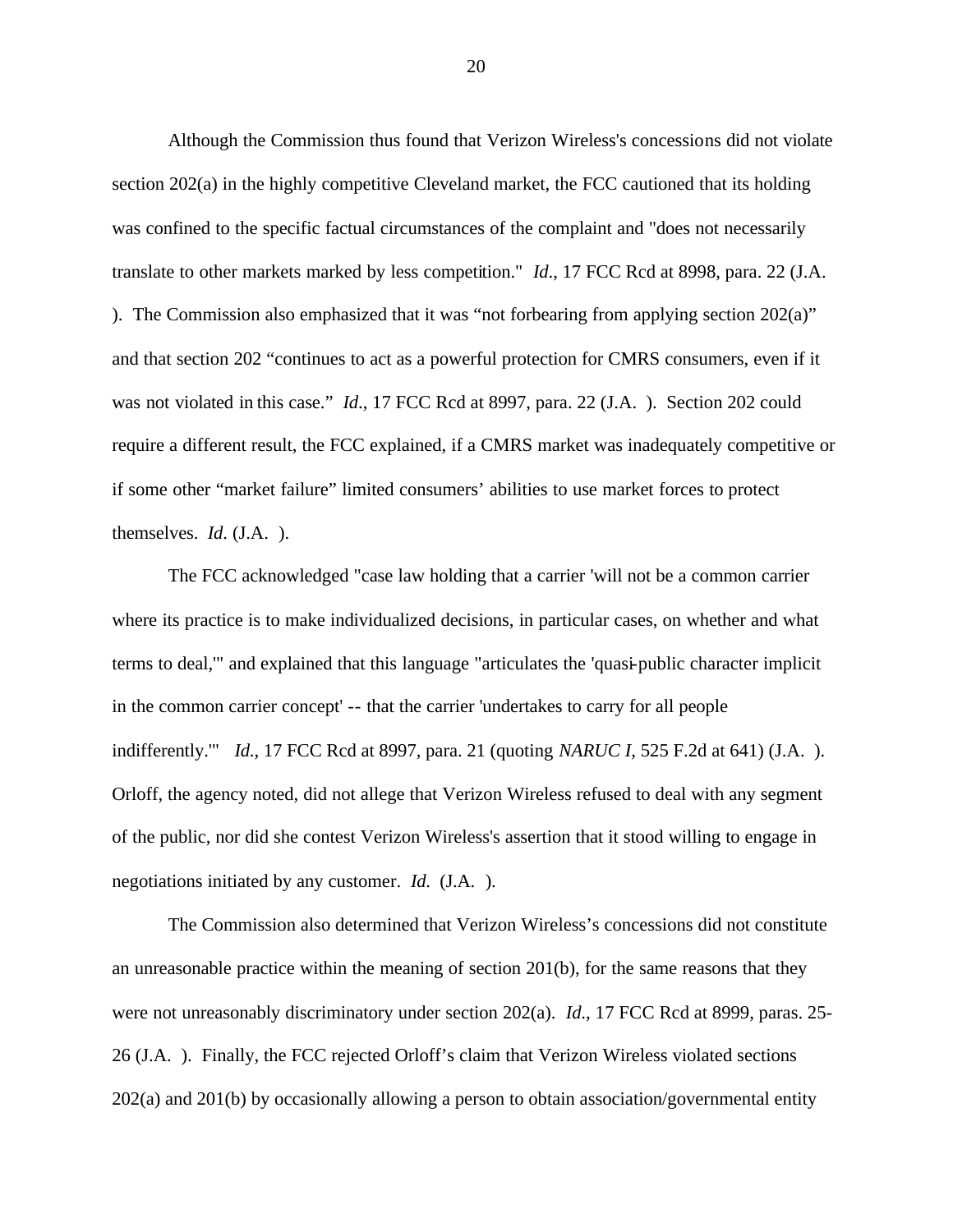rates, even though not a qualifying member. The Commission found no evidence in the record that this practice had even occurred in the Cleveland market. *Id*., 17 FCC Rcd at 9000, para. 27 (J.A. ). In any event, allowing a non-member to obtain an association/governmental entity rate, the FCC observed, "is merely another way of granting a concession," which the agency previously had found to be reasonable in the specific context of the highly competitive Cleveland market. *Id*. (J.A. ).

Orloff then filed its petition for review in this Court.

#### **SUMMARY OF ARGUMENT**

As a wireless common carrier, Verizon Wireless is subject to certain duties prescribed by Title II of the Communications Act. These include the requirement that its rates and practices be just and reasonable and free of unreasonable discrimination pursuant to sections 201(b) and 202(a). In this case, the FCC construed the statute's prohibitions against unreasonable discrimination and unreasonable practices and properly concluded that they did not bar Verizon Wireless's practice of negotiating with individual customers to secure or retain their business in the indisputably competitive Cleveland CMRS market. The Commission's construction of the statute is reasonable and entitled to deference.

Title II of the Communications Act prescribes the substantive duties that apply to entities deemed communications common carriers. The judicially-announced definition of "common carrier" is employed by the FCC and courts to classify particular entities or services that are subject to Title II. The definition itself, however, does not independently prescribe substantive duties. Orloff's heavy reliance on language from cases describing the definition of a common carrier is therefore misplaced.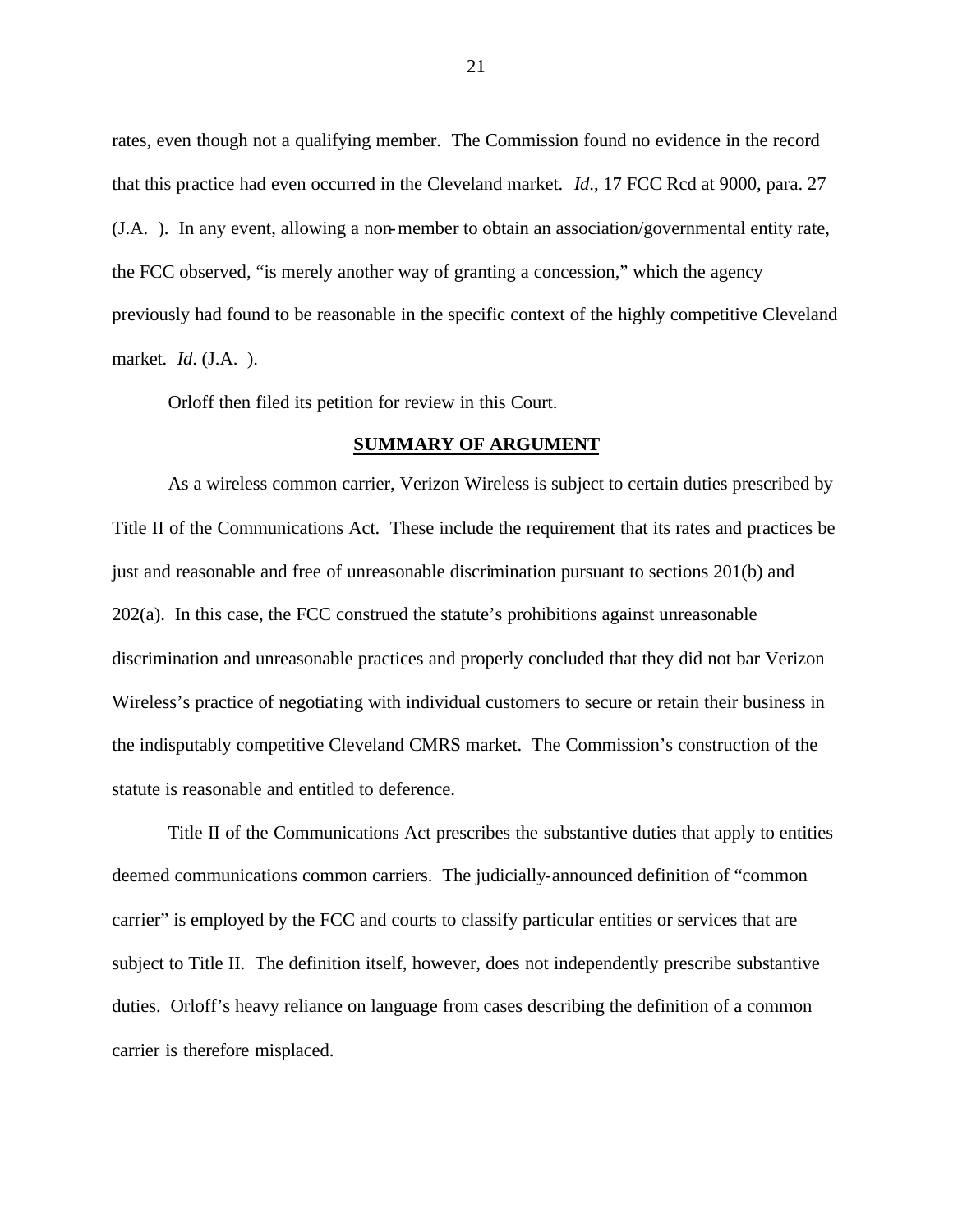Over the past ten years, Congress consistently and repeatedly has directed the FCC to consider competitive market conditions when construing and applying Title II duties to common carriers such as Verizon Wireless. Congress's enactment of section 332 hailed a fundamental shift in regulation of CMRS providers away from traditional, monopoly era regulation in favor of increased reliance on competitive market forces and substantially reduced regulation. The 1996 Act confirmed and expanded this pro-competitive, deregulatory approach to regulation of communications common carriers. The direction from Congress is loud and clear: competitive market conditions matter.

The prohibitions in sections 201(b) and 202(a) are not absolute, and bar only *unreasonable* practices and discrimination. By employing broad, general language, Congress conferred discretion on the Commission to determine whether specific practices and discrimination are unreasonable and therefore unlawful. The Commission previously has stated its belief that flexible pricing practices that respond to CMRS marketplace demand do not violate sections 201 and 202. Consistent with this position, and especially in light of the powerful and consistent congressional signals over the past decade, it was appropriate for the FCC to view the reasonableness of Verizon Wireless's marketing practices through the lens of competitive market conditions in Cleveland.

Competition in the Cleveland CMRS market undeniably is robust. Customers have many choices of services and providers and can protect their interests by "shopping around" to find the service package that best suits their individual needs. Orloff herself enjoyed the benefits of this competition by negotiating certain concessions from Verizon Wireless. Moreover, there is no evidence in the record of market failure or any suggestion that subscribers could not switch carriers if they were dissatisfied with their service provider. In these circumstances, the FCC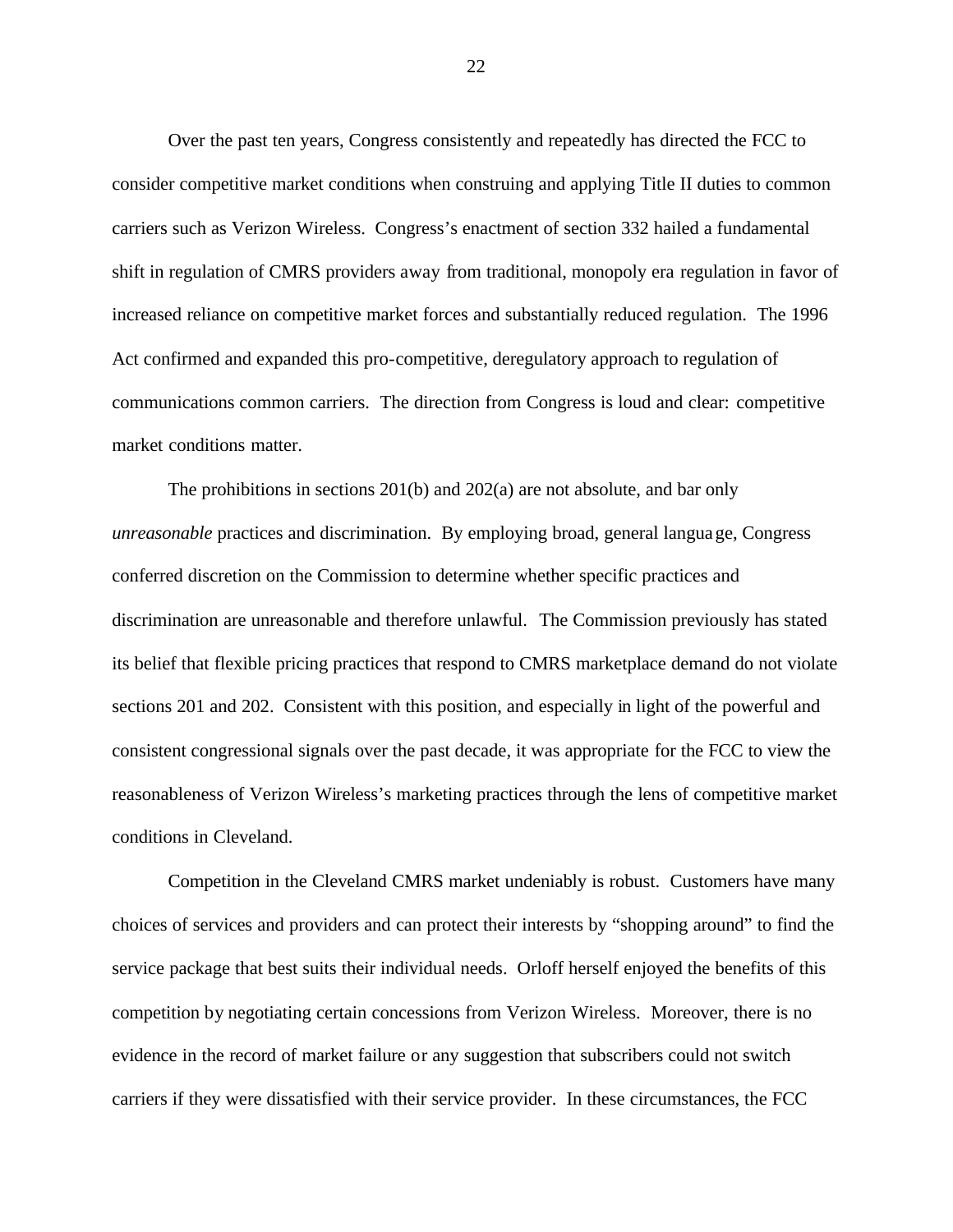reasonably found that Verizon Wireless's marketing practices did not violate the prohibition against unreasonable discrimination and unreasonable practices in the statutes.

In contrast, Orloff's construction of sections 201(b) and 202(a) is patently unreasonable. She advocates a *per se* prohibition on discrimination that reads the key modifier – "unreasonable" – out of the statute. Her view ignores a decade of congressional commands to the FCC to consider competitive market conditions when construing and applying Title II to common carriers. And she would deprive consumers of the benefits of competition by subjecting this vibrantly-competitive industry, in effect, to monopoly-era style regulation.

Finally, the FCC did not exercise its authority to forbear from enforcing sections 201(b) and 202(a) in this case, and thus did not fail to follow the prescribed procedures for forbearance. Rather, the Commission explicitly applied those provisions and properly gave meaning to the reasonable standard in the statutes, in light of the specific facts presented.

#### **STANDARD OF REVIEW**

This case involves a challenge to the Commission's interpretations of 47 U.S.C. §§ 201 and 202. The standard articulated in *Chevron USA, Inc. v. Natural Resources Defense Council*, 467 U.S. 837 (1984), governs judicial review of the Commission's interpretations of the Communications Act of 1934, as amended. *See*, *e.g.*, *Verizon Communications, Inc. v. FCC*, 122 S.Ct. 1646 (2002).

Under *Chevron*, the Court "employ[s] traditional tools of statutory construction" to determine "whether Congress has directly spoken to the precise question at issue." *Chevron*, 467 U.S. at 843 n.9, 842. If the intent of Congress is clear – that is, if the statute conveys "a plain meaning that *requires* a certain interpretation," *Bell Atlantic Telephone Cos*. *v. FCC*, 131 F.3d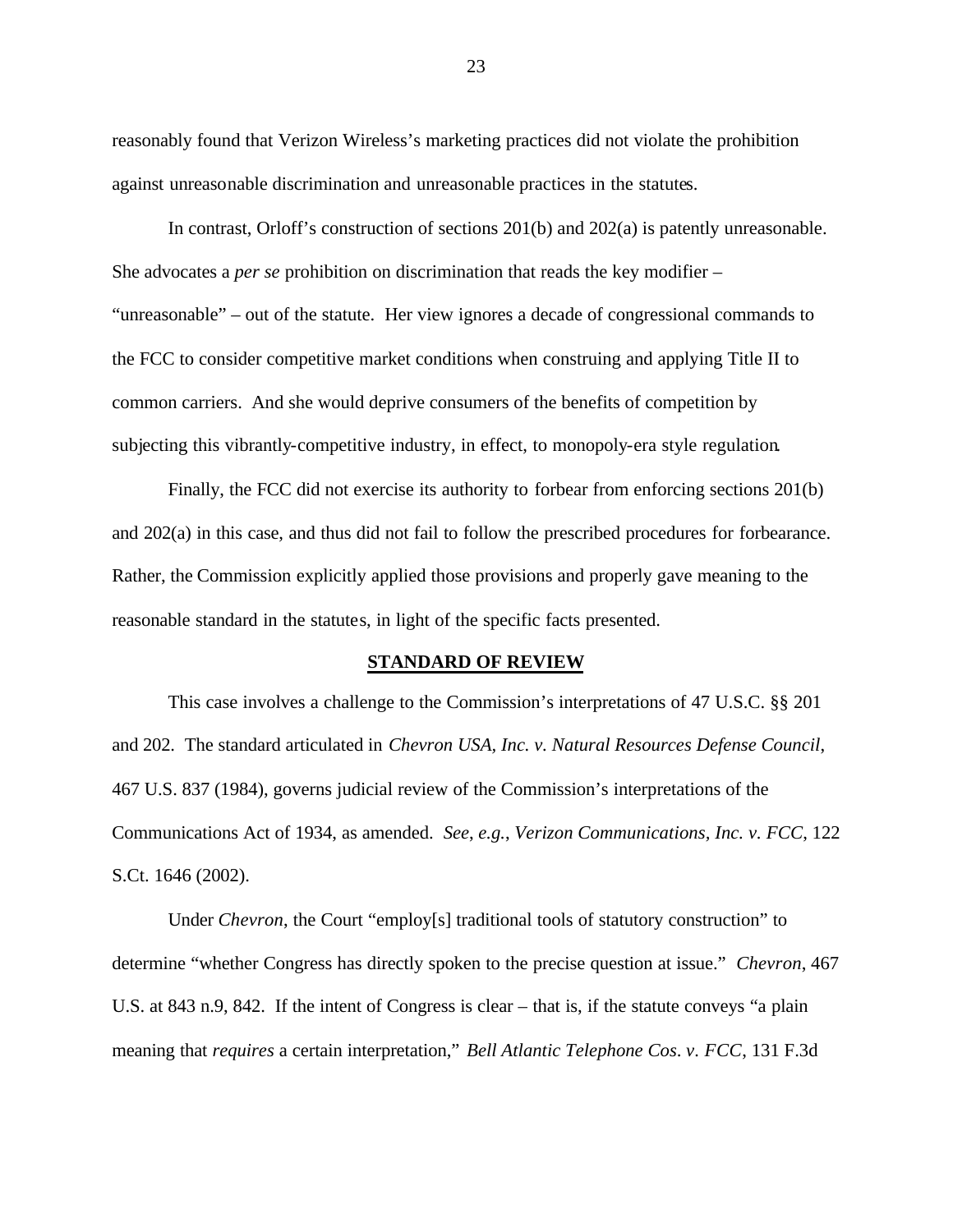1044, 1049 (D.C. Cir. 1997) (emphasis in original) – then "the court, as well as the agency, must give effect to the unambiguously expressed intent of Congress." *Chevron*, 467 U.S. at 842-43.

If, however, "the statute is silent or ambiguous with respect to the specific issue, the question for the court is whether the agency's answer is based on a permissible construction of the statute." *Id*., 467 U.S. at 843. Under those circumstances, "the task that confronts [the Court] is to decide, not whether the [agency's approach] represents the best interpretation of the statute, but whether it represents a reasonable one." *Atlantic Mutual Insurance Co. v. Commissioner of Internal Revenue*, 523 U.S. 382, 389 (1998). If the agency's reading "fills a gap or defines a term in a reasonable way in light of the Legislature's design," the Court must give that reading "controlling weight," even if that interpretation "is not the answer 'the court would have reached if the question initially had arisen in a judicial proceeding.'" *Regions Hospital v. Shalala*, 522 U.S. 448, 457 (1998) (quoting *Chevron*, 467 U.S. at 843, n.11). This Court has conferred *Chevron* deference to the FCC's interpretation of the Communications Act when the definition of "common carrier" was implicated. *See, e.g., U.S. Telecom Ass'n*, 295 F.3d at 1332; *Iowa v. FCC*, 218 F.3d 756, 757 (D.C. Cir. 2000).

Insofar as the petitioner attacks the Commission's exercise of its statutory authority, the court's review is limited to determining whether the agency's decisions were arbitrary and capricious within the meaning of the Administrative Procedure Act, 5 U.S.C. § 706(2)(A) ("APA"). This deferential standard "presumes the validity of agency actions" and leaves open to review only "whether the decision was based on a consideration of the relevant factors and whether there has been a clear error of judgment." *MCI WorldCom Network Services, Inc. v. FCC*, 274 F.3d 542, 546-47 (D.C. Cir. 2001) (citing *Global NAPs, Inc. v. FCC*, 247 F.3d 252,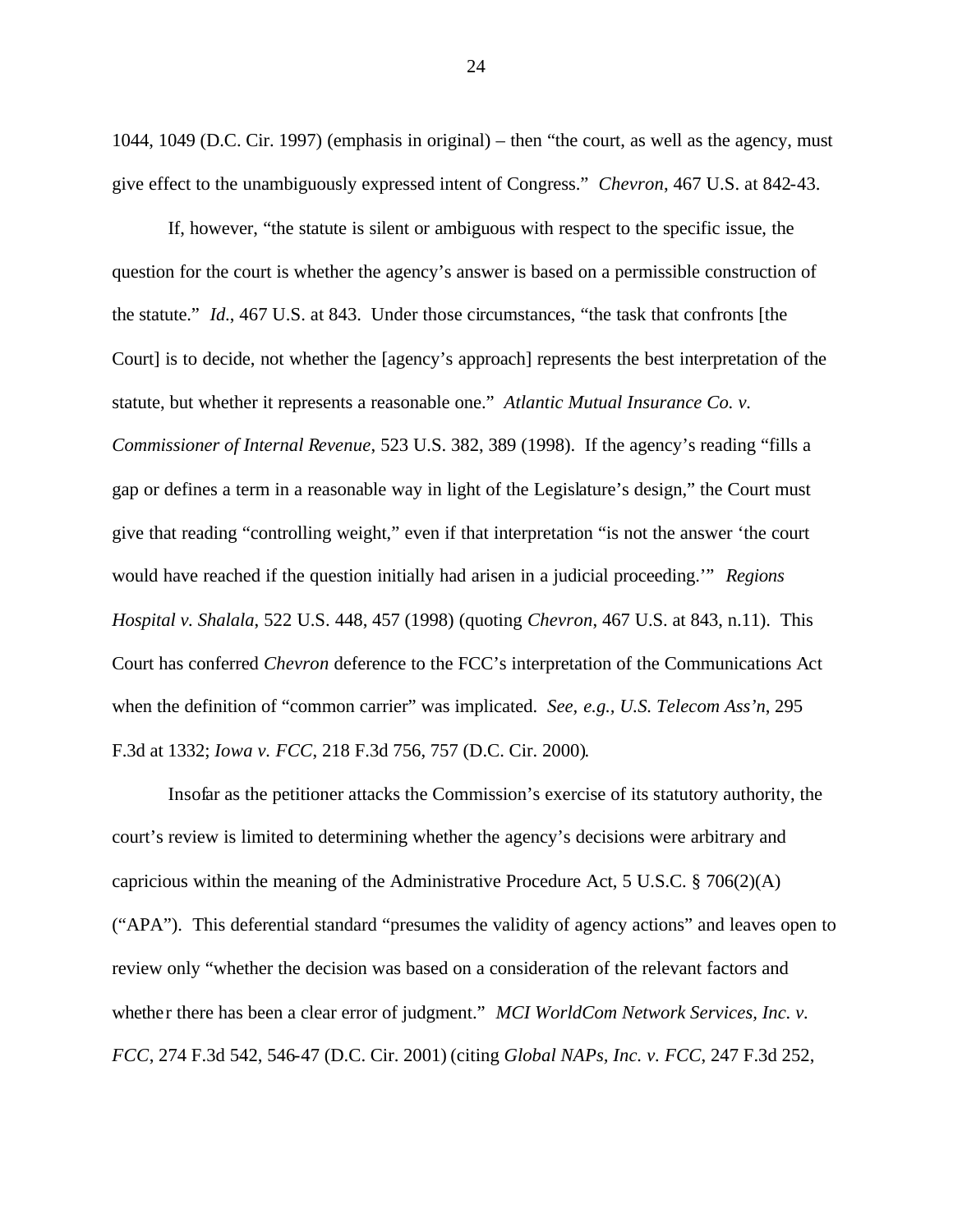257 (D.C. Cir. 2001), and *Citizens to Preserve Overton Park v. Volpe*, 401 U.S. 402, 416  $(1971)$ ).

## **ARGUMENT**

There is no dispute that Verizon Wireless, as a provider of cellular telephone service, is a common carrier subject to certain Title II obligations.<sup>10</sup> These include the requirements that its rates and practices be just and reasonable and free of unreasonable discrimination pursuant to sections 201(b) and 202(a).<sup>11</sup>

# **I. The FCC Reasonably Construed Sections 201(b) and 202(a) In Light of Competitive Market Conditions**

**A. The Communications Act – Not the Judicially-Announced Definition of "Common Carrier" – Prescribes the Substantive Duties That Apply to a Communications Common Carrier**

Title II obligations hinge on whether a particular entity is classified as a common carrier.

The judicially-announced definition of "common carrier" assists the classification process by

describing the characteristics of an entity or service that shall be subject to the substantive duties

<sup>&</sup>lt;sup>10</sup> *See* 47 U.S.C. § 332(c)(1) (person providing CMRS shall be treated as common carrier); 47 C.F.R. § 20.9(a)(7) (2001) (cellular service shall be treated as common carrier service and regulated as CMRS).

<sup>&</sup>lt;sup>11</sup> See 47 C.F.R. § 20.15(a) (2001) (CMRS providers must comply with sections 201 and 202).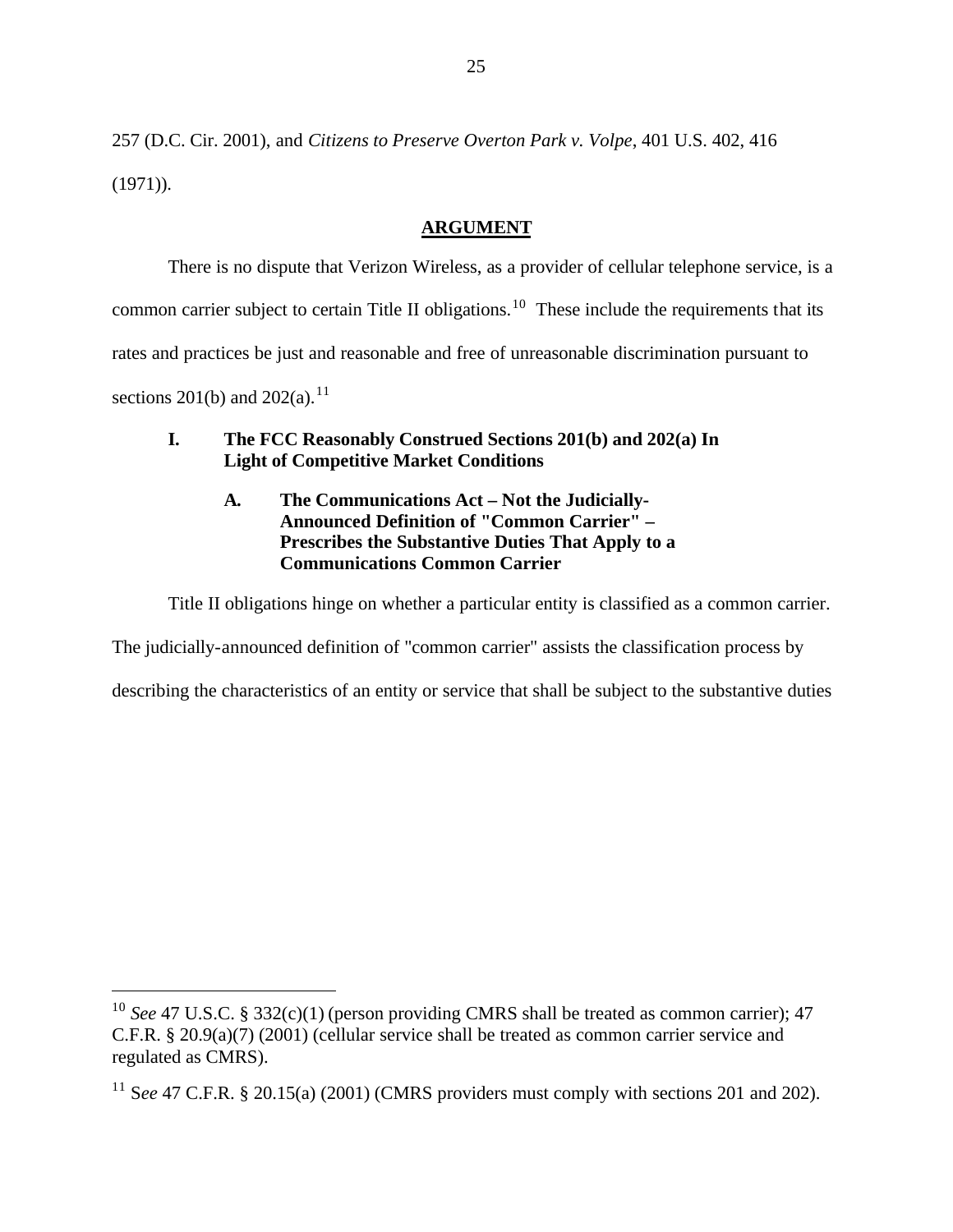of Title II – but the definition does not independently prescribe substantive duties.<sup>12</sup> Once a particular entity is deemed a common carrier, one must look to the statute – specifically, to Title  $II$  – to determine the substantive obligations that apply to that entity. Thus, Orloff's singleminded focus on language from cases such as *NARUC I* and *FCC v. Midwest Video Corp.*<sup>13</sup> misses the point: It is the statute – not the common law definition – that prescribes the substantive duties that apply to communications common carriers. When Congress said that CMRS providers should be treated as common carriers, it pointed the FCC in the direction of Title II. *See* 47 U.S.C. § 332(c)(1)(A).

 $12$  This Court's decisions confirm that the definition of "common carrier" is employed by the FCC and reviewing courts for classification purposes to determine whether a particular entity or service shall be deemed subject to Title II substantive duties (or eligible for Title II benefits). *See*, *e.g., NARUC I*, 525 F.2d 630 (upholding FCC's classification of SMR providers as noncommon carriers free of Title II duties); *Southwestern Bell Telephone Co. v. FCC*, 19 F.3d 1475 (D.C. Cir. 1994) (rejecting as inadequately explained FCC's classification of "dark fiber" as common carrier service subject to Title II duties); *Virgin Islands Telephone Co. v. FCC,* 198 F.3d 921 (D.C. Cir. 1999) (upholding FCC's classification of entity selling submarine cable system capacity as non-common carrier free of Title II duties); *Iowa*, 218 F.3d 756 (rejecting as inadequately explained FCC's classification of state high-speed telecommunications provider as non-common carrier ineligible for Title II universal service subsidies); *U.S. Telecom Ass'n*, 295 F.3d 1326 (upholding FCC's remand classification of state high-speed telecommunications provider as common carrier eligible for Title II universal service subsidies).

<sup>&</sup>lt;sup>13</sup> In *FCC v. Midwest Video Corp.*, 440 U.S. 689 (1979), the Supreme Court found FCC rules governing cable television operators to be the functional equivalent of traditional common carrier-type regulation, and overturned those rules as beyond the agency's authority because the Court found them inconsistent with a statutory directive not to compel broadcasters to act as common carriers. The Court focused on the nature of the FCC's action and evaluated that action in light of jurisdictional limits imposed on the agency by Congress. Although *Midwest Video* referred to the definition of "common carrier" announced by this Court in *NARUC I*, it does not stand for the proposition that the definition imposes substantive obligations independent of the Communications Act, any more than *NARUC I* does.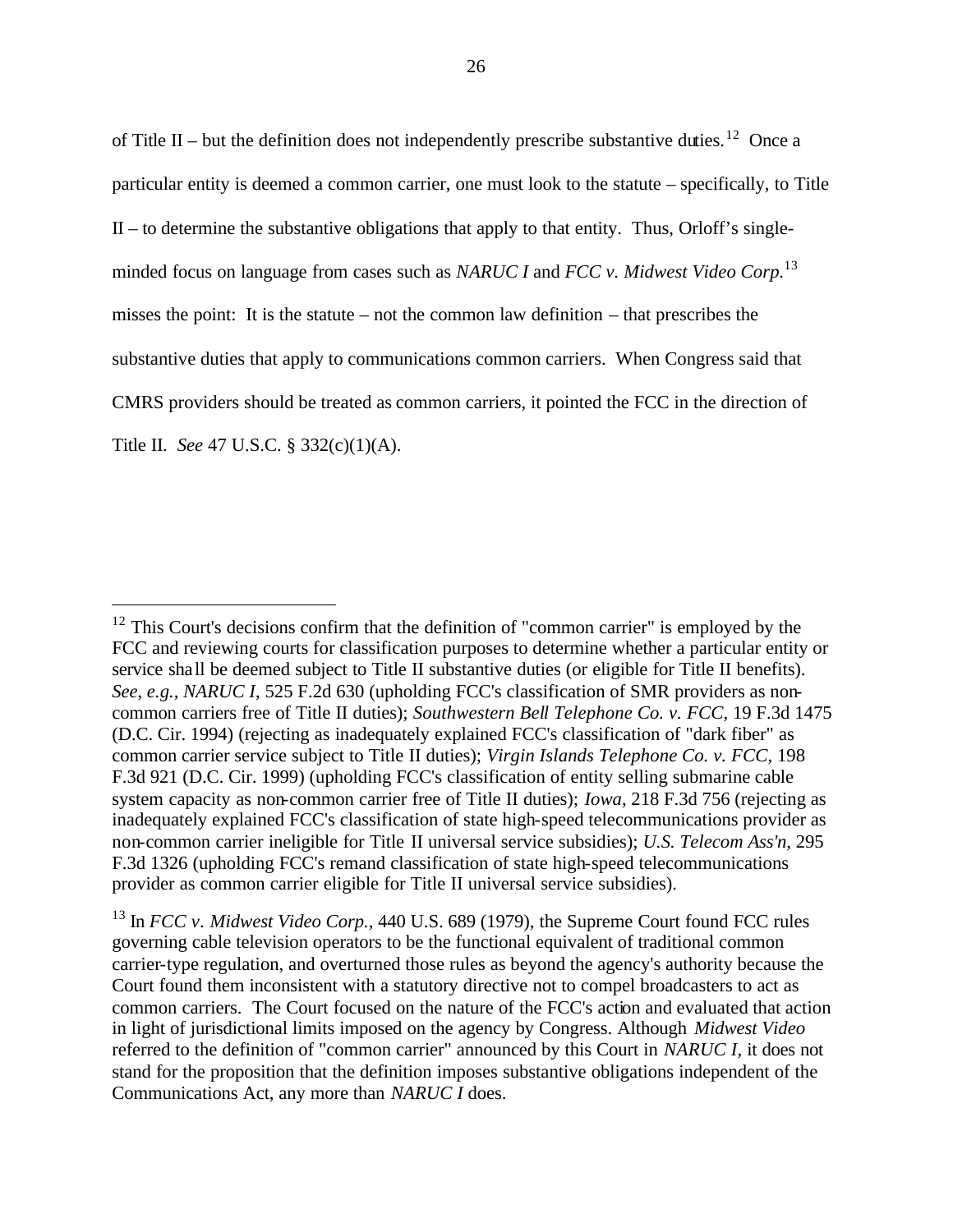## **B. Congress Has Directed the FCC to Consider Competitive Market Conditions When Construing and Applying Title II of the Communications Act**

The Commission has a long history of construing and applying the Communications Act in light of competitive market conditions, as evidenced by its longstanding practice of lessening Title II regulation for nondominant carriers that lack market power. Congress has ratified this general approach, first as to CMRS through section 332, and then more broadly through the 1996 Act. Indeed, consideration of competitive market conditions permeates Congress's approach to regulation of communications common carrie rs over the past decade. Against this backdrop, this Court generally has credited the FCC's reliance on competitive market forces to protect consumers: "Competition for telephone services, where it exists, serves the FCC's statutory goal of ensuring fair and reasonable prices for telecommunications services." *WorldCom, Inc. v. FCC*, 238 F.3d at 452 (affirming FCC's grant of pricing flexibility to incumbent local exchange carriers). *See also MCI WorldCom, Inc.*, 209 F.3d at 766 ("We think, however, the Commission was entitled to value the free market, the benefits of which are rather well established.").

Section 332 vividly illustrates Congress's policy preference for competitive market forces over regulation in the CMRS market.<sup>14</sup> Congress generally eliminated state and local regulation of rates and entry in order to prevent such regulation from stunting the growth of CMRS; a state may engage in such regulation only in the event it can demonstrate to the FCC that market conditions fail to protect consumers. 47 U.S.C. § 332(c)(3); 47 C.F.R. § 20.13 (2001). Congress in section 332 also gave the FCC broad flexibility to establish appropriate levels of regulation for

<sup>14</sup> *See Southwestern Bell Mobile Systems, Inc.*, Memorandum Opinion and Order, 14 FCC Rcd 19898, 19902, para. 9 (1999) (declaring "Congressional and Commission" policy preference in favor of competitive forces over regulation in CMRS industry); *Kiefer*, 16 FCC Rcd at 19132, para. 7 ("market forces should generally govern the rates and charges assessed by CMRS providers").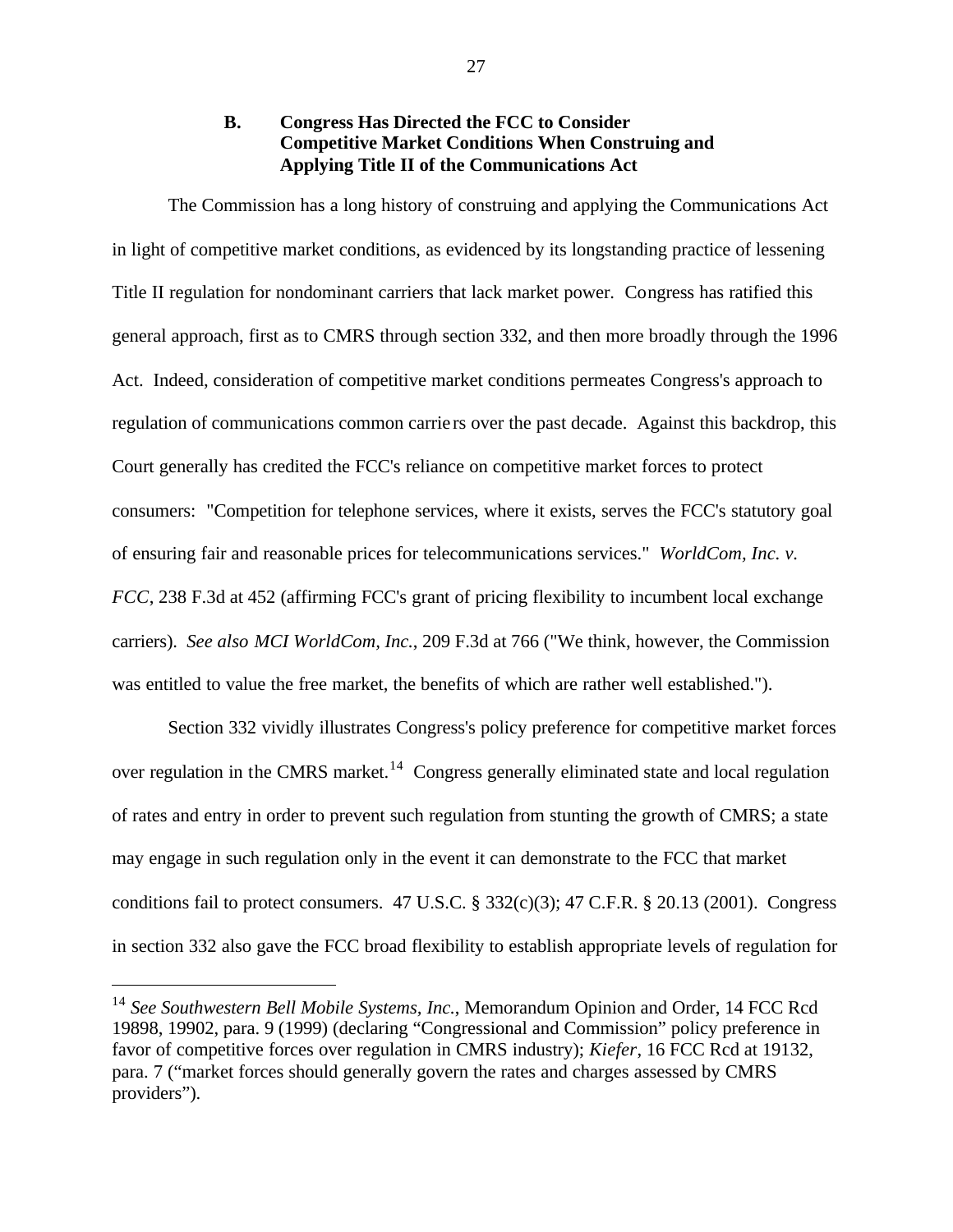CMRS providers through forbearance from the enforcement of specific Title II provisions, and the statutory forbearance standard equates the public interest with promotion of competitive market conditions. 47 U.S.C. §  $332(c)(1)(C)$ . Through these actions, "Congress [has] acknowledged that neither traditional state regulation, nor conventional regulation under Title II of the Communications Act, may be necessary in all cases to promote competition or protect consumers in the mobile communications marketplace." *CMRS Second Report and Order*, 9 FCC Rcd at 1418, para. 14.

Consistent with the twin themes of competition and deregulation that animate congressional policy in the wireless context, Congress and the FCC have eliminated tariff regulation to promote price and service competition in the CMRS market. *See* 47 U.S.C. § 332(c)(3); *CMRS Second Report and Order*, 9 FCC Rcd at 1478-79, paras. 173-77; 47 C.F.R. § 20.15(c) (2001). A substantially deregulated, detariffed environment "foster[s] competition which will expand the consumer benefits of a competitive marketplace" by "enabling CMRS" providers to respond quickly to competitors' price changes." *CMRS Second Report and Order*, 9 FCC Rcd at 1479. Accordingly, privately negotiated contracts -- rather than tariffs -- govern the relationship between consumers and CMRS providers, and competitive market forces "ensure that CMRS carriers do not charge rates that are unjust or unreasonable, or engage in unjust or unreasonable discrimination." *Wireless Consumers Alliance, Inc.*, 15 FCC Rcd at 17033, para. 21.

The 1996 Act is a clarion call for promoting competition and reducing regulation in all markets when competitive conditions exist. *See 1996 Conference Report* at 1 (1996 Act intended "to provide for a pro-competitive, de-regulatory national policy framework"). For example, the 1996 Act requires the FCC, for the first time, to take affirmative steps to promote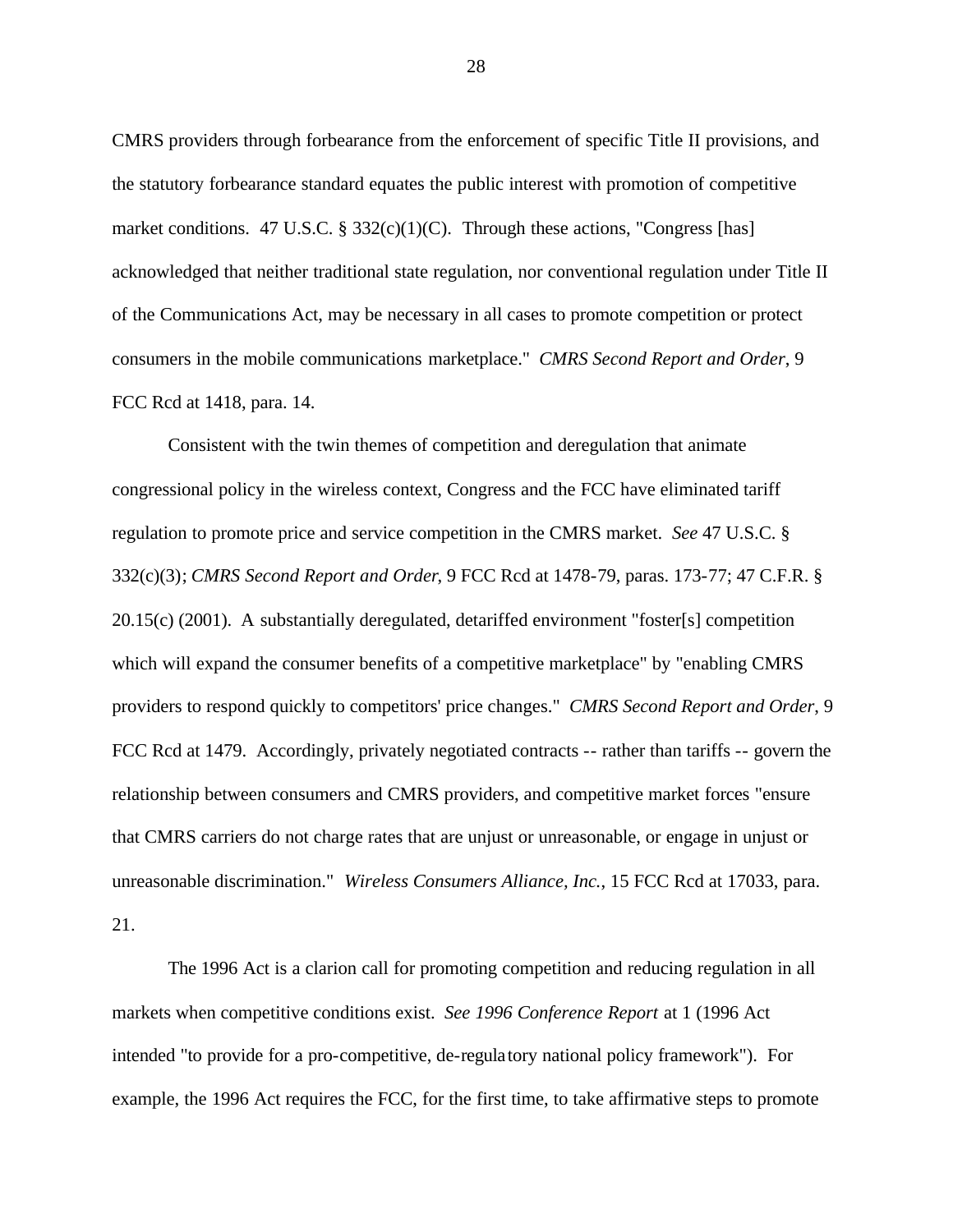competition in previously-monopolistic local telephone markets. *See* 47 U.S.C. §§ 251, 252. *See generally AT&T Corp. v. Iowa Utilities Board*, 525 U.S. 366 (1999); *Verizon Communications, Inc.*, 122 S.Ct. 1646.

As it did in section 332, Congress in the 1996 Act linked deregulation with increased competition. Congress directed the Commission every two years to review its regulations that apply to any provider of telecommunications services and to repeal or modify any such regulation that is "no longer necessary in the public interest as the result of meaningful economic competition between providers of such service." 47 U.S.C. § 161. Likewise, Congress commanded the FCC to forbear from applying any provision of the Communications Act (except 47 U.S.C. §§ 251(c), 271) to telecommunications carriers when certain criteria are satisfied. Here again, Congress equated the public interest with promotion of competitive market conditions. *See* 47 U.S.C. § 160.

The message from Congress is inescapable: Competitive market conditions matter. To ignore the state of competition in Cleveland – as Orloff insists the FCC must do (Br. at 15-16) – would fundamentally contradict Congress's primary objectives for national communications policy.

### **C. Title II Bars Only** *Unreasonable* **Discrimination and Practices**

As the FCC has noted previously in the CMRS context, Section 202(a) "does not prohibit all different treatment of consumers, only *unreasonable* discrimination among consumers." PCIA Forbearance Order, 13 FCC Rcd at 16871, para. 29 (emphasis in original).<sup>15</sup> Likewise,

<sup>15</sup> *See*, *e.g.*, *Competitive Telecommunications Ass'n*, 998 F.2d at 1061 (third step of section 202(a) inquiry involves determining whether price difference between "like" services is reasonable).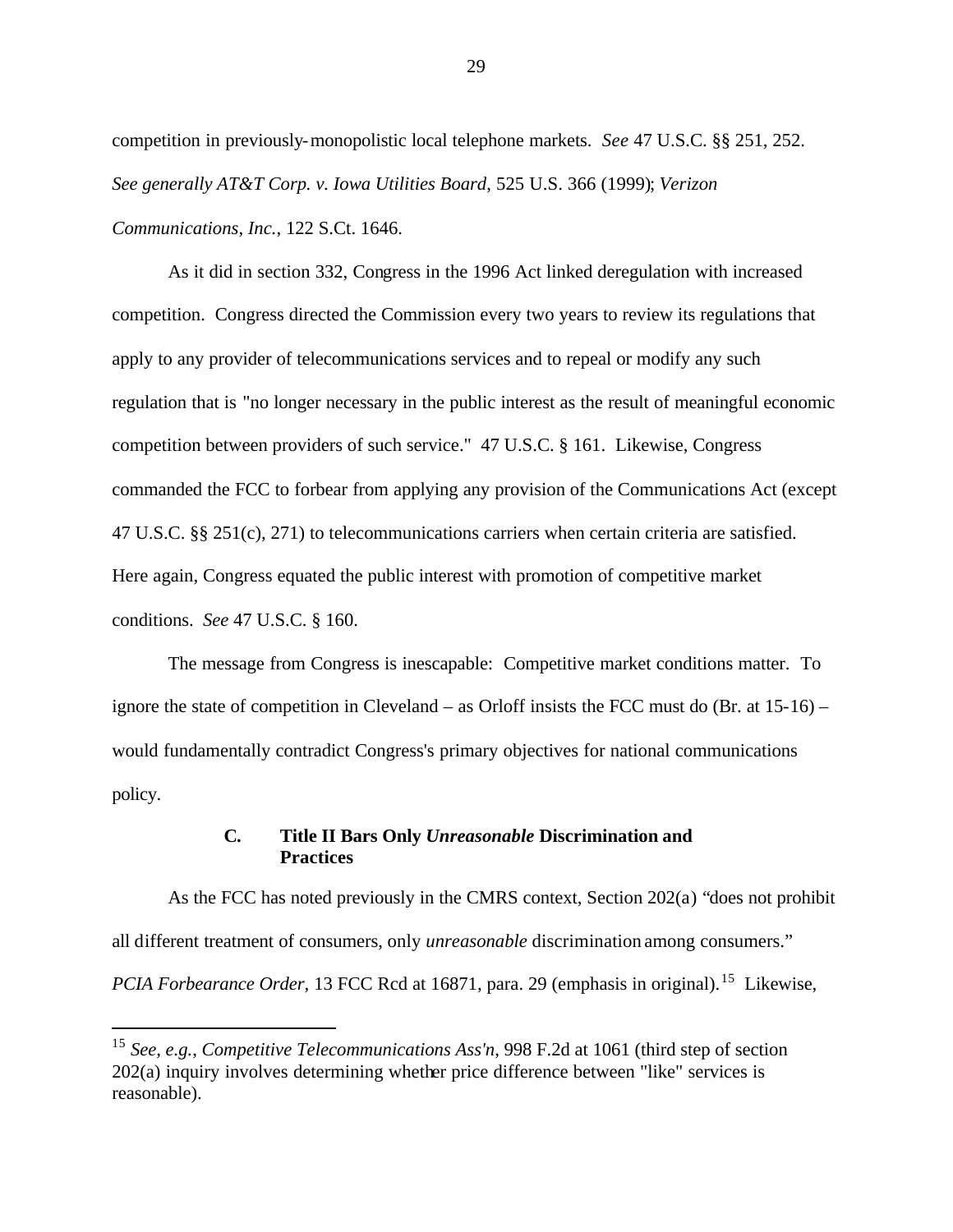section 201(b) bans only unjust and unreasonable practices. And Congress delegated to the FCC the task of evaluating specific discrimination and practices to determine whether they are unreasonable and therefore unlawful. The Commission often makes these judgments, as in this case, when adjudicating an administrative complaint filed against a common carrier pursuant to 47 U.S.C. § 208.

The concept of reasonableness may vary depending on the specific factual context presented. As this Court has held, "[t]he generality of these terms" – unjust, unreasonable – "opens a rather large area for the free play of agency discretion" to determine whether specific discrimination or practices violate Title II, subject to familiar APA "arbitrary and capricious" limits. *Bell Atlantic Telephone Cos. v. FCC*, 79 F.3d 1195, 1202 (D.C. Cir. 1996).

Indeed, in the CMRS context, the FCC has stated its belief that flexible pricing practices that respond to marketplace demands do not violate sections 201 and 202. Specifically, the Commission has observed that the reasonableness standards in sections 201 and 202 "give wireless carriers ample discretion to adopt flexible pricing to meet customer needs and marketplace demands." *PCIA Forbearance Order*, 13 FCC Rcd at 16871, para. 29. The FCC made this observation in response to concerns raised by wireless carriers that sections 201 and 202 might be used to constrain them "from offering imaginative and customized terms and conditions" or "make it difficult for competitive providers to negotiate freely and to tailor terms and conditions of service to the specific needs of particular customers." *Id.,* 13 FCC Rcd at 16871 n.78. Consistent with its prior position, and especially in light of the clear and powerful directives from Congress over the past decade, it was appropriate for the Commission to view the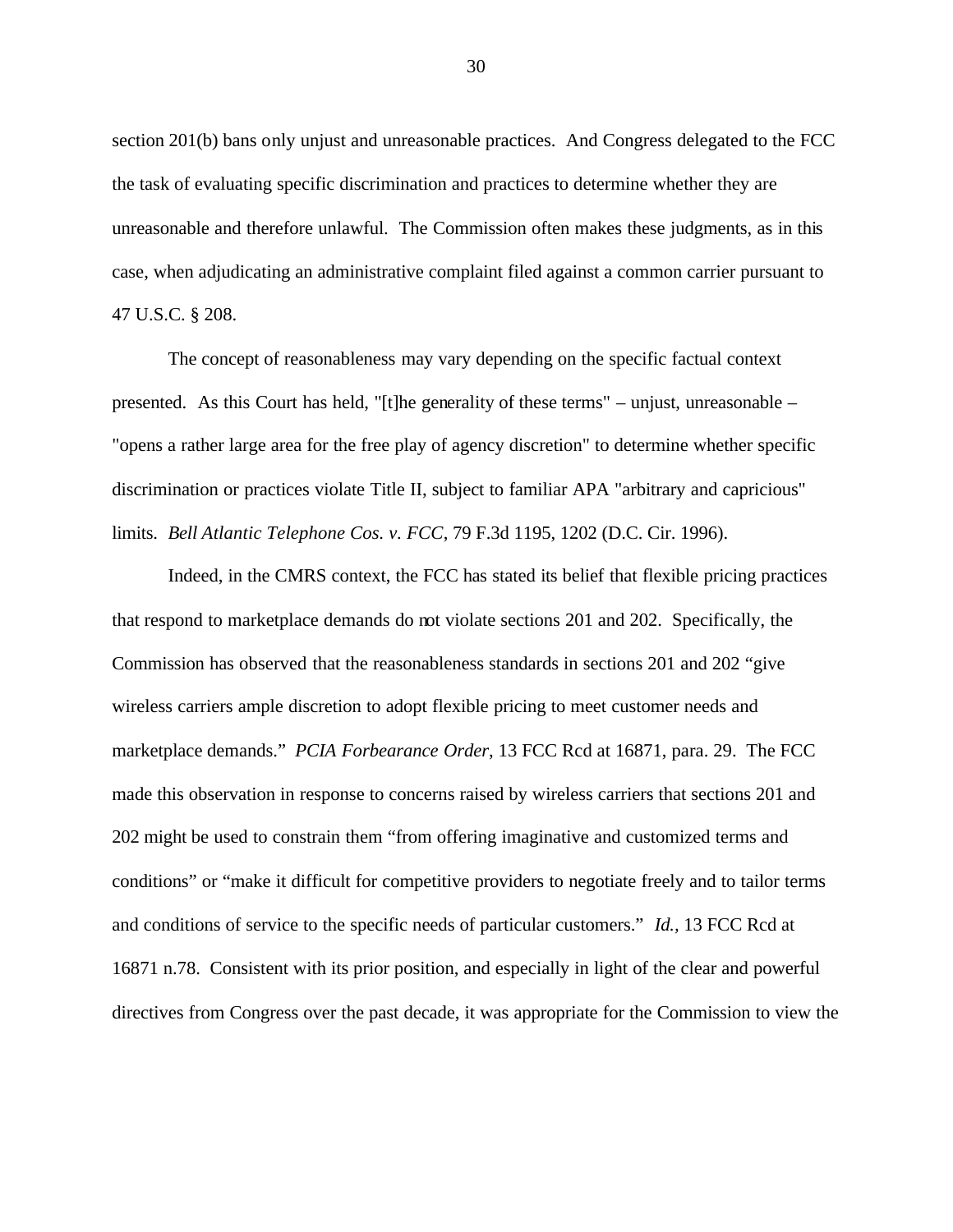reasonableness of Verizon Wireless's marketing practices under sections 201 and 202 through the prism of competitive realities in the Cleveland CMRS market.<sup>16</sup>

Undaunted by Congress's determination to limit the prohibitions in sections 201 and 202 to specific discrimination and practices deemed "unreasonable" by the expert agency, Orloff advocates a rigid interpretation of sections 201 and 202 both driven and constrained by the common law definition of "common carrier." Negotiation with an individual customer, in Orloff's inflexible view, can never be reasonable within the meaning of sections 201 and 202. This interpretation vitiates the critical statutory term "unreasonable" and places a straightjacket on the FCC's "free play of agency discretion." *Bell Atlantic Telephone Cos.*, 79 F.3d at 1202. By effectively reading Congress's limiting concept – "unreasonableness" – out of the statute, Orloff violates the principle that the Communications Act should be construed "to make sense of the whole." *Bell Atlantic Telephone Cos*., 131 F.3d at 1047. *See also Walters v. Metropolitan Educational Enterprise, Inc,* 519 U.S. 202, 209 (1997) ("Statutes must be interpreted, if possible, to give each word some operative effect.").

Moreover, even if the judicially-announced definition of "common carrier" somehow sheds some light on the substantive duties of Title  $II$  – and it does not – there is no basis on this record to conclude that Verizon Wireless's conduct was unlawful in these circumstances. First, even under the judicial definition -- created because the courts have found the statutory definition wanting -- the meaning of "common carrier" has remained somewhat elusive and open to novel

<sup>&</sup>lt;sup>16</sup> The Commission has looked to competitive market conditions to test the reasonableness of specific practices under Title II in prior cases. See, e.g., *Kiefer*, 16 FCC Rcd at 19132, para. 7 (fee imposed by paging carrier on past due balances held not unreasonable under section 201(a) on the basis, in part, of "existence of a competitive market"); *Petition for Declaratory Ruling on Issues Contained in Count I of White v. GTE Class Action Complaint*, 16 FCC Rcd 11558 (2001) (finding certain CMRS billing practices not per se unreasonable under 201(b) on the basis, in part, of consideration of competitive market conditions).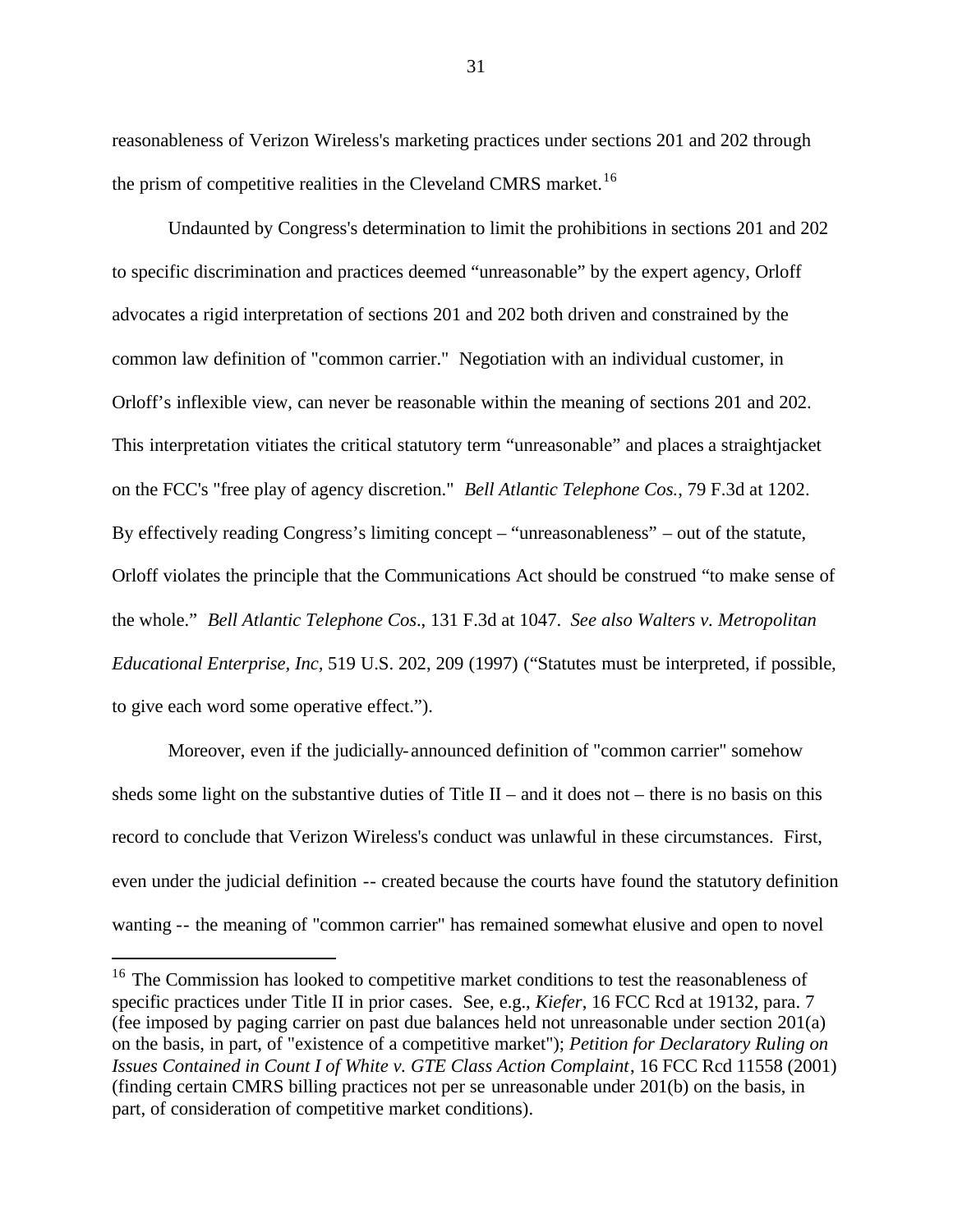disputes, as evidenced by recent cases. *See*, *e.g.*, *Virgin Islands Telephone Co*., 198 F.3d 921 (deferring to FCC's interpretation of "ambiguous" new term "telecommunications carrier" in 1996 Act to mean essentially same thing as "common carrier"); *U.S. Telecom Ass'n*, 295 F.3d 1326 (deferring to FCC's remand determination that entity with restricted user base may be classified as common carrier if it offers service to all users it is authorized by law to serve). These cases demonstrate that ambiguities continue to plague this area of the law, triggering judicial deference to Commission choices "reasonably within the pale of statutory possibility." *Verizon Communications, Inc.*, 122 S.Ct. at 1667.

Second, the statement emanating from *NARUC I* that a carrier "will not be a common carrier where its practice is to make individualized decisions, in particular cases, on whether and what terms to deal" does nothing more than "articulate<sup>[]</sup> the 'quasi-public character implicit in the common carrier concept' -- i.e., that the carrier 'undertakes to carry for all people indifferently.'" *Order*, 17 FCC Rcd at 8997, para. 21 (quoting *NARUC I*) (J.A. ). Orloff did not allege that Verizon Wireless "refused to deal with any segment of the public whose business is of the 'type normally accepted.'" *Id*. (J.A. ). There was no suggestion in the record, for example, that Verizon Wireless declined to serve any particular demographic group or geographic area, nor did Orloff challenge Verizon Wireless's assertion that it stood ready to engage in negotiations initiated by any customer. *Id*. (J.A. ). All customers are entitled to take service from Verizon Wireless according to the rates, terms, and conditions of its standard rate plans and promotions. All customers also are entitled to bargain with the sales agent and to make a case for a concession, using the availability of competition and the option of taking business elsewhere as a bargaining tool. Thus, to the extent that this statement from the two-part judicial definition of "common carrier" sheds the slightest light on substantive Title II duties, the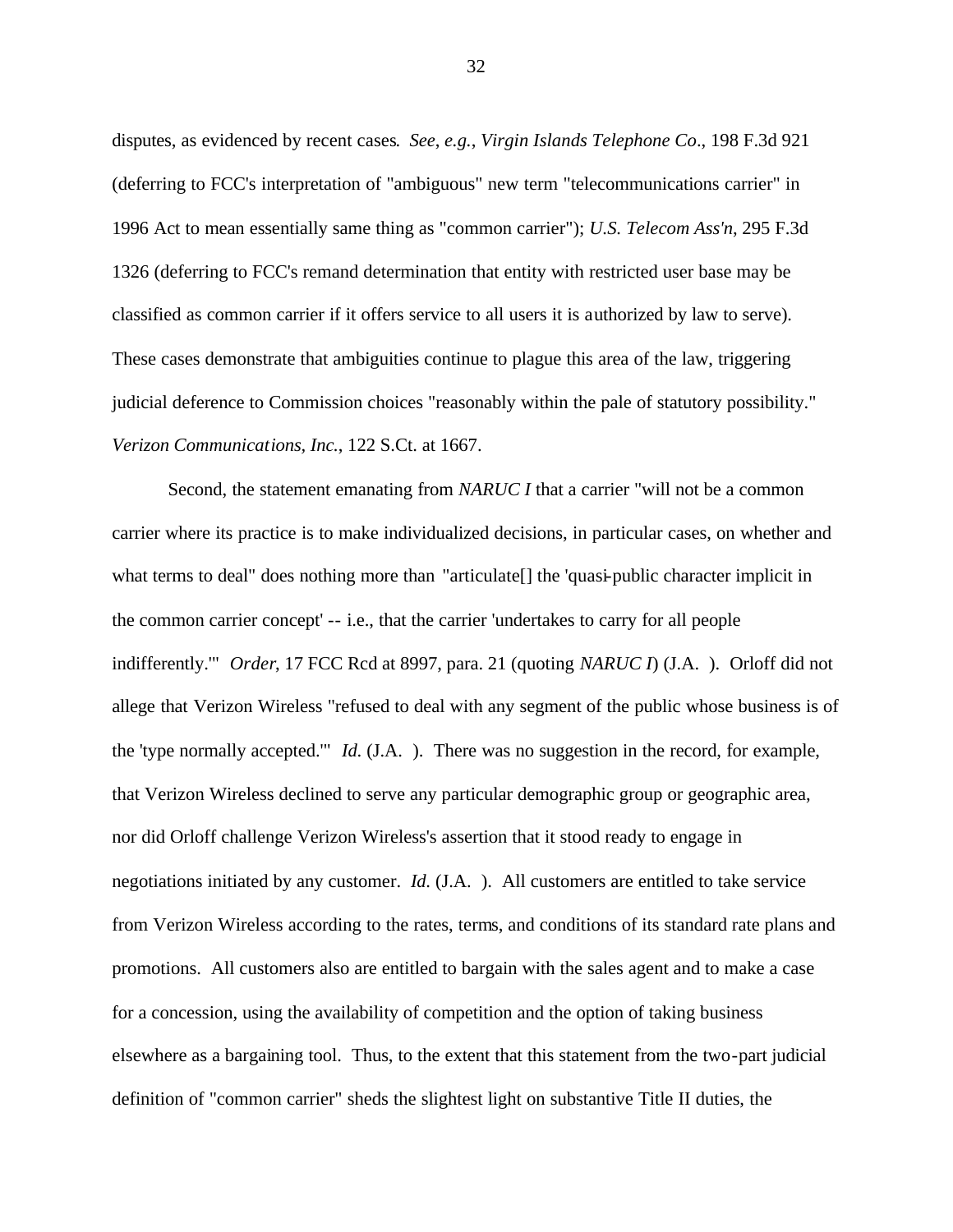Commission reasonably determined that the record failed to demonstrate any failure on the part of Verizon Wireless to carry out those duties. That determination merits deference by this Court.

## **D. Verizon Wireless's Concessions to Secure and Retain Customers Are a Reasonable Response to Vibrant Competition in the Cleveland CMRS Market**

The vibrant nature of competition in the Cleveland CMRS market is not in doubt. Indeed, as early as 1995 the Commission determined that market forces adequately protected CMRS consumers in Ohio when it denied that State's request to regulate rates and entry. *Ohio CMRS Order,* 10 FCC Rcd 7842 (1995). Competition for CMRS in Ohio generally, and more specifically in Cleveland, has accelerated since that time. *See generally Seventh Annual CMRS Competition Report*, 17 FCC Rcd at 13088, 13090, App. C, Tables 2, 3. And competition of the degree present in Cleveland "serves the FCC's statutory goal of ensuring fair and reasonable prices for telecommunications services." *WorldCom, Inc. v. FCC,* 238 F.3d at 452.

During the relevant time period, the record revealed that service providers advertised widely and competed vigorously for customers' business. Consumers could choose among a plethora of plans, promotions, and prices. CMRS providers routinely designed and offered new packages of service with features designed to attract and retain customers. The Commission found -- and Orloff does not dispute -- that consumers could protect their interests by "shopping around" to find packages of services and features that best suit their individual needs. The Commission found -- and Orloff does not dispute -- that the record contained no evidence of market failure in Cleveland that prevented customers from switching carriers if they became dissatisfied with their existing service. Given this undisputed evidence, the FCC quite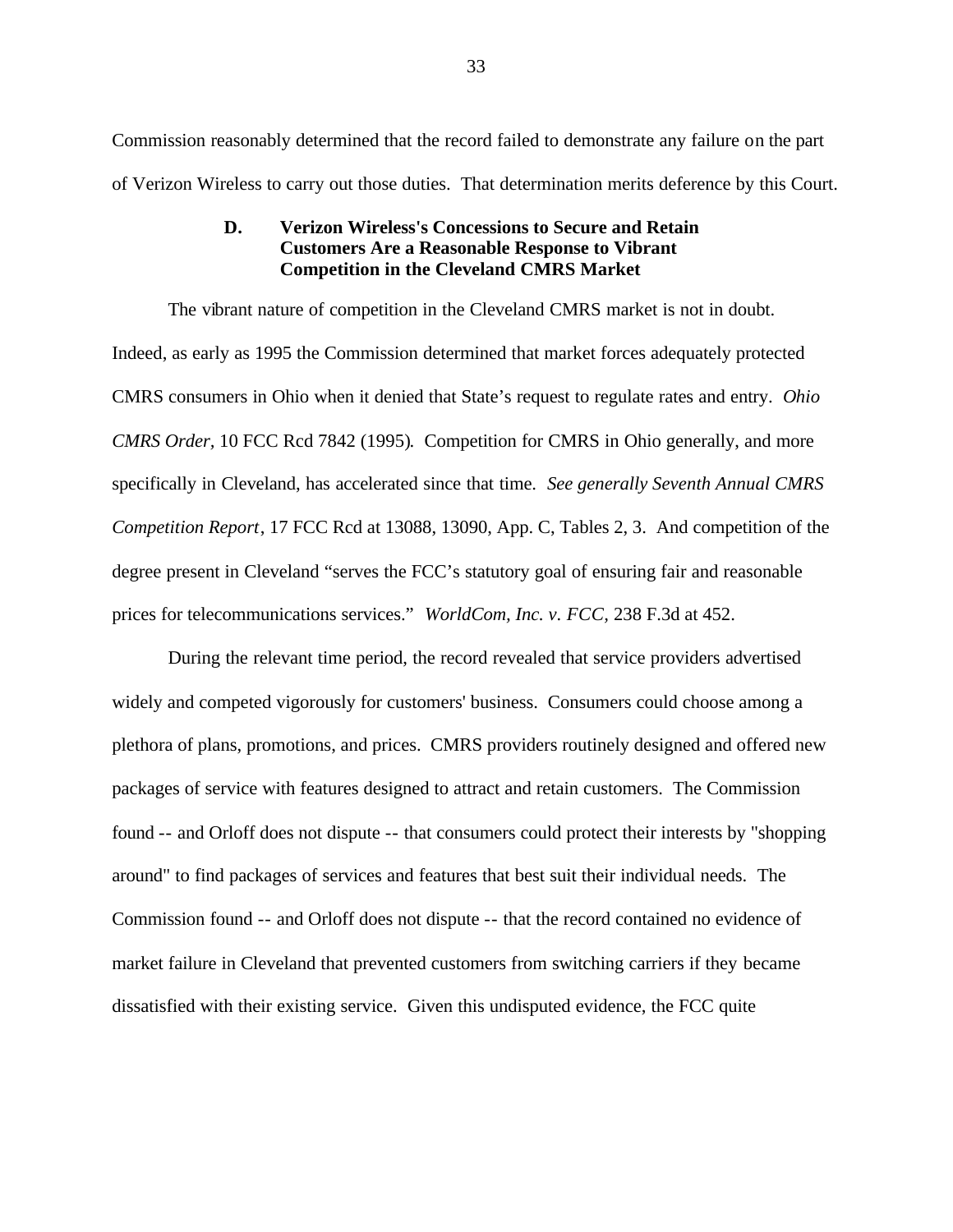reasonably concluded that market forces protect Cleveland consumers from unreasonable discrimination and practices.<sup>17</sup>

Nor is there any evidence that market forces failed Orloff. To the contrary, Orloff herself reaped the benefits of Cleveland's highly competitive market environment – even as she now assails the negotiating practices that she successfully employed. Orloff cannot dispute that she negotiated concessions from Verizon Wireless that departed from the standard terms of her rate plan. Orloff offered no evidence to indicate that she could not obtain the features she desired from other CMRS providers in the Cleveland market or that she was unable to switch providers. Indeed, the record suggests otherwise; in order to retain her business, Verizon Wireless allowed her to escape her original two-year contract, immediately offered her the benefits of a new rate plan, and gave her a billing credit to boot. That is the antithesis of market failure. Viewed in this light, Orloff's complaint rings hollow. The FCC properly determined that Verizon Wireless's practice of negotiating concessions with individual customers to secure and retain their business (as it did with Orloff) was a reasonable response to competition in the Cleveland CMRS market.

Orloff complains (Br. at 19-21) that Verizon Wireless has not shown any reason specific to her for the disparate treatment among negotiating consumers. We have previously found that sections 201 and 202 "give wireless carriers ample discretion to adopt flexible pricing to meet customer needs and marketplace demand." *PCIA Forbearance Order*, 13 FCC Rcd at 16871, para. 29. Verizon Wireless's practice of granting concessions to negotiating consumers is the

l

 $17$  Orloff (Br. 5-6) quotes selectively from scattered statements in a deposition from a Verizon Wireless executive in an unsuccessful effort to paint the company's marketing practices as unreasonable. Properly read in context, the executive's statements concerning the discretion of sales personnel to offer sales and retention concessions are consistent with the FCC's finding that concessions are designed to respond to competitors' offerings in the highly competitive Cleveland market. *See generally* Deposition of Seamus Hyland (J.A. ).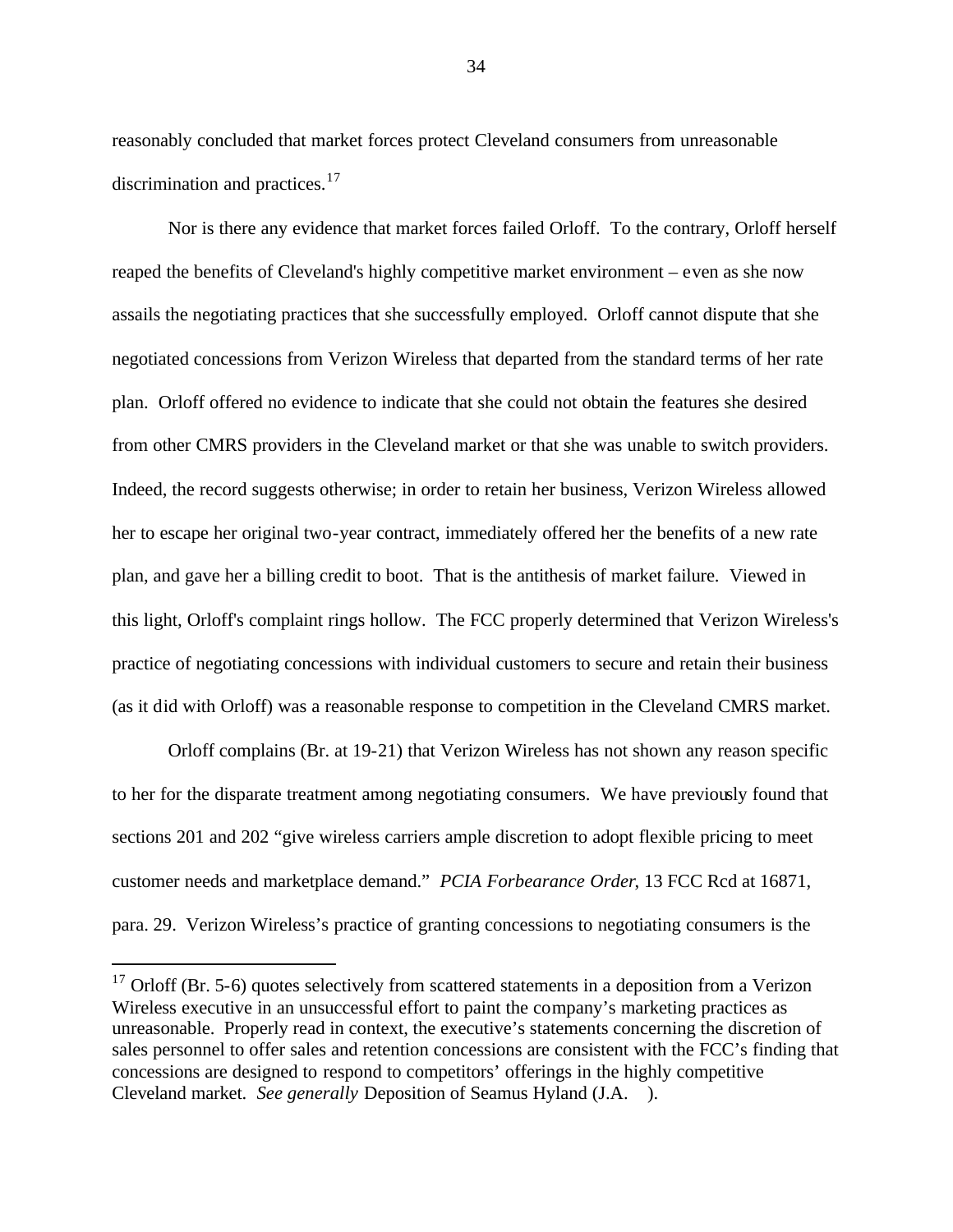type of flexible pricing responsive to consumer demand that typically emerges in competitive markets. As the Commission observed, "by its very nature," negotiation over rates, terms, and conditions of service (in contrast to simply taking service pursuant to a filed tariff) "will have outcomes depending, in part, on the ability of customers to identify the elements of service they desire and to bargain effectively for those elements." *Order*, 17 FCC Rcd at 8998, para. 23 (J.A. ). There is nothing unusual in the fact that Orloff's negotiations with Verizon Wireless – which presumably were shaped by elements of service and other factors of importance to her – produced results that differed from negotiated outcomes between the company and other consumers with varying priorities.

The courts have observed that a "neutral, rational basis" may justify a disparity in charges for "like" services*. See MCI Telecommunications Corp. v. FCC*, 917 F.2d 30, 41 (D.C. Cir. 1990); *see also Panatronic USA v. AT&T Corp.*, 287 F.3d 840, 844-45 (9<sup>th</sup> Cir. 2002) (upholding disparate treatment by common carrier). Although the Commission may not rely upon a "terse," conclusory comment that a difference in a particular case is reasonable, *MCI Telecommunications Corp*., 917 F.2d at 41, its extensive articulation of a competitive justification in this case and in the orders on which this case relies easily satisfies the requirement of a "neutral, rational basis." Indeed, the articulation of a competition-based rationale for evaluating rate disparities that arise in negotiations over service contracts has the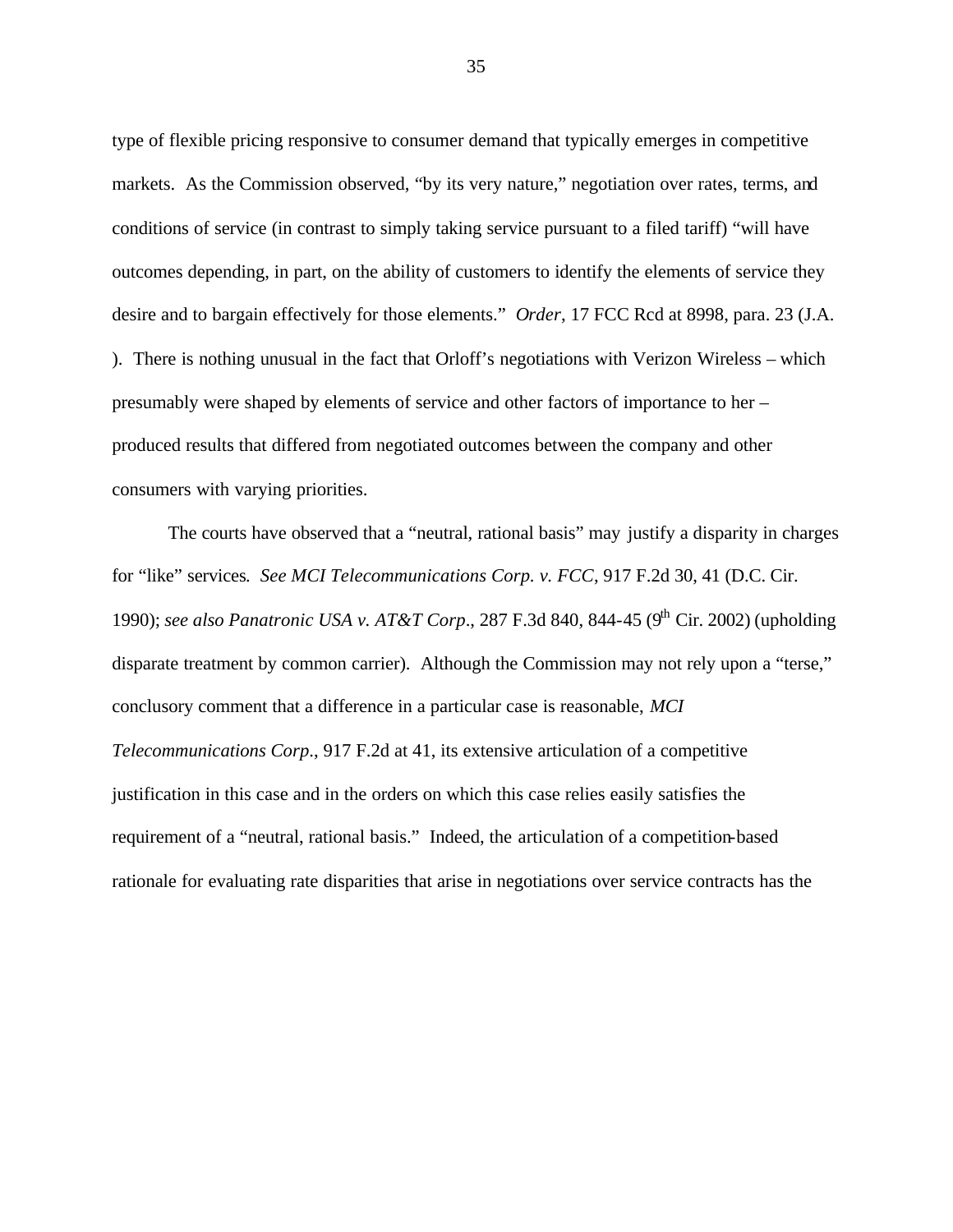virtue of informing carriers and customers alike of their obligations and rights under section  $202(a).^{18}$ 

## **E. Orloff's Interpretation of Sections 201 and 202 is Unreasonable**

Although Orloff purports to present six separate issues, her argument collapses to a threesentence syllogism: The judicially-announced definition of "common carrier" states that a common carrier does not make individual decisions, in particular cases, whether and on what terms to deal. Verizon Wireless is a common carrier. Therefore, Orloff claims, Verizon Wireless may not negotiate the terms on which it deals with individual consumers.

Orloff's simplistic syllogism fails on many levels. By asserting that a common carrier may never lawfully negotiate with its customers (Br. at 14-16), Orloff in effect invites the judicial creation of a *per se* ban on discrimination under section 202(a). This runs headlong into the statute -- Congress prohibited only *unreasonable* discrimination in section 202(a). Likewise,

<sup>&</sup>lt;sup>18</sup> Orloff (Br. at 18) cites *MCI Telecommunications Corp.* v. FCC, 842 F.2d 1296, 1303 (D.C. Cir. 1988), for the proposition that the FCC and courts apply a three-prong test for evaluating section 202(a) claims. The FCC agrees with Orloff on this point. To the extent, however, that *MCI Telecommunications Corp*. may be read to suggest that the FCC in certain instances must examine the underlying cost differences in like services – and Orloff's brief does not suggest that it does – we believe the case is distinguishable from this one. The dispute in *MCI Telecommunications Corp*. arose under a tariff regime in the wake of divestiture by AT&T of its monopoly local telephone affiliates, the Bell Operating Companies ("BOCs"). The case involved a comparison of the BOCs' special access tariff offerings to AT&T's competitors with contracts executed between the BOCs and AT&T for the use of shared network facilities, and the Court found that the FCC erred by not carrying through with the three-step process for unreasonable discrimination claims. In *MCI Telecommunications Corp*., one of the two services subject to comparison was governed by tariffs, the providers of both services (the BOCs) indisputably had market power, and the non-favored parties (AT&T's competitors) had no access to the second offering at issue (the contracts between the BOCs and AT&T). Here, in contrast, no tariffs are involved, the provider (Verizon Wireless) lacks market power and operates in a highly competitive environment, and Orloff had ample opportunity to negotiate with Verizon Wireless over the rates, terms, and conditions of service.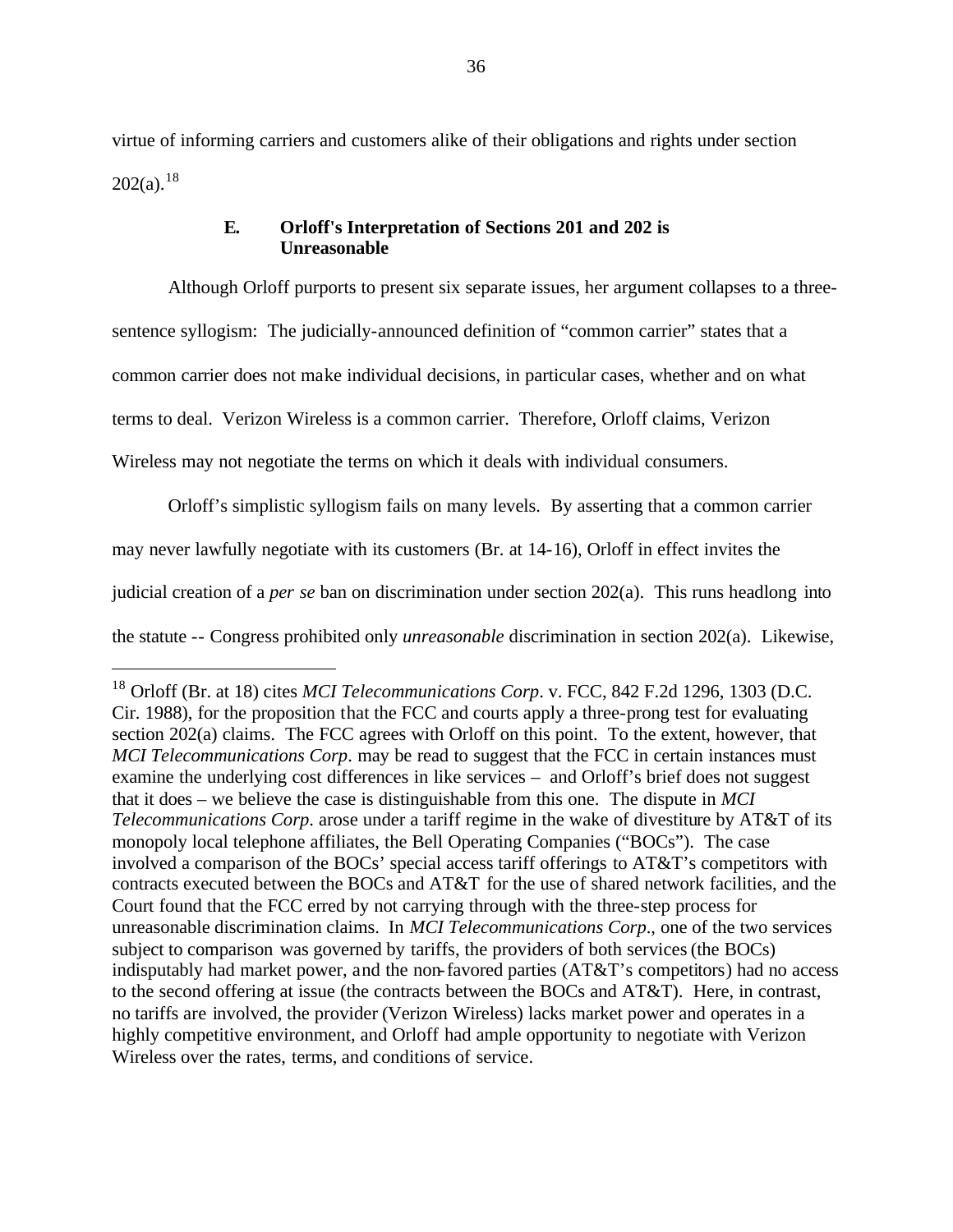Congress prohibited only *unreasonable* practices in section 201(b). And Congress assigned interpretation of these limited bans, couched in general terms, to the sound discretion of an expert administrative agency. Because Orloff's interpretation would vitiate the "reasonableness" standard Congress established in sections 201 and 202, it is contrary to law. *See Bell Atlantic Telephone Cos*., 131 F.3d at 1047 (Communications Act should be construed to "make sense of the whole").

More flaws are readily apparent. Orloff would have the Commission disregard a decade of commands from Congress to consider competitive market conditions in the CMRS context when construing and applying the Communications Act. Orloff's proffered interpretation ignores and contradicts the context of the statute. The Court should therefore reject it. *See generally id*., 131 F.3d at 1047-50 (emphasizing importance of construing Communications Act in context, consistent with its history and purpose).

The deficiencies continue. Orloff, in effect, insists that any negotiation policy must result in all customers who negotiate being treated exactly the same; if another customer negotiates more favorable terms than she did, she apparently believes Verizon Wireless has an obligation to make those terms available to her. *See Order*, 17 FCC Rcd at 8998, para. 23 (J.A. ). This assertion conflicts with her broader arguments: (1) no customer may negotiate with a common carrier; and (2) the nondiscrimination requirement is absolute, and permits no different treatment for negotiators as compared to non-negotiators. The point is that Orloff does not have a principled position; she simply wants the best deal that anyone else gets.

In essence, Orloff would "turn back the clock" to the regulatory-laden days when nondominant carriers were required to file tariffs at the FCC and could not depart from the rates, terms, and conditions specified in those filed tariffs. And she would do so contrary to the FCC's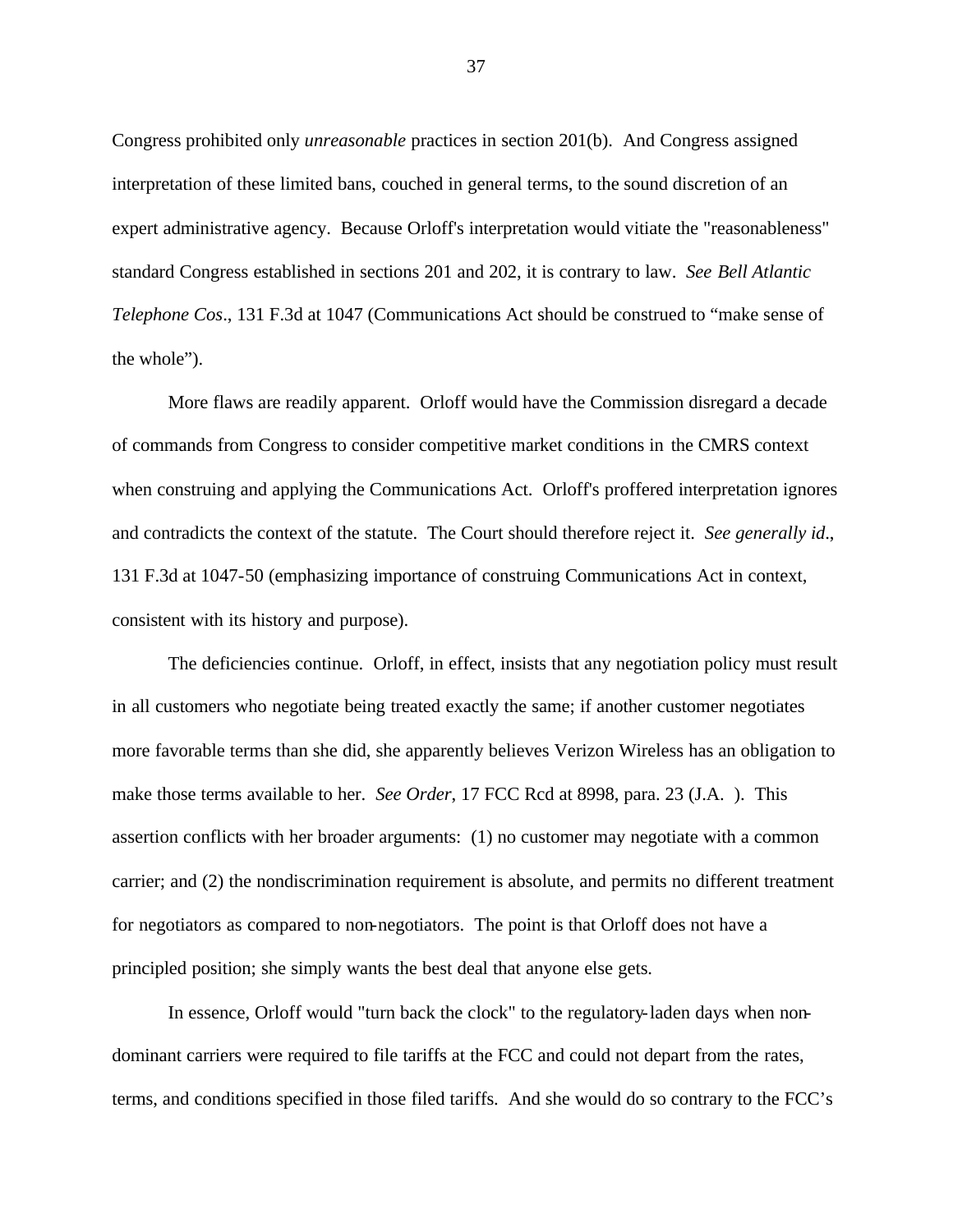congressionally authorized, judicially approved determination that, in competitive markets, a substantially deregulated and detariffed environment characterized by private contract formation best promotes competition and protects consumers. Orloff thus apparently disagrees with this Court's holding that the Commission is "entitled to value the free market, the benefits of which are rather well established." *MCI WorldCom, Inc.*, 209 F.3d at 766.

#### **II. The Commission Did Not Forbear From Applying Sections 201 and 202 to Verizon Wireless**

Finally, at the tail end of her brief (pp. 24-26), Orloff half-heartedly contends that the Commission's decision unlawfully forbears from applying sections 201 and 202 to Verizon Wireless. To the contrary, the FCC explicitly applied these statutory provisions -- properly construed to give meaning to the word "unreasonable" -- and determined that Verizon's conduct in these circumstances did not violate sections 201 and 202. Indeed, the Commission emphasized that it was "*not* forbearing from applying section 202(a)" and announced that section 202 "continues to act as a powerful protection for CMRS consumers, even if it was not violated in this case." *Order*, 17 FCC Rcd at 8997, para. 22. (J.A. ) (emphasis supplied). The Commission stated that it might find a violation of section 202 if "a CMRS market was inadequately competitive, or if some other market failure limited consumers' abilities to use market forces to protect themselves." *Id.* (J.A.) The Commission explained that unreasonable discrimination might be found, for example, if a CMRS provider discriminated against rural customers who lacked adequate choice of providers in favor of urban consumers. The Commission also noted that the existence of competition in the abstract is not sufficient to insulate a CMRS provider from section 202 liability, emphasizing that "we will not hesitate to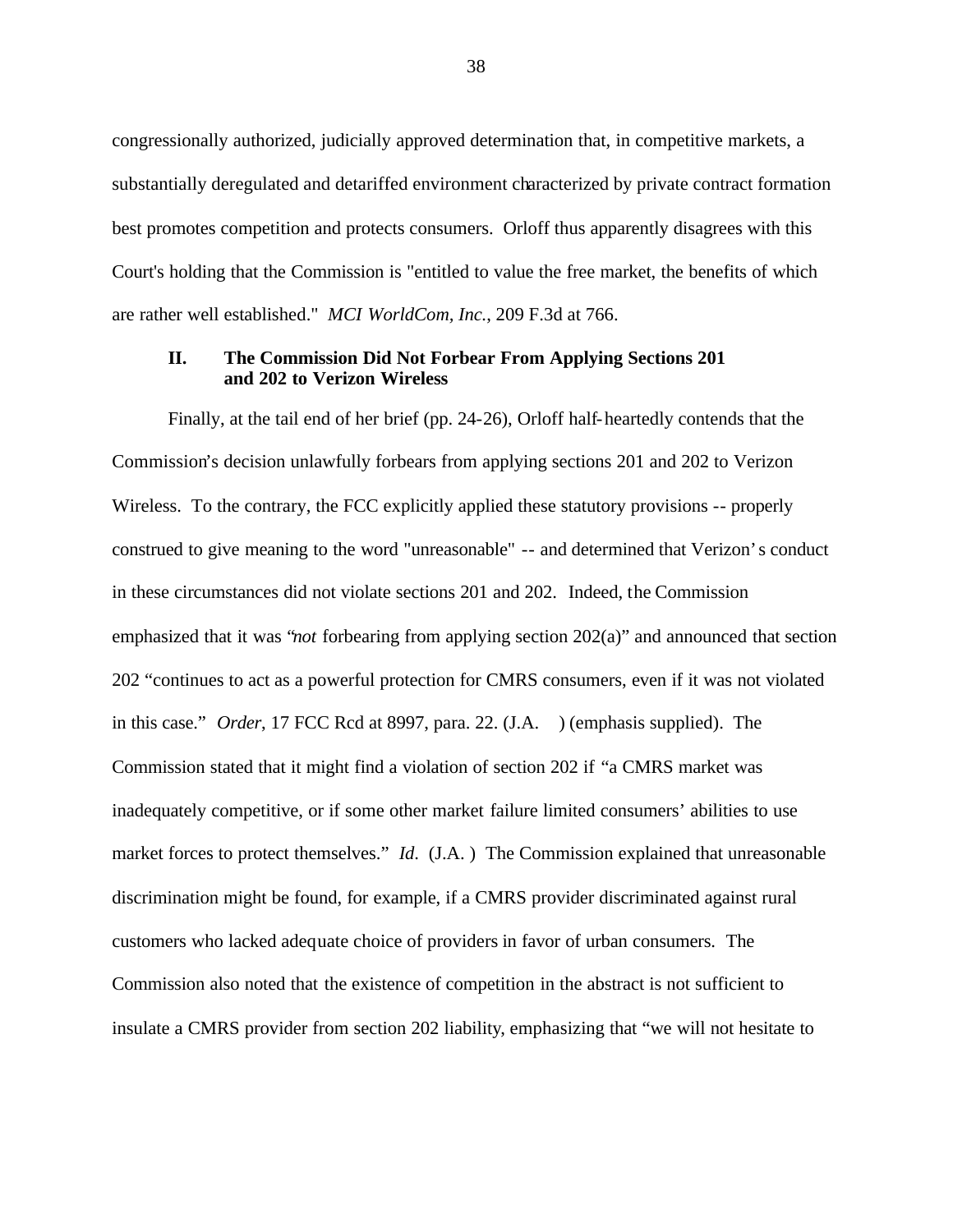find that unreasonable discrimination violates section 202" even when competition is present. *Id*. (J.A. ).

The Commission previously has described various types of market failure and carrier conduct that could harm consumers and potentially be deemed unreasonable under the statute. When the FCC in 1998 declined to forbear from applying sections 201 and 202 to broadband PCS providers, for example, it observed that carriers' use of different technologies, the high cost of handsets, and the lack of number portability combine to create conditions that potentially could harm consumers. In addition, the FCC noted that carriers could harm consumers by unreasonably failing to offer roaming, or by prohibiting or unreasonably restricting resale of their services. *PCIA Forbearance Order*, 13 FCC Rcd at 16869, para. 26. Gross disparities in rates, terms, and conditions of service might also implicate sections 201 and 202, as might certain tying arrangements or economic "redlining."

No such market failure or carrier conduct is alleged in this case. There is thus no merit to Orloff's contention (Br. at 25) that the Commission "effectively deregulated Verizon Wireless from the Congressional mandates of Section 202."<sup>19</sup>

 $19$  Orloff's brief argument with respect to forbearance – that the Commission lacks authority to forbear from enforcing these two provisions or failed to follow proper procedures under the forbearance statute – is beside the point. The Commission applied sections 201 and 202 here, and did not forbear from enforcing them. We note, however, that Orloff misconstrues the scope of the agency's forbearance power, which Congress expanded in 1996 well beyond the limits it previously established in section 332: "Notwithstanding section  $332(c)(1)(A)$  of this Act," the Commission "shall" forbear from applying "any regulation or provision of this Act" to a telecommunications carrier or service. 47 U.S.C. § 160(a) (emphasis added). This provision places no limits on the agency's mandate to forbear from enforcing Title II requirements (with the exception of sections  $251(c)$  and  $271$ , see 47 U.S.C. § 160(d)) and "now gives the Commission the authority to forbear from enforcing sections 201 and 202" in the CMRS context if the requisite criteria are satisfied. *PCIA Forbearance Order*, 13 FCC Rcd at 16865, para. 15. The Commission to date has not exercised its clear statutory authority to forbear from applying sections 201 and 202 to CMRS providers. See 47 C.F.R. § 20.15(a) (2001).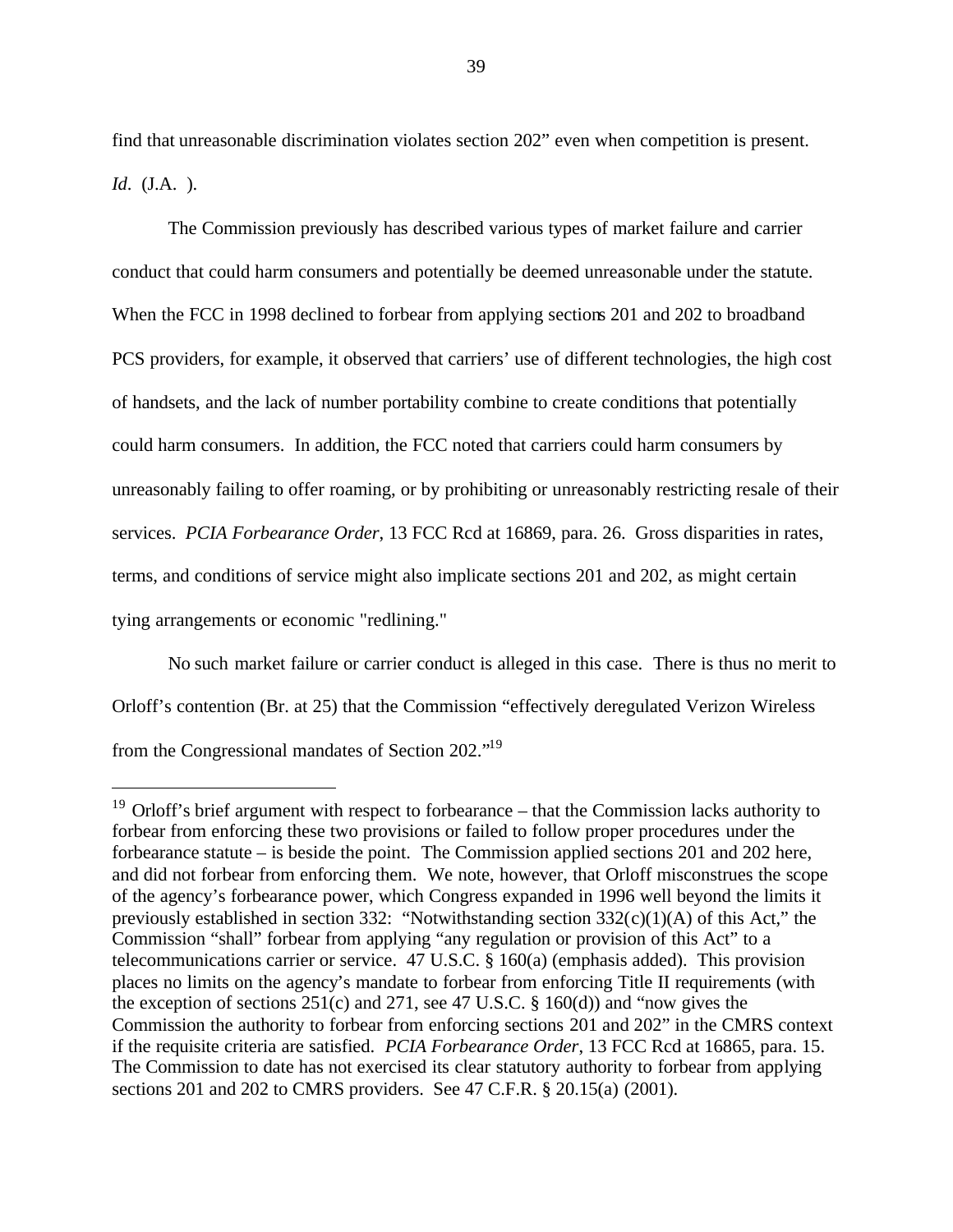The Commission's explicit application of sections 201 and 202 to Verizon Wireless fully distinguishes the circumstances here from *Ass'n of Communications Enterprises v. FCC*, 235 F.3d 662 (D.C. Cir. 2001) -- as underscored by Orloff's failure to cite the case in her brief. In *Ass'n of Communications Enterprises*, this Court vacated a Commission ruling that allowed two merged incumbent local exchange carriers to avoid section 251(c) resale obligations on certain advanced services by providing those services through a separate subsidiary.<sup>20</sup> The Commission's holding in that case was that section 251(c)'s resale obligation *did not apply*; here, in contrast, the Commission properly found that sections 201 and 202 applied to Verizon Wireless but had not been violated in the specific circumstances.

<sup>&</sup>lt;sup>20</sup> The Court found the Commission's interpretation unreasonable in light of "the Act's structure," 235 F.3d at 296, emphasizing that Congress not only had prohibited section 251(c) forbearance but also had not prescribed an affiliate structure in section 272 for the provision of advanced services, in contrast to other specified activities such as long distance service. *Id*., 235 F.3d at 294-96.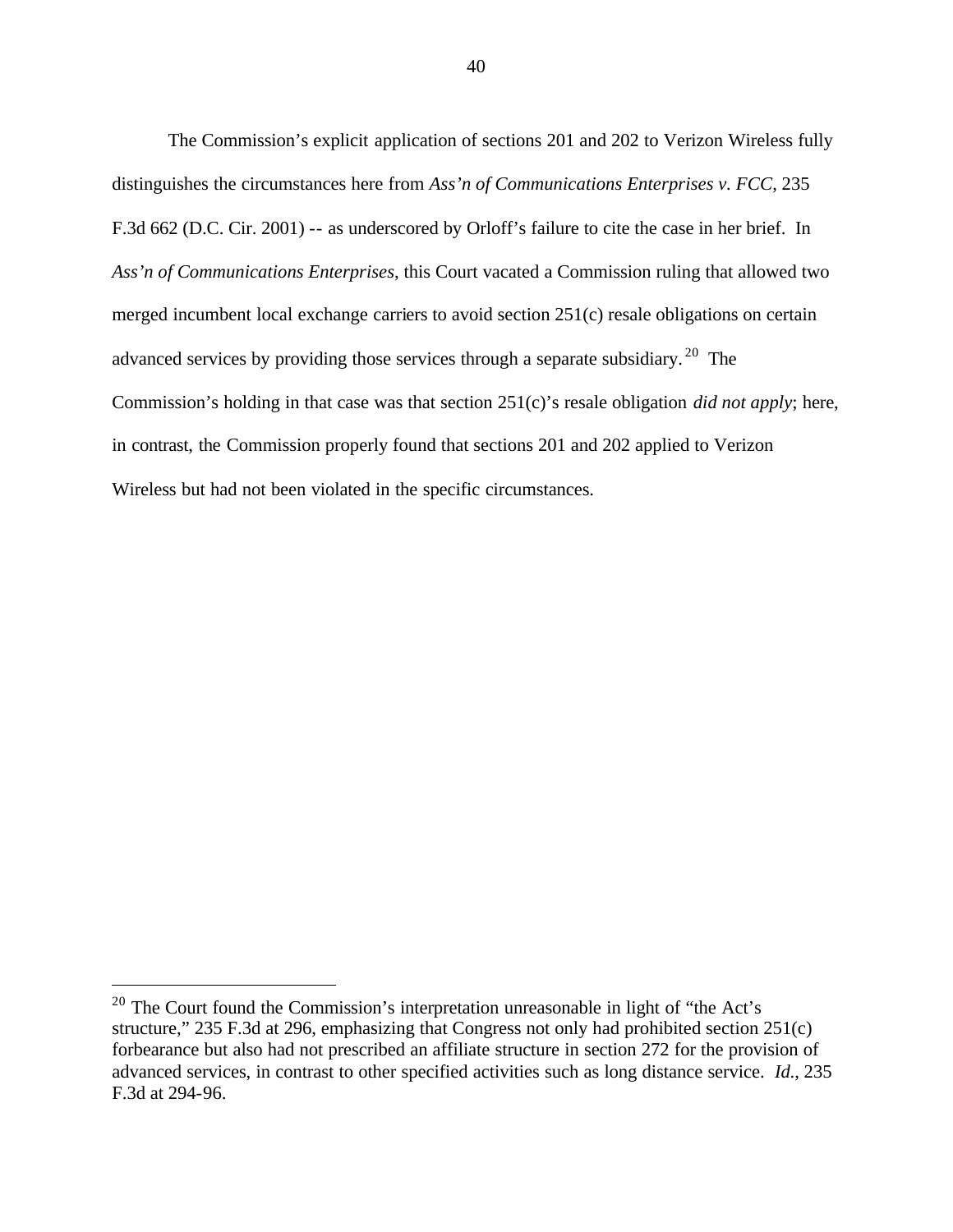#### **CONCLUSION**

For the foregoing reasons, the petition for review should be denied and the Commission's order should be affirmed.

Respectfully submitted,

JANE E. MAGO GENERAL COUNSEL

ROBERT B. NICHOLSON STEVEN J. MINTZ **ATTORNEYS** 

JOHN E. INGLE DEPUTY ASSOCIATE GENERAL COUNSEL

UNITED STATES DEPARTMENT OF JUSTICE WASHINGTON, D.C. 20530

> RICHARD K. WELCH **COUNSEL**

FEDERAL COMMUNICATIONS COMMISSION WASHINGTON, D.C. 20554 (202) 418-1740 (TELEPHONE) (202) 418-2819 (FAX)

November 27, 2002